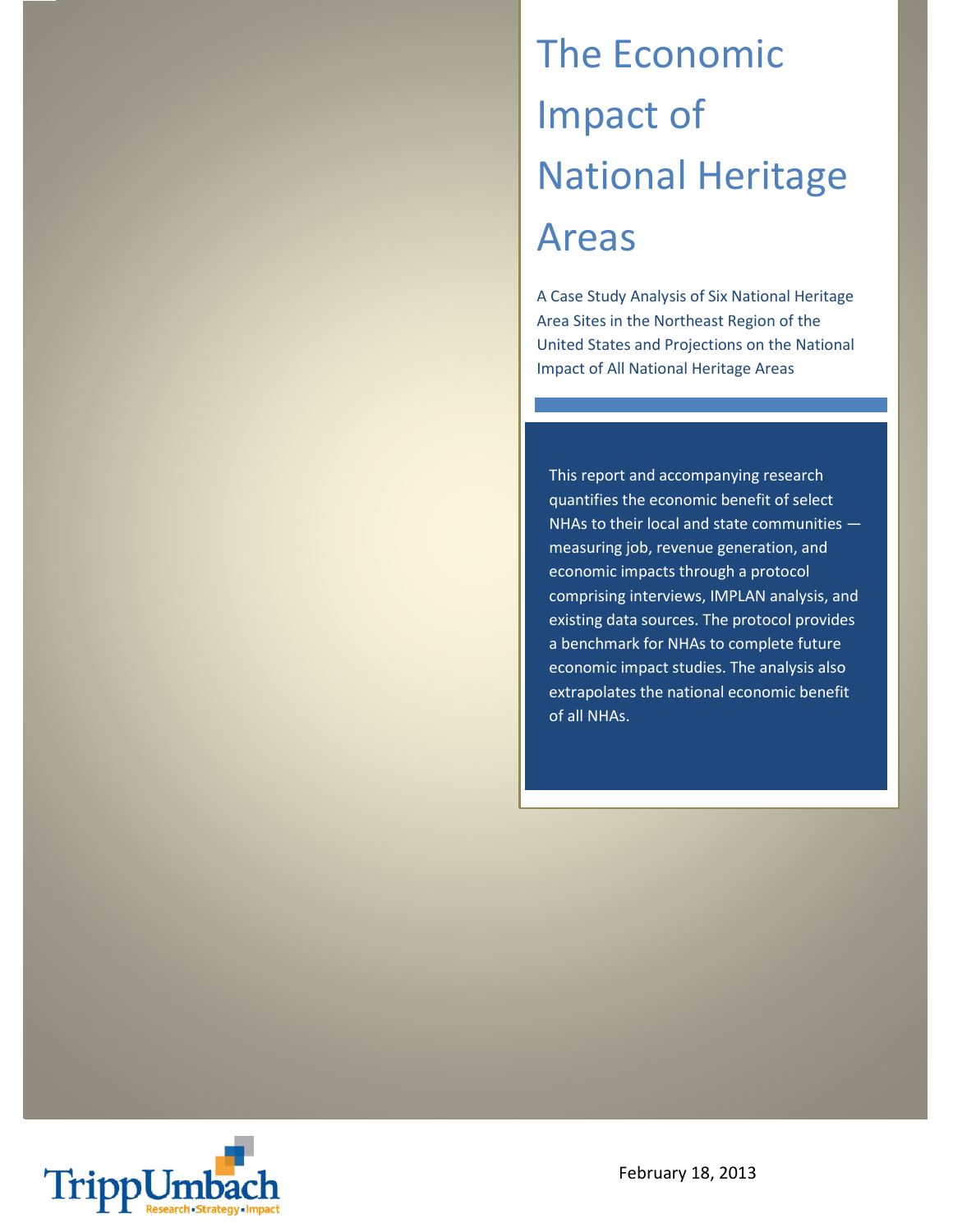# **The Economic Impact of National Heritage Areas:**

**A Case Study Analysis of Six National Heritage Area Sites in the Northeast Region of the United States and Projections on the National Impact of All National Heritage Areas**

# **Table of Contents**

| Ι.                                                                                   |
|--------------------------------------------------------------------------------------|
| John H. Chafee Blackstone River Valley National Heritage Corridor (BRVNHC)  20<br>П. |
| Ш.                                                                                   |
| IV.                                                                                  |
| V.                                                                                   |
| VI.                                                                                  |
|                                                                                      |
|                                                                                      |
|                                                                                      |

# <span id="page-1-0"></span>**Summary of Tables and Charts**

| Table 7: Projected Economic Benefit of all 49 NHAs on the United States Economy 14         |
|--------------------------------------------------------------------------------------------|
|                                                                                            |
|                                                                                            |
| Table 9: Projected Economic Benefit of 21 Northeast Region NHAs on the Regional Economy 15 |
|                                                                                            |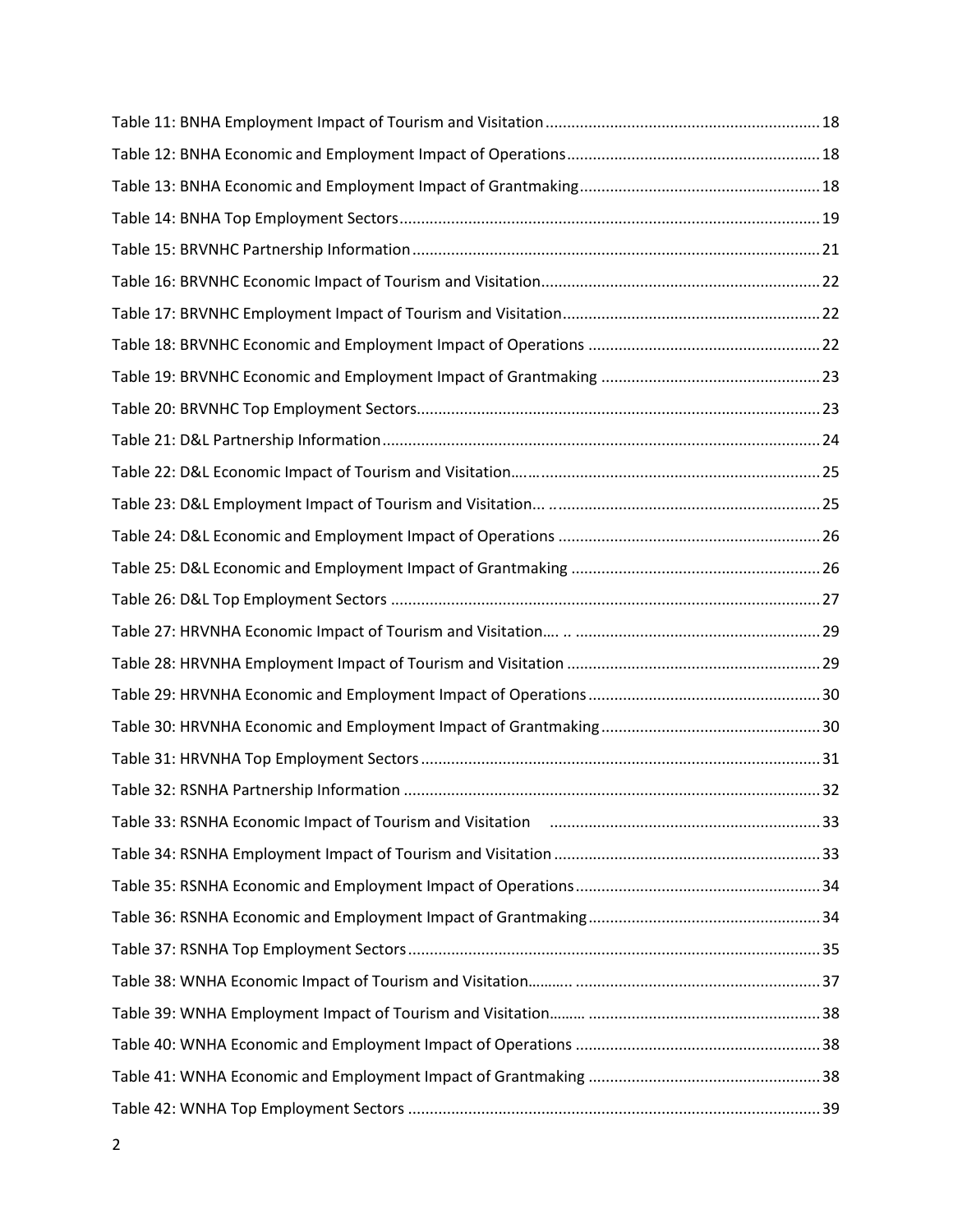# <span id="page-3-0"></span>**Introduction and Executive Summary**

Since 1984, 49 National Heritage Areas (NHAs) have been designated by Congress. NHAs conserve nationally significant landscapes and promote and protect their natural, historic, cultural, and recreational resources.<sup>[1](#page-3-1)</sup> The areas are affiliated with the National Park Service (NPS), and managed by independent Federal Commissions, non-profit groups, or state or municipal authorities. Heritage areas rely considerably on local partnerships to carry out their mission. Along with the goals of cultural, historical, and natural resource protection, heritage area management organizations strive to improve the quality of life in their regions by fostering the development of sustainable economies. Through their resources, NHAs tell nationally important stories that celebrate our nation's diverse heritage. Furthermore, NHAs are lived-in landscapes. Consequently, NHA entities collaborate with communities to determine how to make heritage relevant to local interests and needs.<sup>[2](#page-3-2)</sup>

NHAs provide economic benefits to the communities and regions committed to heritage conservation and economic development. Through public-private partnerships, NHA entities support historic preservation, natural resource conservation, recreation, heritage tourism, and educational projects. Leveraging funds and long-term support for projects, NHA partnerships foster pride of place and an enduring stewardship ethic. $3$ 

The report herein is the Economic Impact of National Heritage Areas. The study assesses the economic benefit of specific NHAs to their regions, states, and local communities by measuring employment and

revenue generation and economic impacts through a protocol comprising of interviews, focus groups, economic impact analysis, and secondary data analysis. Additional extrapolations estimate the national economic benefit of all NHAs. The research protocol included site visits to each of the six NHA regions listed in Table 1, focus groups, and interviews with key stakeholders within the six NHA regions, facilitation and data collection of existing NHA visitor estimates, operating budgets, and grant/awards information. The data collection process guided the economic impact analysis, and subsequent estimations, using IMPLAN economic impact software.



**Sites in the Northeast Region**

<span id="page-3-1"></span><sup>&</sup>lt;sup>1</sup> http://www.nps.gov/history/heritageareas/FAQ/ $\frac{2 \text{ Ihid}}{1 \text{ Edd}}$ 

<span id="page-3-2"></span>

<span id="page-3-3"></span><sup>2</sup> *Ibid*. 3 *Ibid*.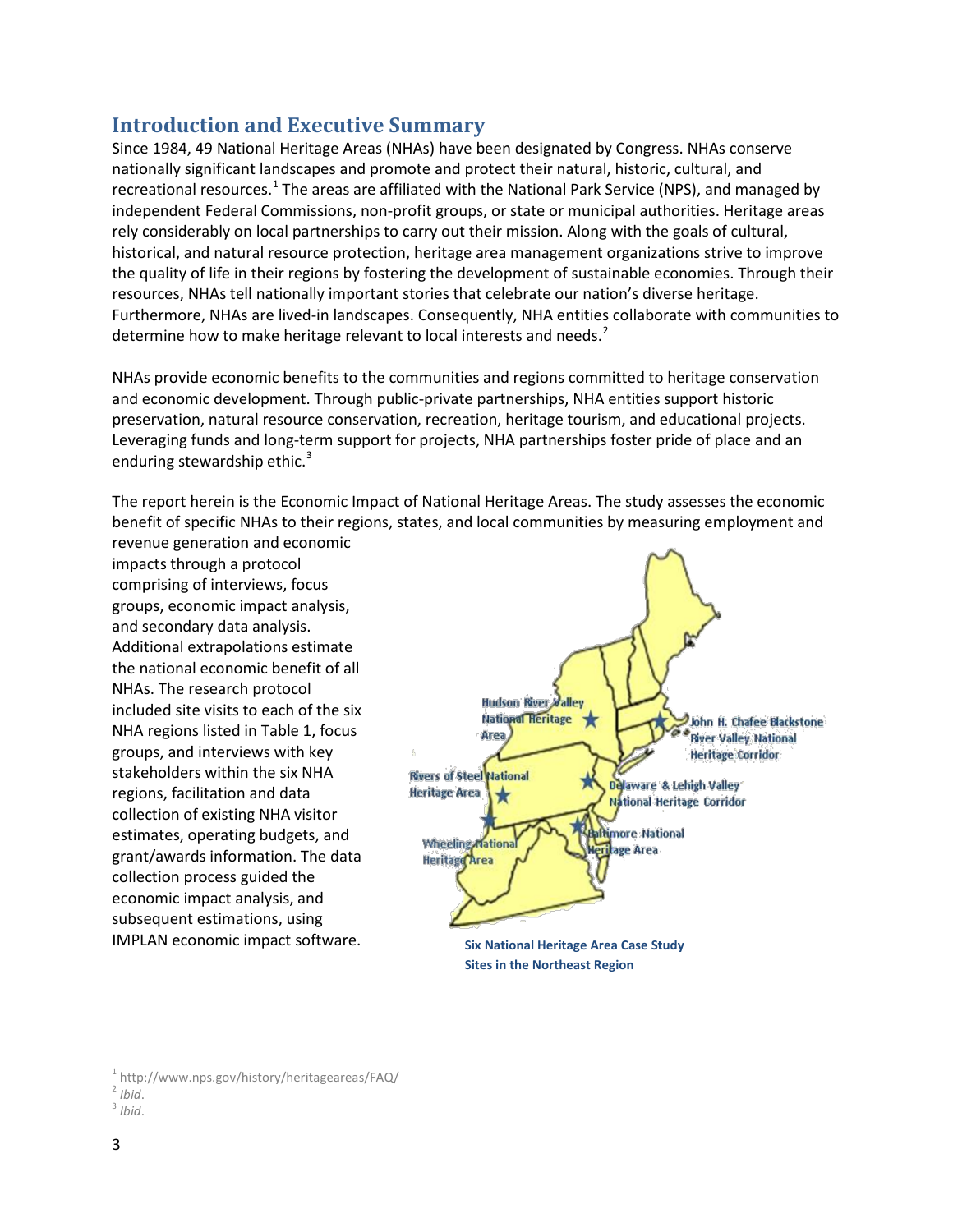| <b>Heritage Area</b>                                                              | Size of the<br>$Region -$<br><b>Square miles</b> | <b>National Register</b><br>Properties, 2012 <sup>4</sup> | <b>National</b><br><b>Historic</b><br><b>Landmarks</b> | <b>National</b><br><b>Park Units</b> | Area<br>Population<br>2010 |
|-----------------------------------------------------------------------------------|--------------------------------------------------|-----------------------------------------------------------|--------------------------------------------------------|--------------------------------------|----------------------------|
| <b>Baltimore National Heritage Area</b>                                           | 80.94                                            | 26,212                                                    | 24                                                     | 5                                    | 620,961                    |
| John H. Chafee Blackstone River<br>Valley National Heritage Corridor <sup>6</sup> | 1,920.27                                         | 8,396                                                     | 17                                                     | 1                                    | 1,425,219                  |
| Delaware & Lehigh National Heritage<br><b>Corridor</b>                            | 2.679.64                                         | 8.446                                                     | 13                                                     | 4                                    | 1,659,648                  |
| <b>Hudson River Valley National</b><br>Heritage Area <sup>7</sup>                 | 6.023.02                                         | 18.524                                                    | 66                                                     | 2                                    | 2,789,259                  |
| <b>Rivers of Steel National Heritage</b><br>Area                                  | 5,857.42                                         | 10,363                                                    | 24                                                     | $\mathbf{1}$                         | 2,394,971                  |
| <b>Wheeling National Heritage Area</b>                                            | 13.79                                            | 1.923                                                     | 2                                                      | 0                                    | 28.486                     |

<span id="page-4-0"></span>Table 1: NHA Case Study Site Profiles

NHA partnerships are encouraged through initiatives that increase educational and recreational opportunities for both local residents and tourists. Increased visitation by tourists and the increased economic activity are important objectives of heritage areas. The partnership approach creates the opportunity for a diverse range of associates to voice a range of visions and perspectives. Partners collaborate to shape a plan and implement a strategy that focuses on the distinct qualities that make their region special. <sup>[8](#page-4-5)</sup> Partnerships among NHAs and their collaborators play a key role in leveraging federal investment.

The variety of activities and heavy partner involvement makes evaluation of the heritage programs fairly challenging. Utilizing baseline information about visitor characteristics, awareness of heritage areas, visitor use patterns, and evaluations of programs and facilities provides a foundation for data collection. Estimates of visitor spending and local economic impacts help to position the heritage areas within the regional tourism market and local economy.

The economic analysis completed for this assignment focused specifically on data collection and analysis of six National Heritage Areas. Additional analysis was completed to extrapolate the economic benefit of all 49 NHA sites in the United States. The intent of the extrapolation analysis is to utilize the findings from the individual sites to develop a model based on the average economic impact and the geographic scope of the site.

Results of the modeling projected the economic benefit of all 49 NHA sites on the nation's economy at \$12.9 billion annually. The economic activity supports approximately 148,000 jobs and \$1.2 billion annually in Federal taxes from sources such as employee compensation, proprietor income, indirect business tax, households, and corporations.

The 21 NHAs in the Northeast Region of the United States combine for a projected annual economic impact of \$5.4 billion. The NHAs in the Northeast Region annually support more than 66,880 jobs and generate \$602.7 million in local and state taxes.

<span id="page-4-1"></span><sup>&</sup>lt;sup>4</sup> Includes all National Registry listings that fall partially or wholly within the NHA boundary. Collected by National Park Service in October 2012.

<span id="page-4-2"></span> $5$  City of Baltimore data used; However, BNHA does not cover the entire City of Baltimore boundary.

<span id="page-4-3"></span> $^6$  John H. Chafee Blackstone River Valley National Heritage Corridor study area for this analysis is Worcester County,

Massachusetts and Providence County, Rhode Island.

<span id="page-4-4"></span> $7$  Village of Waterford (Saratoga County) info N/A on U.S. Census site.

<span id="page-4-5"></span><sup>8</sup> http://www.nps.gov/history/heritageareas/FAQ/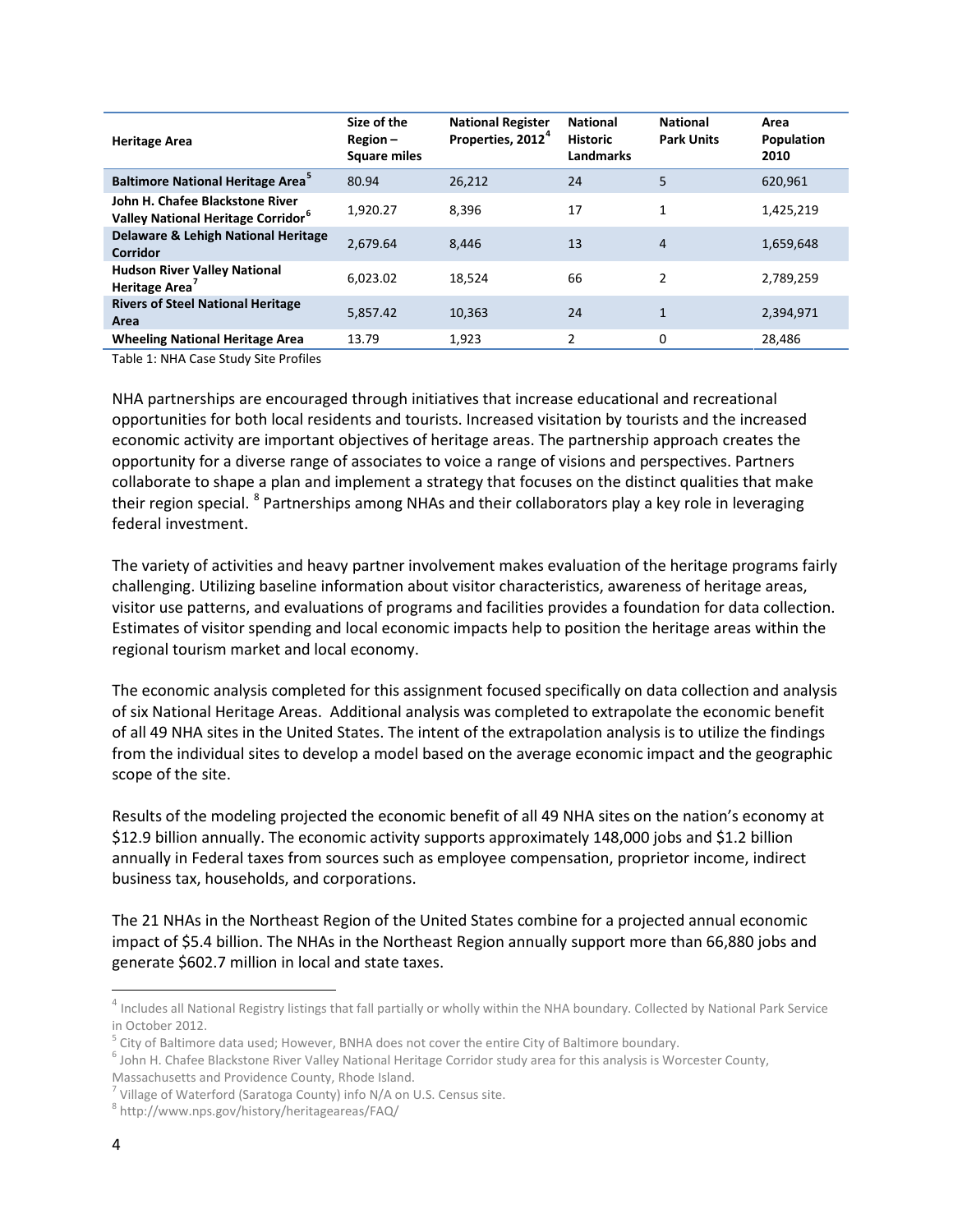The economic impact of an NHA will vary from site to site as an NHA is unique, operating in its local and state economy. The size and shape of an NHA play key roles in defining their personality. *Corridor sites* that span multiple counties or states must serve as a trusted collaborator to numerous partners spanning many varied interests. The corridor sites do have the added benefit of an increased pool of potential resources. Localized or *focused sites* such as Baltimore and Wheeling are concentrated. While this leads to partnerships with more defined, common goals, it places a limitation on available resources. Sites that span large geographic areas (*multiple counties*) with urban and rural communities have the unique challenge of balancing where and how their resources are allocated. Despite all potential iterations of NHA types, the objectives of each NHA are connected by their Federal designation and mission.<sup>[9](#page-5-0)</sup> Similarities do exist and the impact study attempts to illustrate this by identifying the three areas (visitor, operational, and grantmaking), where NHAs have the greatest economic value to their local regions and states.

*Visitor and Tourism Expenditures*: The economic impact of visitors to NHAs is the primary source of economic benefit quantified in this analysis. The direct consequence of visitor expenditures become business receipts, which in turn are used to pay wages, salaries and taxes. The initial direct round of spending ripples through the regional economy supporting additional economic benefits. Given the unique challenges of capturing visitor data by NHAs, the economic model includes local visitor estimates within the analysis. $10$  The visitor benefit analysis model clearly states an explicit relationship to overall visitor estimates reported by the NHAs and analysis of the visitor segments and their spending patterns. The model also estimates visitor expenditures.

*Operational Expenditures*: The economic impact of the NHA's organizational spending and staff. This refers to the day-to-day spending of the NHA to "get things done." Wages, rent, and professional fees paid by the NHA on an annual basis are included in this segment.

*Grantmaking and Support Expenditures*: The economic value of NHA-secured federal and state funding within the region primarily circulates through the economy in the form of knowledge transfer and increased salary amounts for organizations receiving the specific grant funding. Additional grant funding focused on capital and construction development is quantified as well. This segment includes the educational aspect of NHAs, and the role that the staff has in serving as catalysts for economic development opportunities in the regions which they operate.

The economic analysis completed for the operational and grantmaking impact uses actual expenditures and NHA employment to drive estimates of employment, income, tax revenue, and other economic variables.

An economic benefit is best understood as a gross increase in the wealth or income, measured in monetary terms, of people located in an area over and above the levels that would prevail in the absence of the activity under study. Of the benefits examined in this report, the greatest impact in terms of dollars is visitor and tourism spending.

One aspect of economic development that is difficult to define in dollars and cents is the impact that NHAs can have on the local natural resources in the regions they operate. The efforts of NHAs produce

<span id="page-5-0"></span> <sup>9</sup> http://www.nps.gov/history/heritageareas/FAQ/

<span id="page-5-1"></span> $10$  The analysis of visitor spending includes local spending estimates.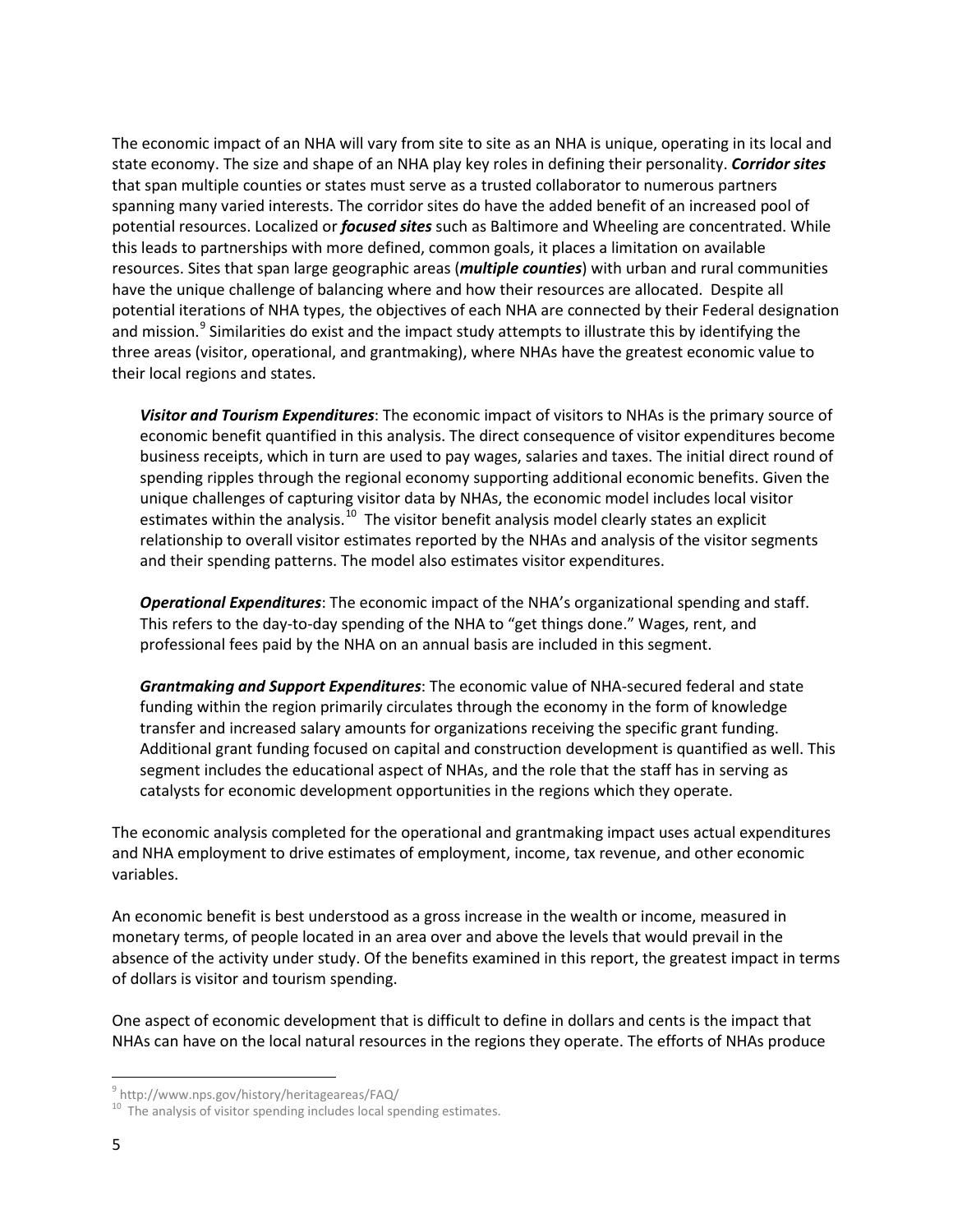both tangible and intangible benefits. Heritage conservation efforts are grounded in a community's pride in its history and traditions, and in residents' interest and involvement in retaining and interpreting the landscape for future generations. It offers a collaborative approach to conservation that does not compromise traditional local control over and use of the landscape.<sup>[11](#page-6-1)</sup>

Another difficult impact to quantify is the knowledge-based resources and guidance provided by NHA staff and volunteers. As the Alliance of National Heritage Area (ANHA) points out, "The heritage area concept offers an innovative method for citizens, in partnership with local, state, and federal government, and non-profit and private sector interests, to shape the long-term future of their communities."[12](#page-6-2) Partnerships create opportunities; economic development opportunities evolve from ideas generated by NHAs. As reported during an interview with the Delaware & Lehigh National Heritage Corridor stakeholders, "the staff of an NHA thinks about heritage-related economic development every second, every minute, and every day." NHAs are eager to capitalize on development opportunities and can provide a catalyst for organizing collaborative efforts. This theme was consistent among all of the NHA case study sites. NHAs are catalysts for educational and programmatic opportunities related to cultural and natural resource preservation. The economic value of generating ideas is captured in the grant-funding analysis by quantifying the payroll increase of NHA sponsored grants and privately matched funding within the regional economy.

NHA staff knowledge, resources, and guidance may also be quantified by an increase in the number of National Register Properties. The National Park Service administers the National Register of Historic Places. The National Register is the official federal list of districts, sites, buildings, structures, and objects significant in American history, architecture, archeology, engineering, and culture. Nominations for listing historic properties come from State Historic Preservation Officers, from Federal Preservation Officers for properties owned or controlled by the United States Government, and from Tribal Historic Preservation Officers for properties on Tribal lands.<sup>[13](#page-6-3)</sup> The most frequently cited economic benefit of a National Register designation is a tax provision where owners may be eligible for a 20% investment tax credit for the certified rehabilitation of income-producing certified historic structures such as commercial, industrial, or rental residential buildings. NHAs often assist private individuals and organizations, local governments, and American Indian tribes to process and prepare the necessary documentation for review and approval. Since 2002, the six NHA case study sites have seen an increase in the number of National Register Properties within their defined geographic borders.

| <b>Heritage Area</b>                                                        | <b>2002 National Register</b><br>Properties <sup>14</sup> | <b>2012 National Register</b><br>Properties <sup>15</sup> | 10-Year Change |
|-----------------------------------------------------------------------------|-----------------------------------------------------------|-----------------------------------------------------------|----------------|
| <b>Baltimore National Heritage Area</b>                                     | 17,814                                                    | 26,212                                                    | $+8.398$       |
| John H. Chafee Blackstone River Valley National<br><b>Heritage Corridor</b> | 7.229                                                     | 8.396                                                     | $+1.167$       |
| Delaware & Lehigh National Heritage Corridor                                | 7,873                                                     | 8.446                                                     | +573           |
| Hudson River Valley National Heritage Area                                  | 17,077                                                    | 18.524                                                    | $+1.447$       |
| <b>Rivers of Steel National Heritage Area</b>                               | 10,110                                                    | 10,363                                                    | $+253$         |
| <b>Wheeling National Heritage Area</b>                                      | 1,919                                                     | 1,923                                                     | $+4$           |

<span id="page-6-0"></span>Table 2: Increase in Number of National Register Properties

<span id="page-6-4"></span><span id="page-6-3"></span>

<span id="page-6-2"></span><span id="page-6-1"></span><sup>&</sup>lt;sup>11</sup> http://www.nps.gov/history/heritageareas/FAQ/<br><sup>12</sup> *Ibid.*<br><sup>13</sup> http://www.nps.gov/nr/faq.htm#nr<br><sup>13</sup> Includes all National Registry listings that fall partially or wholly within the NHA boundary as of 2002. Collecte Park Service in October 2012.

<span id="page-6-5"></span><sup>&</sup>lt;sup>15</sup> Includes all National Registry listings that fall partially or wholly within the NHA boundary as of 2012. Collected by National Park Service in October 2012.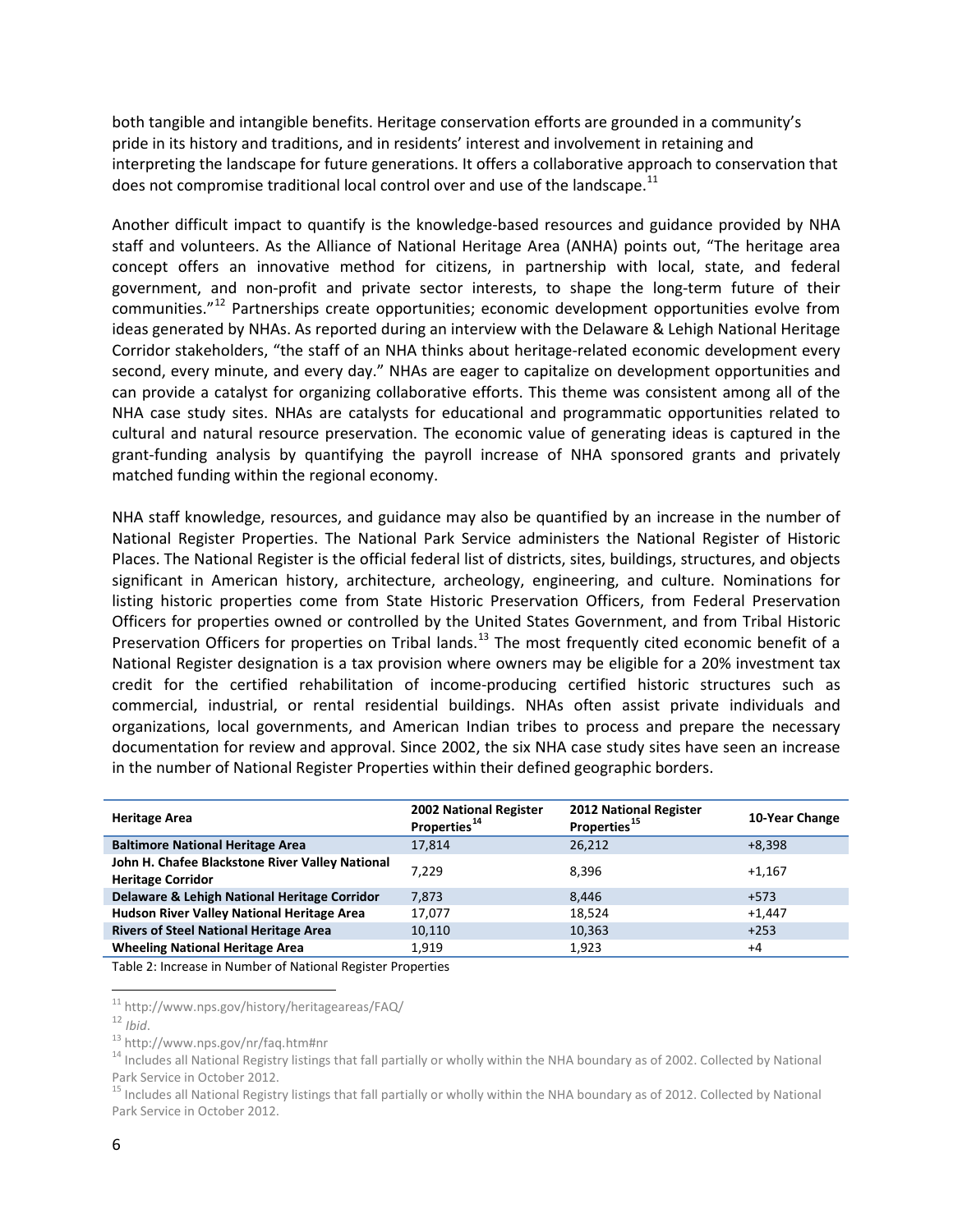# <span id="page-7-0"></span>**Research Protocol**

The study and analysis within utilizes recommendations from previous research to establish a procedure and baseline analysis of how NHAs impact the economy. The research protocol established utilizes existing NHA data collection processes to streamline efforts required by an NHA to complete the analysis. The six sites chosen for this analysis of NHAs in the Northeast region will hopefully be the trailblazers for additional sites in the Northeast region and other regions.

Within each case study, the analysis attempts to focus on a specific event, or "Spotlight Project," that best illustrates the economic value NHAs provide to the region. The estimates made in this analysis are intentionally conservative as to not inflate the results. In fact, the estimates are conservative in that many types of visitor spending are not counted due to limitations of data collection and trip purpose. In most cases, visitor counts and trip purpose are not quantified with existing data sources. All six sites utilized visitor counts prepared for the National Park Service, with a majority relying on partners and visitor counts from the primary attractions and visitor centers in their area.

Based on measures of use patterns from visitor surveys, we made some adjustments for potential double-counting and under-reporting of visitors. The research team determined that the best method to eliminate double- or under-counting was to utilize a three-year average of visitor counts to the NHA regions. This provides a data-driven estimate of the annual number of visitors, and accounts for annual spikes in visitor activity. The final visitor impact estimates are substantial and demonstrate the importance of heritage tourism to a local economy. We must be aware that within economic analysis, the results are dependent on the data sources utilized to conduct the analysis.<sup>[16](#page-7-1)</sup> Day visitors were more likely to make the trip specifically to visit the heritage area attraction than visitors on overnight trips. The report identifies these limitations and the effect they have on the analysis. Collecting visitor data is a challenge to the existing resources of NHAs. Approximations of visit data for different facilities may not be completely consistent and vary considerably. As with all economic impact assessments, data utilized and estimates should be viewed as estimates based on the best information presently available.<sup>[17](#page-7-2)</sup> Finally, the report provides recommendations based on the current protocol as a means to seek to improve future analysis and development. $^{18}$  $^{18}$  $^{18}$ 

Tripp Umbach based visitor and general tourist spending patterns on National Park Visitor Spending estimates established in 2010.<sup>[19](#page-7-4)</sup> The use of a secondary source provides the analysis with a researchbased assumption that can be readily duplicated in future years for additional impact studies. No inflation adjustments were made to the 2010 NPS spending amounts. After completing interviews with the six NHA sites, the research team determined it would be valuable to the sites in the future to utilize existing secondary data sources already collected by NHAs via the completion of their Annual Performance Measure Survey completed for the National Park Service. It was determined that developing a comprehensive analysis using existing data sources would be the most cost-effective

<span id="page-7-1"></span><sup>&</sup>lt;sup>16</sup> In most cases, we lack a clear definition of which visitors to the destination region should be considered "heritage area visitors" and there are questions about the accuracy and consistency of visit statistics reported by some facilities. In a previous study, Stynes et al. research identified that on average, 57% of visitors to an NHA reported that one or more of the attractions in the heritage area was the primary purpose of their trip.

<span id="page-7-2"></span><sup>&</sup>lt;sup>17</sup> In previous NHA economic impact studies completed in 2004 and 2005, Stynes et al. determined that NHAs could utilize a ratio that approximates that 25,000 visitors spend \$2.5 million in the local region. The direct impacts of this spending are \$780,000 in wages and salaries, \$1.2 million in value added, and 51 jobs. Tripp Umbach utilized these projections as a gauge to determine the relative similarities between the TU IMPLAN models and the MGM spending model.

<span id="page-7-4"></span><span id="page-7-3"></span><sup>&</sup>lt;sup>18</sup> Stynes, D. J. 2011. Economic benefits to local communities from national park visitation and payroll, 2010. Natural Resource Report NPS/NRSS/EQD/NRR—2011/481. National Park Service, Fort Collins, Colorado. <sup>19</sup> *Ibid.*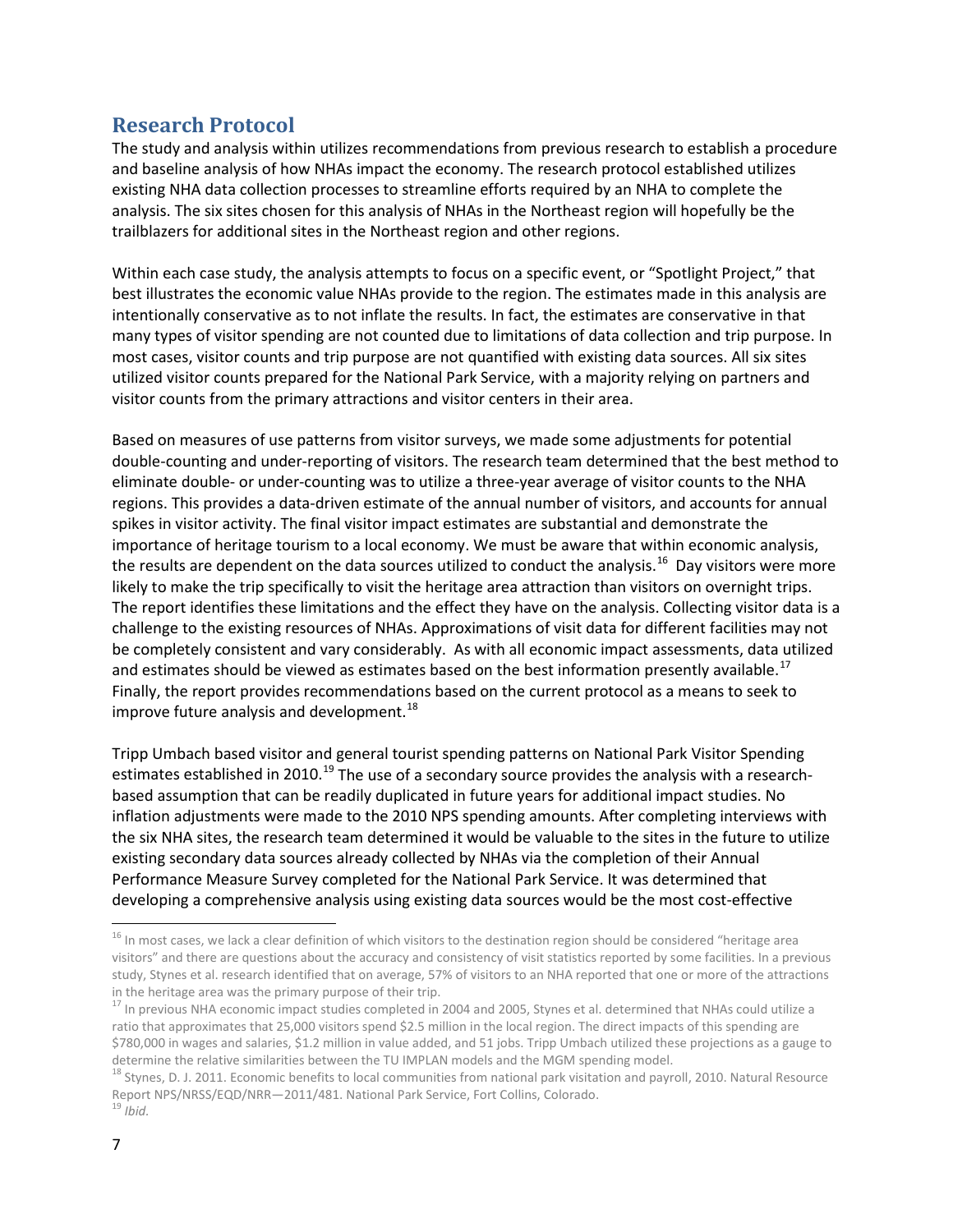means to utilize available resources. In previous NHA studies, research has recommended the need for improved visitor counts and provided specific direction for future visitor surveys. Additional development of visitor surveys and tabulation among the NHAs is again recommended for future analysis, as it is quite likely that spending by heritage area visitors is different from that of park visitors or tourists in general. More precise estimates of spending must also take into account how spending may vary from one heritage area to another. Spending profiles for visitors to specific heritage areas should be developed as a collaborative effort to create a standard, cost-effective, and easily implemented visitor survey for all NHAs.

While the analysis focuses on developing a readily repeatable protocol requiring minimal resources among NHA staff, there are particular efforts that all NHAs and the NPS could consider when conducting future economic impact or benefits analyses.

NHAs and NPS should seek to utilize emerging technologies of convenience and adaptability such as mobile devices and applications such as Twitter to capture details regarding the visitor origination and spending. During interviews with stakeholders at all of the case study sites, discussions related to accuracy and quantifying visitation and tourism to NHA sites evolved into how people can "check-in" at heritage sites that do not have admission or ticket sales or a gate. One idea that generated moderate interest was a discussion to utilize Twitter handles as a virtual check-in tool. For example, when a visitor passing through a Rivers of Steel National Heritage Area trail site stopped to enjoy a scenic view or signage, the visitor could enter their zip code and travel purpose into Twitter for later tabulation by NHA staff. This can efficiently utilize existing social media applications to standardize data collection for all NHA sites. Spending profiles for visitors to specific heritage areas should be developed as a collaborative effort to create a standard, cost-effective, and easily implemented visitor survey.

The bulk of economic activity supported by NHAs is accounted by the spending of visitors to NHAs. The type of visitor can be segmented into specific segments consistent with those identified in previous impact studies conducted for the NPS. The segments identified as NHA visitors were local day-trip, nonlocal day-trip and overnight hotel/motel guests. This analysis utilizes the spending patterns of these three distinct NHA visitor segments. It is quite probable that the number of local day visitors to NHAs is under represented. Therefore, visitor spending estimates rely on reported visitors to each NHA, followed by breaking down visits into segments with distinct spending patterns and applying spending averages based on existing spending trends.

#### *Economic Analysis Process*

Tripp Umbach's protocol for calculating NHA economic benefits may be conducted for other NHA sites. The intention to develop a protocol requiring minimal resources from NHAs was balanced with the development of a protocol that could be replicated with a basic understanding of economic impact input-output analysis, the data collection process, IMPLAN software, and the purchase of IMPLAN data specific to the geographic footprint of the NHA site. The data collection process primarily consists of data points aggregated by NHAs for their Annual Performance Measure Survey, completed annually for the National Park Service. Additional information regarding the use and purchase of IMPLAN3 software is available through MIG, Inc.<sup>[20](#page-8-0)</sup> State Plus data packages offered from MIG, Inc. are priced differently for

<span id="page-8-0"></span><sup>&</sup>lt;sup>20</sup> The analysis requires the use of IMPLAN3 software and geographic data representative of the NHAs local and state region. Additional information on IMPLAN can be found at the MIG, Inc. website: [http://implan.com/V4/Index.php.](http://implan.com/V4/Index.php)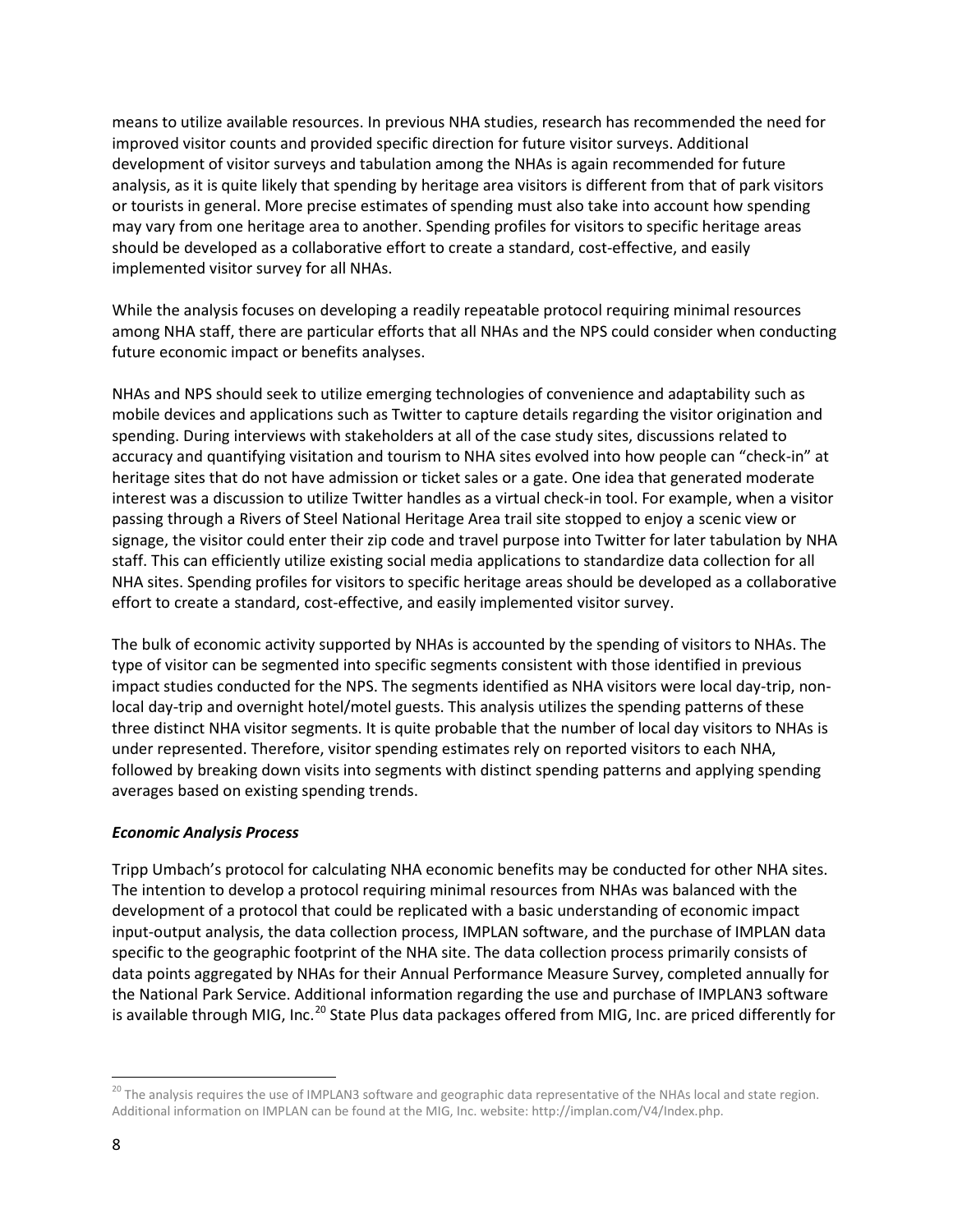each state. The cost of the data package ranges from approximately \$3,500 – \$8,500, primarily driven by the geographic size of the region and the number of industries within the state.

It is helpful to think of an input-output model such as IMPLAN as an economic exercise, based on the collection of known data source variables then inputted into the model to simulate how a change in a sector of the economy affects the overall conditions of the economy. An input-output model can simulate the ripple effects of a given sector on the entire economy. The data collection process provides the direct spending effects of a particular sector attributable to the NHA. The model simulates the indirect effects and the induced effects. Summing the direct, indirect, and induced effects provides a reasonable estimate for the impact that a certain sector has on the entire economy.

For example, the economic impact of visitors to NHAs is the primary source of economic benefit to the regions which NHA operates. The *direct* consequence of travel expenditures become business receipts which in turn are used to pay wages and salaries and taxes.<sup>[21](#page-9-0)</sup>

*Indirect* or secondary benefits are attributed to local businesses spending part of their receipts on goods and services they require to serve customers, including investment in new equipment and structures. In turn, their suppliers must purchase certain items from others. This is the ripple effect of economic activity attributed to visitor spending to NHAs. Each level of impact creates salaries, employment, and tax revenues.

The other type of secondary benefit is *induced*. This benefit accounts for the consumption spending of the wage and salary income directly generated by the visitors to the NHA. Induced effects refer to money recirculated through the spending patterns of households causing further local economic activity.

For each case study site, the "Top Employment Sectors" table illustrates the sectors with the largest number of jobs (includes direct, indirect, and induced jobs) supported by the NHA. Industries such as food services, hotels, and retail stores represent the largest number of jobs attributable to NHAs, while the ripple effect illustrates that jobs in real estate, healthcare, and other indirect industry sectors also support jobs indirectly attributable to the NHA.

The step-by-step process illustrates the economic impact modeling process.

#### *Step One – Data Collection*

The economic impact analysis is quantified from available data sources. NHA sites are asked to complete the data collection form developed by Tripp Umbach. All data points are described within the data collection form. These include visitation numbers, operating expenditures, the number of NHA employees, funding from NHAs specific to capital and construction activities, funding from NHAs for educational and support grants, plus any additional public or private matching dollars associated with the NHA grant. The annual amounts for the three most recent years are inputted and an average of those three years is calculated within the data collection form.

<span id="page-9-0"></span><sup>&</sup>lt;sup>21</sup> The analysis does not quantify the direct costs such as visitors utilizing a recreation area that requires expenditures to repair or maintain.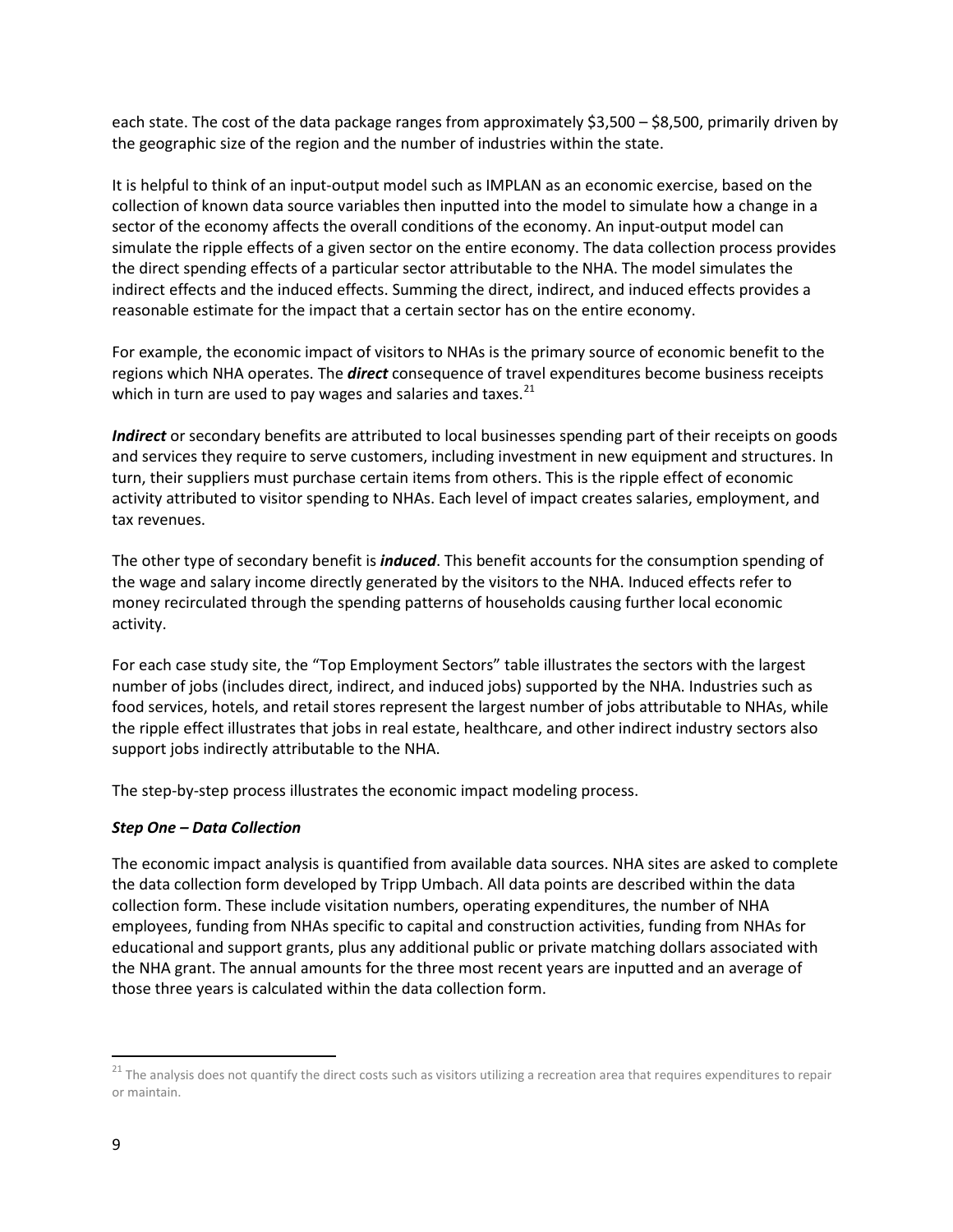#### *Step Two – Visitation inputs*

Visitor expenditures are best viewed as the initial monetary activity that stimulates the production process and initiates realistic measurement of economic benefit or impact. Estimating visitors is perhaps the greatest challenge that NHAs face when developing annual counts. They depend primarily on the working relationships and partnerships that they share among partners, sites, and attractions within their areas to calculate visitor estimates.

Visitor economic impact typically requires three basic inputs: (1) the number and types of visitors, (2) visitor spending patterns, and (3) local economic ratios and multipliers. Multipliers for this analysis were obtained from IMPLAN databases, geographically focused for regions around heritage areas and the state economies.

Annual visitation averages are applied to three specific visitor segments approximated from national NPS visitor information data.<sup>[22](#page-10-1)</sup> The segments identified within qualitative interviews with NHA site directors and stakeholders as the most likely visitors to NHAs are local day, non-local day, and overnight visitors. The percentage of the overall visitors and their respective segments are represented in Table 3: Visitor Spending by Segment.

| <b>Visitor Segment</b>      | % of Total Visitation* | <b>Average Daily Spending</b> |
|-----------------------------|------------------------|-------------------------------|
| Local Day <sup>23</sup>     | 29%                    | \$40.36                       |
| Non-Local Day <sup>24</sup> | 40%                    | \$69.60                       |
| Overnight <sup>25</sup>     | 31%                    | \$262.41                      |

<span id="page-10-0"></span>Table 3: Visitor Spending by Segment

Each of the visitor segments spends varying amounts of money while visiting the NHA region. The spending estimates of these groups are then applied to spending averages from the 2010 National Park Service (NPS) economic impact study.<sup>[26](#page-10-5)</sup> The ratio of visitors and spending averages are then calculated to provide total spending estimates for each segment and for each specific type of spending associated with visitation and tourism.<sup>[27](#page-10-6)</sup>

<span id="page-10-1"></span><sup>&</sup>lt;sup>22</sup> Stynes, D. J. 2011. Economic benefits to local communities from national park visitation and payroll, 2010. Natural Resource<br>Report NPS/NRSS/EQD/NRR—2011/481. National Park Service, Fort Collins, Colorado.

<span id="page-10-2"></span><sup>&</sup>lt;sup>23</sup> Local day users are defined as those visitors living within the geographic region of the NHA and visiting a heritage attraction,

<span id="page-10-3"></span>site, or facility for the day. The definition is consistent with those used in the National Park Service Natural Resource Report.<br><sup>24</sup> Non-local day visitors are defined as those visitors living outside the geographic regi attraction, site, or facility for the day.

<span id="page-10-4"></span> $25$  Overnight visitors are defined as those visitors living outside the geographic region of the NHA and visiting a heritage attraction, site, or facility for multiple days, including an overnight stay.

<span id="page-10-5"></span><sup>&</sup>lt;sup>26</sup> Stynes, D. J. 2011. Economic benefits to local communities from national park visitation and payroll, 2010. Natural Resource<br>Report NPS/NRSS/EQD/NRR—2011/481. National Park Service, Fort Collins, Colorado.

<span id="page-10-6"></span><sup>&</sup>lt;sup>27</sup> The analysis acknowledges the possibility of average spending variance through the utilization of average spending derived from consumer choices, estimates, and average visitor counts.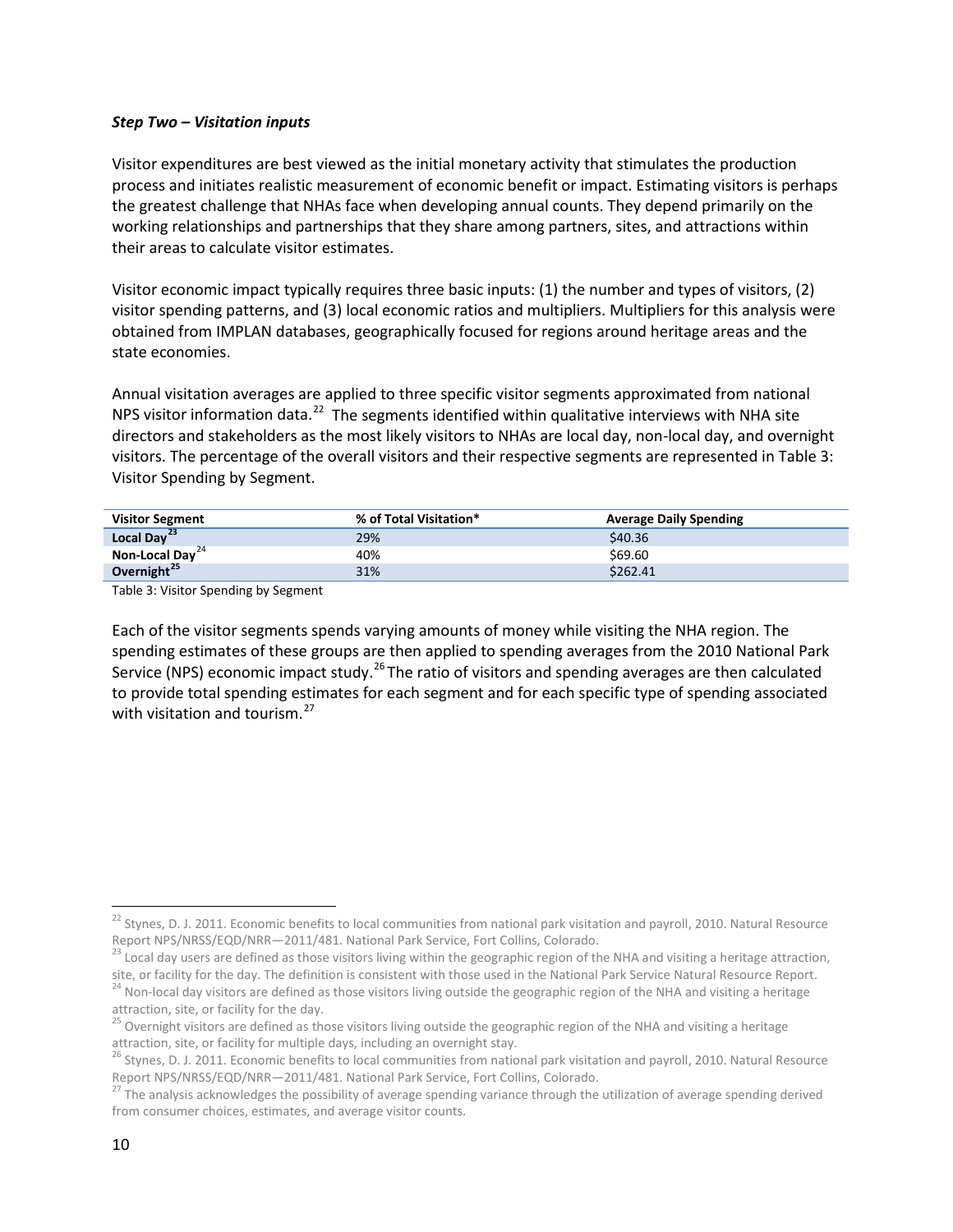| <b>Spending Estimates by Visitor Type</b>       |                                 |                     |                              |                   |                  |           |                         |                            |
|-------------------------------------------------|---------------------------------|---------------------|------------------------------|-------------------|------------------|-----------|-------------------------|----------------------------|
|                                                 | Motel, hotel,<br><b>B&amp;B</b> | <b>Camping fees</b> | <b>Restaurants</b><br>& bars | <b>Amusements</b> | <b>Groceries</b> | Gas & oil | Local<br>transportation | Retail<br><b>Purchases</b> |
| Local day-trip<br>spending<br>allocation        | 0.0%                            | 0.0%                | 31.2%                        | 11.3%             | 15.1%            | 21.7%     | 1.4%                    | 19.3%                      |
| Non-local<br>day-trip<br>spending<br>allocation | 0.0%                            | 0.0%                | 27.8%                        | 13.3%             | 9.9%             | 27.3%     | 2.8%                    | 18.9%                      |
| Overnight<br>spending<br>allocation             | 39.9%                           | 0.1%                | 23.8%                        | 7.9%              | 5.8%             | 8.6%      | 3.5%                    | 10.4%                      |

<span id="page-11-0"></span>Table 4: Spending Estimates by Visitor Type

Each spending category has an associated IMPLAN code for which it is related to within the IMPLAN software. The spending category and IMPLAN codes are detailed in table 4: Spending Estimates by Sector Type.

| <b>IMPLAN Sector</b> | <b>Sector Name</b>                          | <b>Spending Type</b>    |
|----------------------|---------------------------------------------|-------------------------|
| 324                  | Retail Stores - Food and beverage           | Groceries               |
| 326                  | Retail Stores - Gasoline stations           | Gas & oil               |
| 329                  | Retail Stores - General merchandise         | <b>Retail Purchases</b> |
| 336                  | Transit and ground passenger transportation | Local transportation    |
| 410                  | Other amusement and recreation industries   | Amusements              |
| 411                  | Hotels and motels, including casinos        | Motel, hotel, B&B       |
| 412                  | Other lodging accommodations                | Camping fees            |
| 413                  | Food service and drinking place             | Restaurants & bars      |

<span id="page-11-1"></span>Table 5: Spending Estimates by Sector Type

Once the spending amounts are calculated for each visitor segment and spending type, the next step is entering the spending amounts into the IMPLAN software. Each visitor segment, local day, non-local, and overnight visitors are created as a unique event within the IMPLAN model.

Economic impact measures attempt to estimate the likely losses in economic activity to the region in the absence of the heritage site. Should the heritage area and its partners not be available, it is assumed that local residents would spend the money on other local activities, while visitors from outside the region would not have made a trip to the region. Based on visitors sampled at heritage areas, approximately two-thirds of the associated economic impacts would be lost to the regions in the absence of the heritage attractions. The largest impacts result from overnight visitors staying in local lodging establishments. Local resident spending is included in the economic benefits measures, as this captures all economic activity associated with heritage area visits, including local and non-local visitors. Spending by local residents on visits to heritage areas does not represent new money to the region.<sup>[28](#page-11-2)</sup>

#### *Step Three – Operational Impacts*

The operational impacts of NHAs are estimated from the total number of direct jobs employed by the NHA. Total jobs include full-time and part-time employees. Operational expenditures may also be

<span id="page-11-2"></span><sup>&</sup>lt;sup>28</sup> The economic effect of NHAs is an overall contribution to their regional economies. Though local visitor spending is not considered within a marginal analysis due to the fact local residents have choices on where they spend their money within the region, in a contribution sense, residents of the local area do make choices to spend money in the local NHA region due to the NHAs mission fulfillment of preservation and education. In a contribution sense, this economic effect does benefit the regional economy.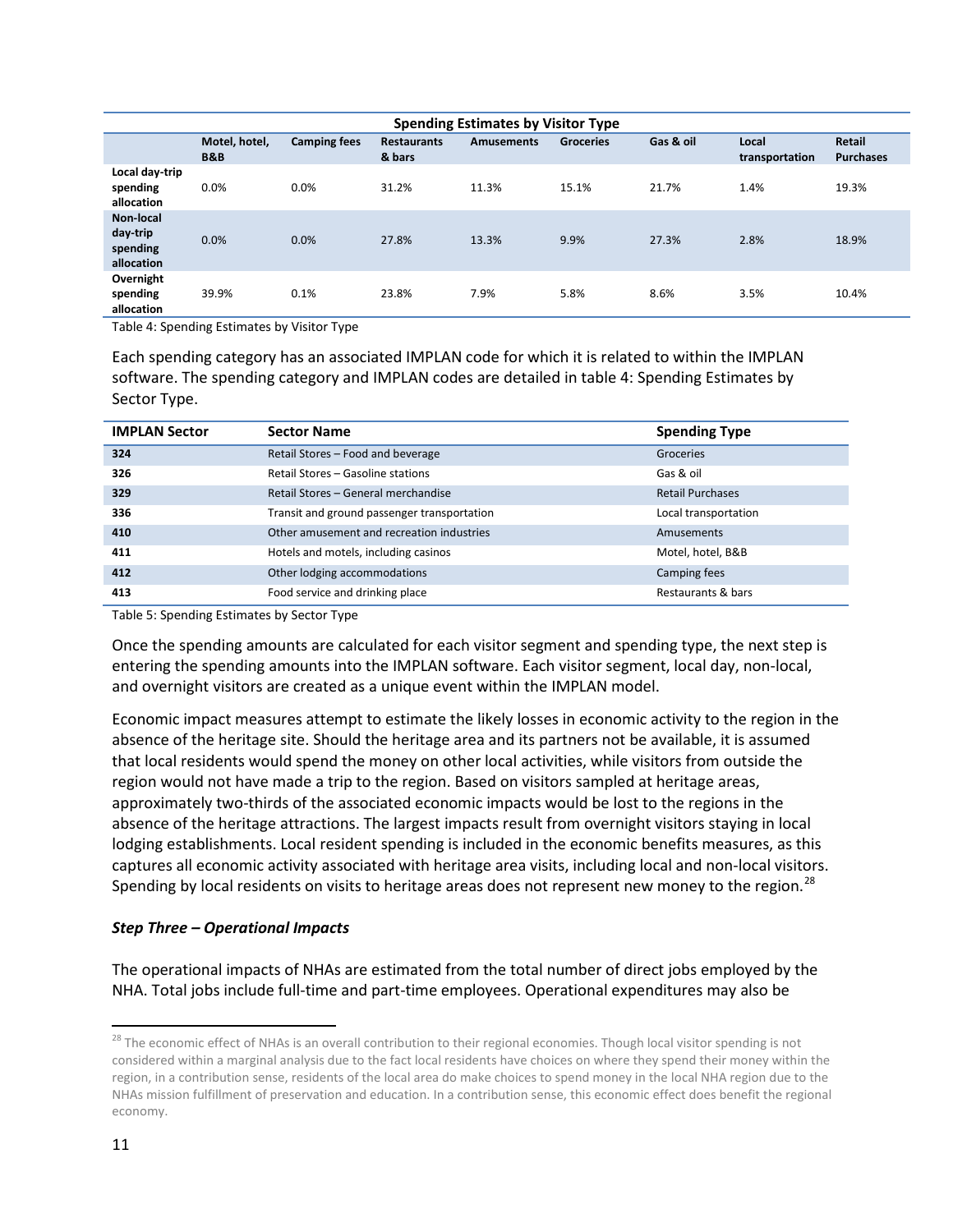calculated by entering the actual expenditures of the organization over the annual time period. Again, a three-year average is utilized to eliminate drastic variations (cuts or increases) to annual spending amounts. The employment or spending is entered into the IMPLAN model within Sector 424, Grantmaking, Giving, and Social Advocacy Organizations.

The economic analysis completed for the operational impact analysis uses actual expenditures and NHA employment to drive estimates of employment, income, and tax revenue. Operational impacts refer to the day-to-day management, coordination, and activities executed by the NHA and its staff. It refers to the impact of "doing business" as a non-profit organization in the region. Business refers to a number of activities for each NHA, but for purposes of this analysis, operational impacts are derived from the number of paid employees working for the NHA.

#### *Step Four – Grant Funding and Support*

NHA-funded grants to regional partners and associated revenue "matches" from regional organizations are tracked by each NHA site annually. Grant funding is calculated in the economic impact model as sector 5001 employee compensation. The assumption being that grant support ultimately supports the salaries of the organization(s) receiving grant funding. The economic value of NHA-developed federal and state funding within the region primarily circulates through the economy in the form of knowledge transfer and increased salary amounts for organizations receiving the grant funding.

Capital-specific funding is calculated separately. Funding for a specific construction or capital improvement project is assigned as a unique event within the IMPLAN software, categorized under IMPLAN code 36, construction of non-residential structures. Additional grant funding focused on capital and construction development also includes the educational mission of NHAs and the role that the staff has in serving as catalysts for economic development opportunities in the regions which they operate. For example, if an NHA facilitates the award of a \$25,000 federally sponsored grant to develop a section of biking trail, this economic benefit to the region is captured within the analysis by capturing the estimated increase in salaries and wages to facilitate award of the grant within the NHA and within the receiving organization. Further, if a portion of the award was attributable to specific capital improvements or construction, this was attributed accordingly within the input-output model to account for related construction expenditures and jobs. Grants awarded were included in the model based on year effective when the year that the grant was awarded was not the same.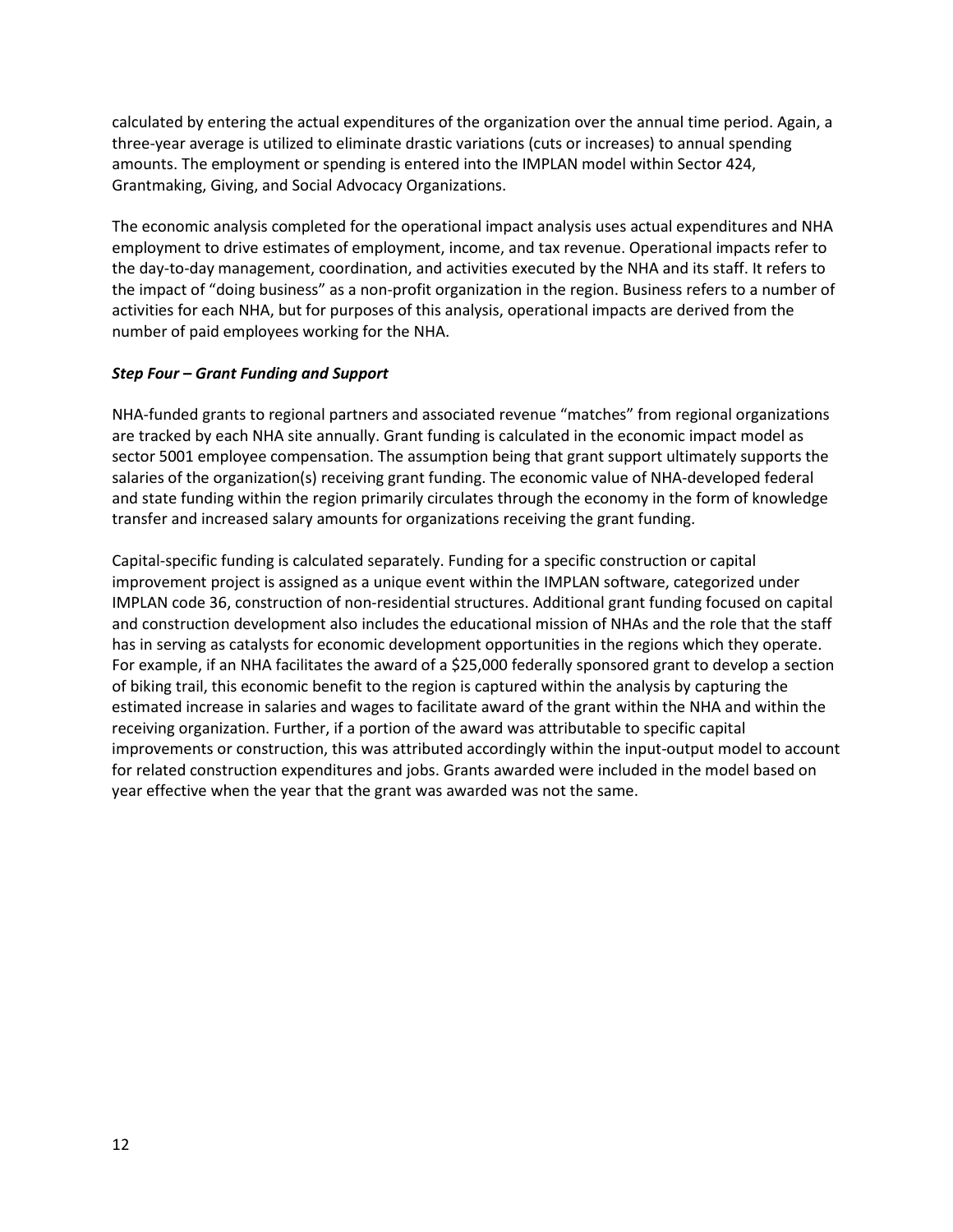# <span id="page-13-0"></span>**National and Regional Economic Benefits of NHAs**

National Heritage Areas (NHAs) serve a substantial role within the regional economy, support jobs, and generate tax revenue for their local governments and states. An "economic benefit" is best understood as a gross increase in the wealth or income, measured in monetary terms, of people located in an area over and above the levels that would prevail in the absence of the activity under study.

The economic analysis completed for this assignment focused specifically on data collection and analysis of six National Heritage Areas. Additional analysis was completed to extrapolate the economic benefit of all 49 NHA sites in the United States and even further on the 21 NHAs within the Northeast Region of the United States. The intent of the extrapolation analysis is to utilize the findings from the individual sites to develop a model based on the average economic impact and the geographic scope of the site.

## **Projecting the National Economic Benefit**

The extrapolation analysis was completed by identifying each of the six NHA case study sites as one of three geographic areas: urban-focused, corridor, or multi-county regions. Using these geographic classifications for all NHA sites, the project team identified 17 NHAs corridor sites, seven classified as focused sites and 25 classified as multi-county sites.

Once all NHAs were classified by geographic type, the economic impact model applied the average number of tourism visits, jobs and grant dollars awarded among the six NHA case study sites to the total number of geographically classified sites.<sup>[29](#page-13-2)</sup>

| <b>Site</b><br><b>Description</b>     | <b>Number</b><br>of Sites | <b>Projected Annual</b><br><b>Visit Counts</b> | <b>Projected Annual</b><br><b>Operations</b><br>(Jobs) | <b>Projected Annual</b><br><b>Grants Awarded</b><br>(Dollars) | <b>Projected Annual</b><br><b>Capital Grants</b><br>(Dollars) |
|---------------------------------------|---------------------------|------------------------------------------------|--------------------------------------------------------|---------------------------------------------------------------|---------------------------------------------------------------|
| Corridor<br>Sites <sup>31</sup>       | 17                        | 34,913,965                                     | 181.28                                                 | \$25,437,826                                                  | \$5,727,592                                                   |
| <b>Focused</b><br>Sites <sup>32</sup> | 7                         | 9,266,467                                      | 85.16                                                  | \$5,260,041                                                   | \$2,153,597                                                   |
| Multi-<br>County <sup>33</sup>        | 25                        | 10,198,108                                     | 200                                                    | \$19,137,713                                                  | \$2,027,344                                                   |
| <b>Total NHA</b><br><b>Sites</b>      | 49                        | 54,378,541                                     | 466                                                    | \$49,835,582                                                  | \$9,908,534                                                   |

Table 6 illustrates the results and the projected annual inputs utilized for the input-output model.<sup>[30](#page-13-3)</sup>

<span id="page-13-1"></span>Table 6: National Economic Benefit Projections

<span id="page-13-2"></span><sup>&</sup>lt;sup>29</sup> The analysis and the economic impact of NHAs are not driven by the supply of Heritage sites in the United States. The national and regional economic effect projections are extrapolations of the overall contribution of six specific NHAs on their regional economies. Data from the six NHAs was aggregated as an average to represent projected visitor counts and organizational spending among all NHAs. Because the spending of each heritage area is different, the analysis utilized geography as a distinguishing characteristic of visitation and spending. All NHAs were classified as a specific geographic type upon which average visitor and organizational spending were applied. The final inputs were entered into IMPLAN to produce the projected National and Northeast Region economic benefits.<br><sup>30</sup> The national analysis utilizes the 2010 United States IMPLAN dataset.

<span id="page-13-3"></span>

<span id="page-13-5"></span><span id="page-13-4"></span><sup>&</sup>lt;sup>31</sup> John H. Chafee Blackstone River Valley NHC, Delaware and Lehigh NHC, and Hudson River Valley NHA<br><sup>32</sup> Baltimore NHA and Wheeling NHA<br><sup>33</sup> Rivers of Steel NHA

<span id="page-13-6"></span>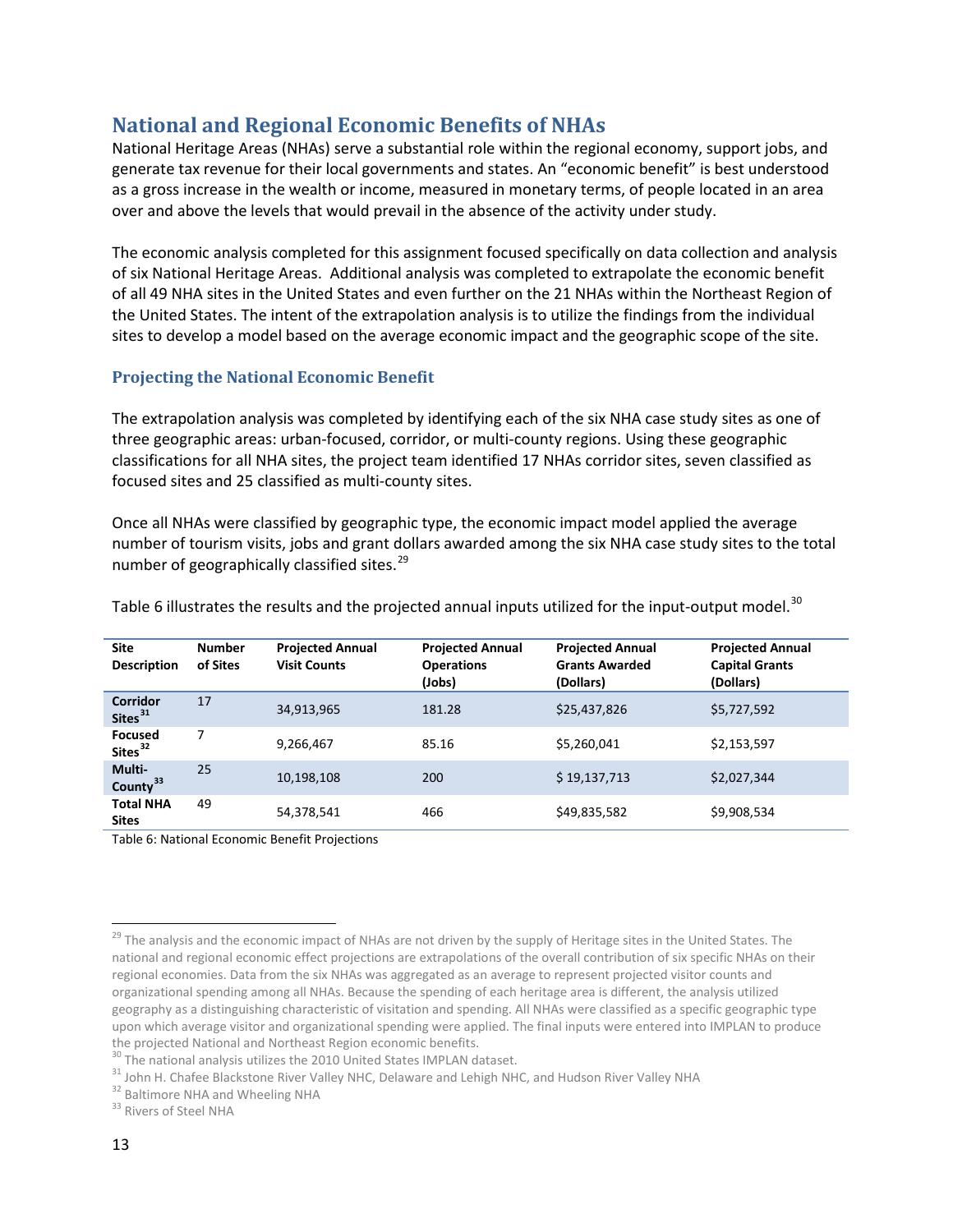Table 7 illustrates the results of modeling the economic benefit of all 49 NHA sites on the nation's economy. NHAs contribute \$12.9 billion annually. The economic activity supports approximately 148,000 jobs and \$1.2 billion annually in Federal taxes from sources such as employee compensation, proprietor income, indirect business tax, households, and corporations.

| Projected Annual Economic Benefit of all 49 NHAs on the United States Economy |                      |                        |                       |                     |  |
|-------------------------------------------------------------------------------|----------------------|------------------------|-----------------------|---------------------|--|
| <b>Economic Benefits</b>                                                      | <b>Direct Effect</b> | <b>Indirect Effect</b> | <b>Induced Effect</b> | <b>Total Effect</b> |  |
| Output (\$ in millions)                                                       | \$4.595              | \$2.881                | \$5.424               | \$12,900            |  |
| <b>Jobs</b>                                                                   | 93.579               | 17.106                 | 37.550                | 148.235             |  |

<span id="page-14-0"></span>Table 7: Projected Economic Benefit of all 49 NHAs on the United States Economy

The projected economic activity supported by NHAs is classified as direct, indirect, and induced effect. For example, the economic impact of visitors to NHAs is the primary source of economic benefit to the regions which NHA operates. The *direct* consequence of travel expenditures become business receipts which in turn are used to pay wages, salaries, and taxes. *Indirect* or secondary benefits are attributed to local businesses spending part of their receipts on goods and services they require to serve customers. In turn, their suppliers must purchase certain items from others. This is the ripple effect of economic activity attributed to visitor spending to NHAs. Each level of impact creates salaries, employment, and tax revenues. The other type of secondary benefit is *induced*. This benefit accounts for consumption spending or the wage and salary income directly generated by the visitors to the NHA.

The economic benefits of NHAs are realized in three primary methods: tourism and visitation, operational expenditures and grantmaking, and intellectual capacity. Of the \$12.9 billion benefit to the national economy, the majority (99%) is attributed to tourism and visitation spending.<sup>[34](#page-14-2)</sup>

Economic benefits and local jobs are supported by the economic activity and contributions associated with National Heritage Areas. It is helpful to compare NHA activity to other public and private organizations to understand the scope of how positive a role NHAs support in contributing to the economy community.



## **Annual Economic Activity – Comparisons**

## <span id="page-14-1"></span>Chart 1 illustrates comparisons of the National Heritage Areas economic benefit to other organizations.<sup>[35](#page-14-3)</sup> National Heritage Areas generate \$12 billion for the national economy each year. We

<span id="page-14-3"></span><span id="page-14-2"></span><sup>&</sup>lt;sup>34</sup> The economic impacts of NHAs are not driven by the supply of Heritage sites in the United States. It is not the intention of this analysis to recommend policies to increase the impact of visitor spending at specific NHAs.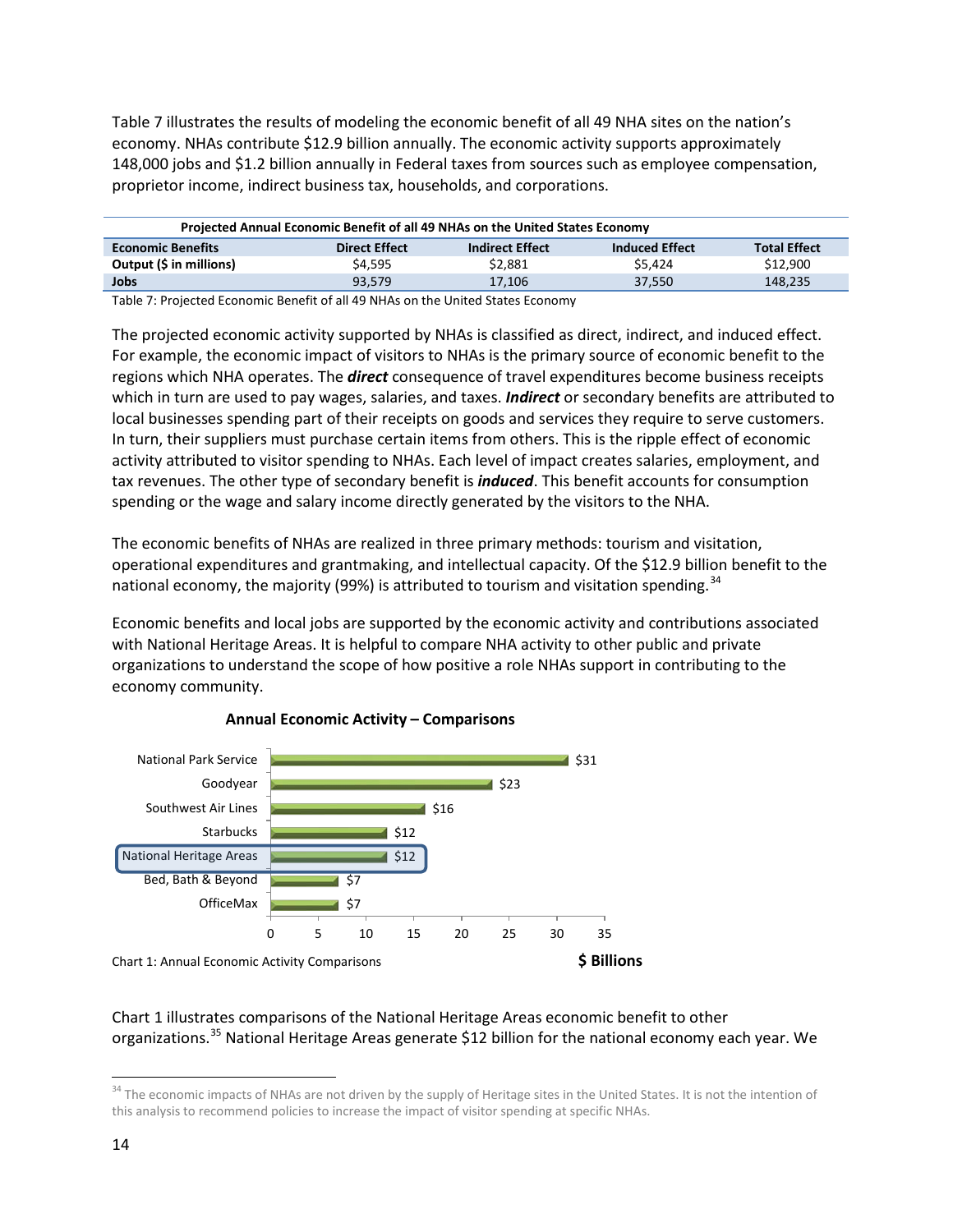compared the annual impact of National Heritage Areas to select Fortune 500 companies to provide an informative comparison.

National Heritage areas support more than 148,000 jobs, of which approximately 94,000 are directly supported by NHAs, and 54,000 are indirect and induced jobs. The majority of employment supported by NHAs nationally is concentrated within sectors traditionally associated with visitor spending and travel. Food service, retail, lodging, and amusements rest prominently among the businesses with the largest number of NHA related employment.

| National Employment Supported by NHAs - Top 10 By Industry Sector |             |  |  |  |
|-------------------------------------------------------------------|-------------|--|--|--|
| <b>INDUSTRY</b>                                                   | <b>JOBS</b> |  |  |  |
| Food services and drinking places                                 | 33,848.9    |  |  |  |
| Retail Stores - General merchandise                               | 16,964.6    |  |  |  |
| Hotels and motels, including casino hotels                        | 16,434.7    |  |  |  |
| Retail Stores – Gasoline stations                                 | 12,822.5    |  |  |  |
| Other amusement and recreation industries                         | 10,795.4    |  |  |  |
| Retail Stores - Food and beverage                                 | 9,881.7     |  |  |  |
| Real estate establishments                                        | 3,259.7     |  |  |  |
| Services to buildings and dwellings                               | 1,749.4     |  |  |  |
| Wholesale trade businesses                                        | 1,648.3     |  |  |  |
| Offices of physicians, dentists, and other health practitioners   | 1,605.7     |  |  |  |
|                                                                   |             |  |  |  |

<span id="page-15-0"></span>Table 8: NHA - National Top Employment Sectors

## **Economic Benefits of the 21 NHAs in the Northeast Region**

In order to estimate the economic benefits of the 21 NHAs in the Northeast Region (NER), a similar protocol to the National level extrapolation was utilized. The analysis projects the economic benefit of the Northeast Region NHAs to be approximately \$5.4 billion annually. Combined, the NHAs in the Northeast Region support more than 66,880 jobs and \$602.7 million annually in local and state taxes.<sup>[36](#page-15-2)</sup>

| Projected Annual Economic Benefit of 21 Northeast Region NHAs on the Regional Economy |                      |                        |                       |                     |  |
|---------------------------------------------------------------------------------------|----------------------|------------------------|-----------------------|---------------------|--|
| <b>Economic Benefits</b>                                                              | <b>Direct Effect</b> | <b>Indirect Effect</b> | <b>Induced Effect</b> | <b>Total Effect</b> |  |
| Output (\$ in millions)                                                               | \$2.509              | \$1.026                | \$1.876               | S5.411              |  |
| <b>Jobs</b>                                                                           | 47.942               | 5.959                  | 12.983                | 66.884              |  |

<span id="page-15-1"></span>Table 9: Projected Economic Benefit of 21 Northeast Region NHAs on the Regional Economy

The analysis and its projections demonstrate the incremental increase of economic benefits from the individual NHA level, the Northeast Region, and ultimately, demonstrating the overall national economic benefits supported by all NHAs in the United States.

http://my.npca.org/site/PageNavigator/infographic.html

<sup>&</sup>lt;sup>35</sup> Organizations and figures taken from the National Parks Conservation Association

<span id="page-15-2"></span><sup>&</sup>lt;sup>36</sup> The geography utilized for this analysis consisted of IMPLAN datasets for the following states: Massachusetts, Maryland, New York, Pennsylvania, Rhode Island, and West Virginia.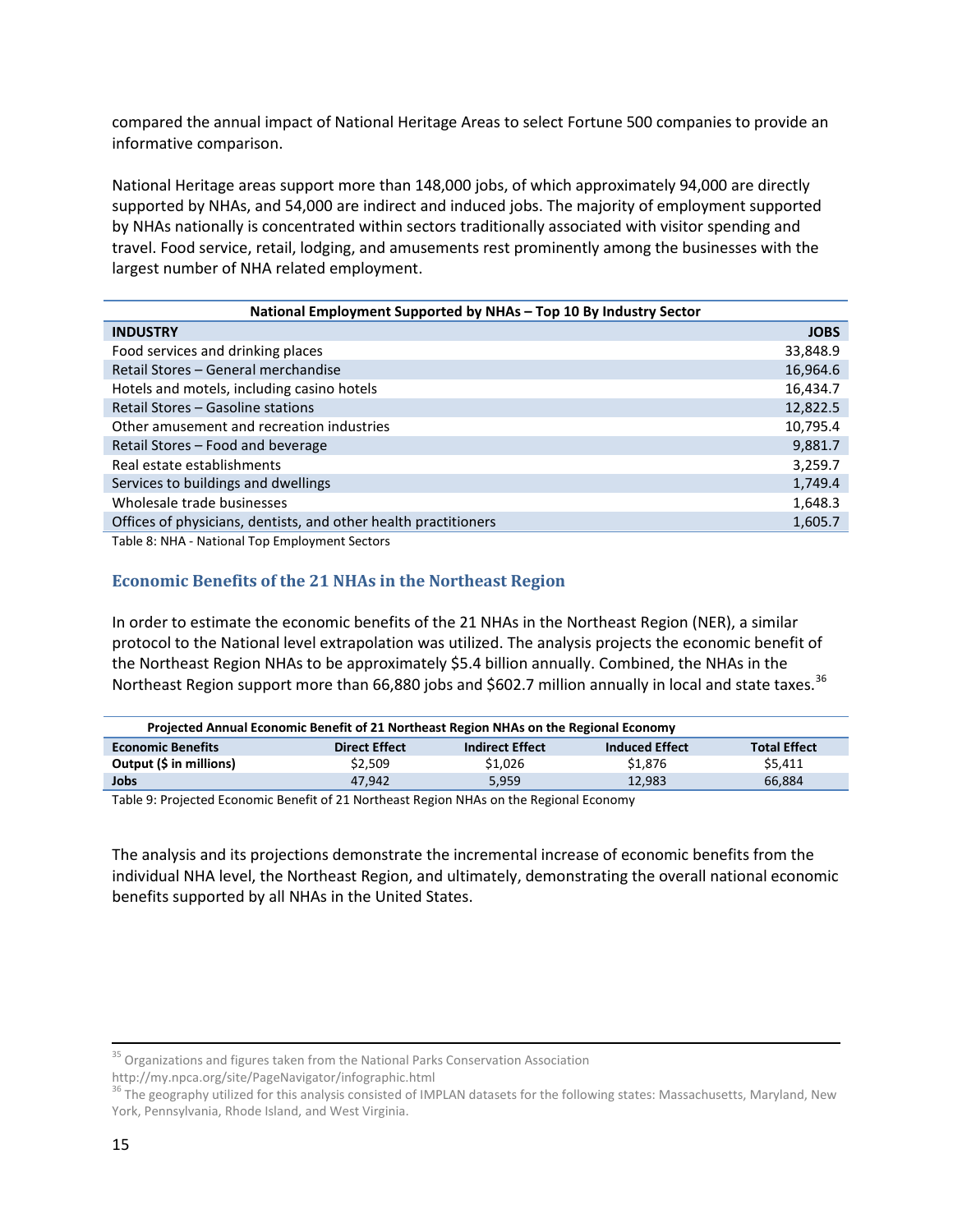# <span id="page-16-0"></span>**Case Studies**

In order to gain a better understanding of the quantitative impact National Heritage Areas have on the regions they are located in, the Tripp Umbach project team conducted a series of visits and stakeholder interviews at six sites. These sites were selected through a survey of peer NHA organizations in the Northeast Region of the United States. Data was collected via a standardized data collection form. From the data collection, site visits, and stakeholder interviews, regional assets of each NHA were determined.

## <span id="page-16-1"></span>**I. Baltimore National Heritage Area (BNHA)**

Baltimore is an industrial city that has gone through 30 years of challenging decline, but is re-emerging due to its thriving medical and education institutions. The city is in a recovery phase and with improvements to its core urban issues, some focus has been able to be shifted, making it more attractive as a tourist destination. The city's most viable tourism hot spot is the Inner Harbor, and with

support from the Baltimore National Heritage Area (BNHA), the neighborhoods surrounding the harbor have been made more accessible, in turn allowing for this area's rich history to be shared by visitors and residents alike.

This "big small town" is an affordable city with plenty of attractions for all age groups. Recreation in the harbor area includes activities such as outdoor yoga classes, paddle boats, and a number of trails. The harbor is the nexus of the Heritage area and is part of the greater Chesapeake Bay Gateway Network, with a number of trails such as the Mount Vernon Cultural Walk, the Flagship Heritage Walk, the Star Spangled Banner National Historic Trail and the John Smith National Trail having a starting point in or near this area.

The BNHA serves as a catalyst with resources and ability to create ideas for tourism, capital, education, conservation, and preservation in the area. Several projects that the BNHA is involved with include:

- Providing funds to maintain and improve the harbor fleet. These funds also allow for admission fees to remain reasonable.
- Funding the construction of a tour bus facility that holds approximately 60 buses via a \$70,000 grant.
- The Pride of Baltimore serves as a national ambassador of the BNHA while traveling U.S. waterways during the summer months. An estimated 90,000 visitors come aboard this ship and learn about Baltimore from staffers who are trained by Visit Baltimore.

# *"Spotlight" Project – Star Spangled Sailabration*

*Each NHA serves as a catalyst for economic development within the regions they operate. Specific examples within each NHA stand out to local stakeholders, residents, and visitors to the region.* 

*Sailabration attracted an estimated 1.54 million visitors over the seven-day event, June 13-19, 2012. Survey research shows that more than 1.1 million Marylanders experienced the event, while another 435,000 visitors came from out-of-state. The total economic impact of Sailabration generated by the spending of visitors (residing outside Baltimore City) is estimated at \$166.1 million for the week-long historic event.* 

*Overnight visitors generated approximately 42,159 room nights, resulting in a direct impact of \$6.8 million for hotels and other overnight accommodations. Other visitor expenditures included retail, attractions, parking, gasoline, and ground transportation. Each non-local visitor spent an estimated \$80 while enjoying Sailabration.*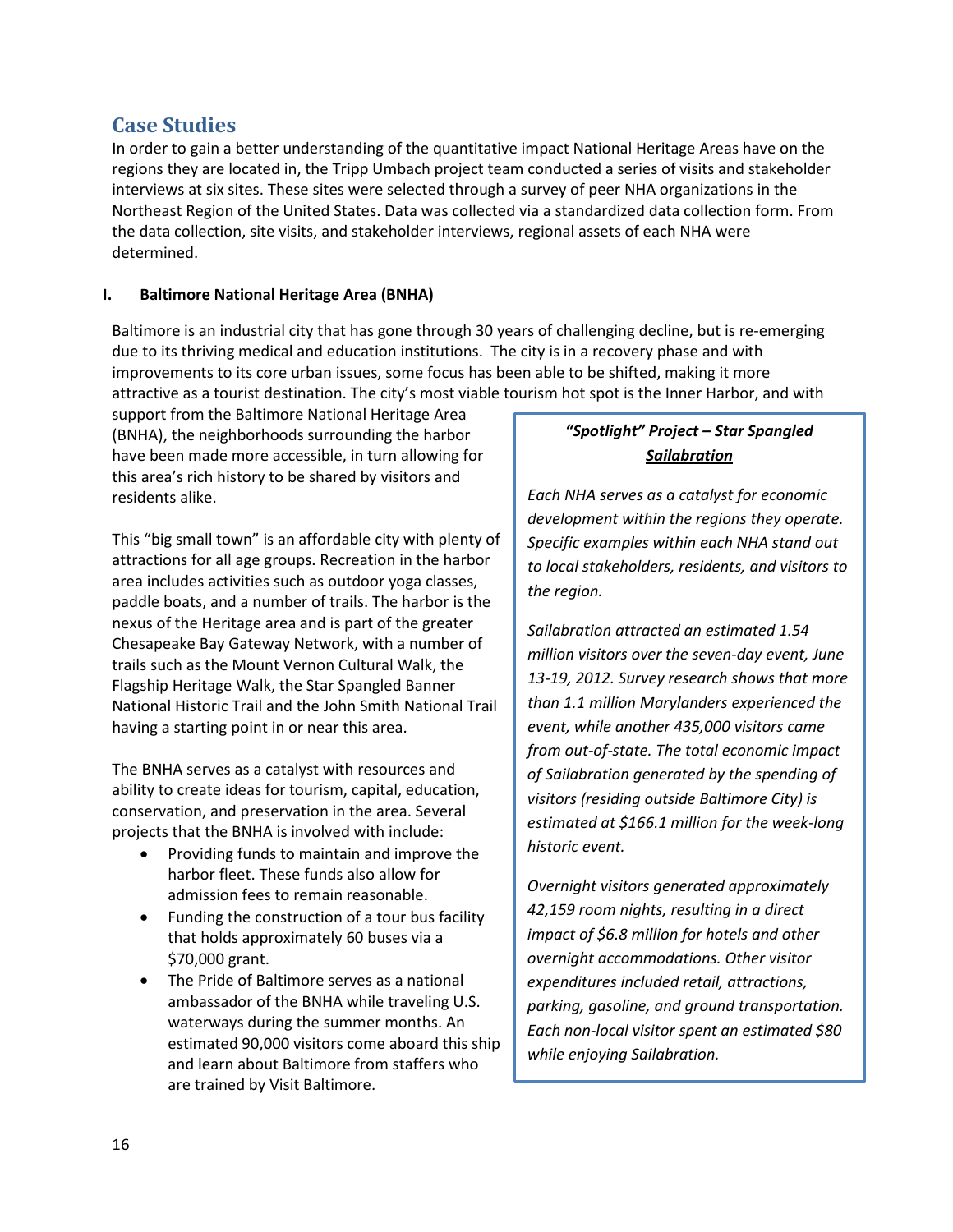It is important to note that one of the challenges the BNHA faces is reaching residents living in suburbs who feel disinvested with the city. It can be a struggle to convince these individuals that it is not only

safe, but worthwhile to visit Baltimore. The Bicentennial Celebration and "Sailabration" provided excellent platforms for the BNHA to be able to demonstrate the significant events that are held in the city.

Lastly, while stakeholders acknowledged that although most people do not come to Baltimore seeking a heritage experience, once they are in the city and begin to connect sites and attractions, there is an immediate link to heritage. The BNHA has filled the void between the Inner Harbor and cultural

| <b>The Combined Annual</b>           |              |  |  |  |  |
|--------------------------------------|--------------|--|--|--|--|
| <b>Economic Benefits - Baltimore</b> |              |  |  |  |  |
| <b>National Heritage Area</b>        |              |  |  |  |  |
|                                      |              |  |  |  |  |
| \$318,776,087<br><b>Economic</b>     |              |  |  |  |  |
| 4,184 jobs<br><b>Employment</b>      |              |  |  |  |  |
| <b>Tax Revenue</b>                   | \$31,792,626 |  |  |  |  |

institutions in outlying areas and facilitates the marriage between strategic product development in the cultural tourism ring, establishing the process of investments being made that are consistent with what the market demands.

#### **Baltimore National Heritage Area – Regional Economic Benefits**

The effects of visitation and tourism have the greatest economic benefit for the regions in which NHAs operate. NHAs play a substantial role in supporting tourism within their regions. Tourism numbers are calculated by BNHA's regional partners. The three-year average total of visitors and tourists to the BNHA region was approximately 2,218,411 visitors.<sup>[37](#page-17-1)</sup> These visitors spend money in the region, creating a positive ripple effect on the economic structure. Based on the annual average number of visitors to the NHA region and its partner sites, more than \$313,678,182 in economic benefit was supported annually within the region and state(s).

| Baltimore National Heritage Area - Annual Economic Impact of Tourism and Visitation |                           |                      |                        |                       |                     |  |
|-------------------------------------------------------------------------------------|---------------------------|----------------------|------------------------|-----------------------|---------------------|--|
| <b>Visitor Segment</b>                                                              | % of Total<br>Visitation* | <b>Direct Effect</b> | <b>Indirect Effect</b> | <b>Induced Effect</b> | <b>Total Effect</b> |  |
| Local Day                                                                           | 29%                       | \$14,363,488         | \$3,740,422            | \$4,925,980           | \$23,029,890        |  |
| <b>Non-Local Day</b>                                                                | 40%                       | \$32,843,757         | \$8,577,812            | \$11,170,809          | \$52,592,378        |  |
| Overnight                                                                           | 31%                       | \$139,783,505        | \$42,996,217           | \$55,276,191          | \$238,055,913       |  |
| Total*                                                                              | 100%                      | \$186,990,751        | \$55,314,450           | \$71,372,981          | \$313,678,182       |  |

<span id="page-17-0"></span>Table 10: BNHA Economic Impact of Tourism and Visitation *\*Totals may not add due to rounding.* 

The economic spending analysis demonstrates within the region, visitors travelling from outside the region and staying overnight represent the largest economic benefit to the economy of the local region and the state. Although overnight visitors only comprise an estimated 31% of NHA visitation, overnight visitors account for approximately 75% of the economic benefit of NHAs. This is primarily driven by the increased amount of fresh dollars from outside the region spent on lodging, accommodations, restaurants, transportation, etc.

<span id="page-17-1"></span><sup>&</sup>lt;sup>37</sup> Annual tourism projections were utilized from 2009, 2010, and 2011.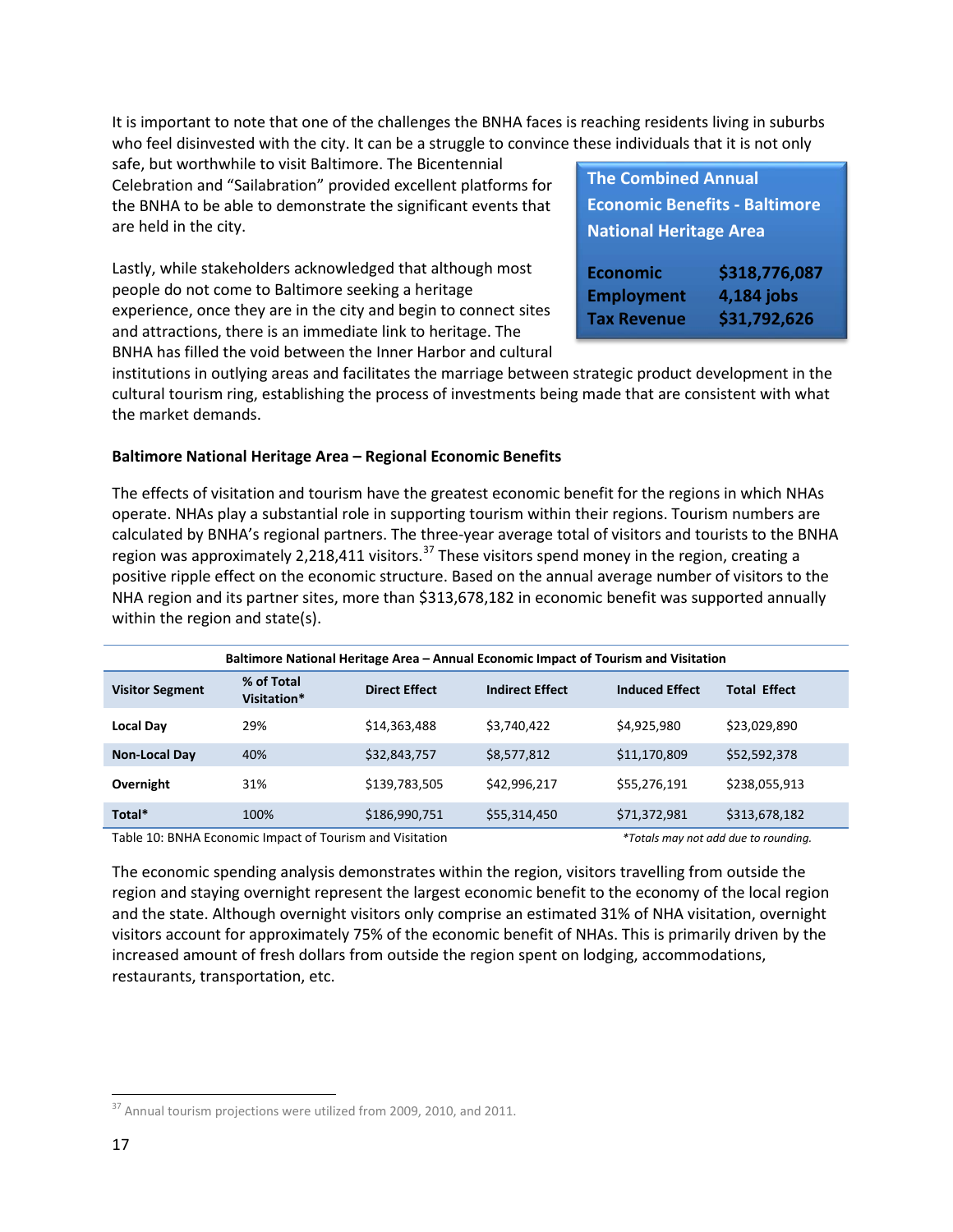|                        | Baltimore National Heritage Area – Annual Employment Impact of Tourism and Visitation |                        |                       |                            |  |  |  |
|------------------------|---------------------------------------------------------------------------------------|------------------------|-----------------------|----------------------------|--|--|--|
| <b>Visitor Segment</b> | Direct Effect (jobs)                                                                  | Indirect Effect (jobs) | Induced Effect (jobs) | <b>Total Effect (jobs)</b> |  |  |  |
| <b>Local Day</b>       | 244                                                                                   | 25.6                   | 40.9                  | 311                        |  |  |  |
| <b>Non-Local Day</b>   | 556.1                                                                                 | 59                     | 92.7                  | 708                        |  |  |  |
| Overnight              | 2.351.60                                                                              | 313.2                  | 458.9                 | 3124                       |  |  |  |
| <b>Total</b>           | 3,151.70                                                                              | 397.8                  | 592.5                 | 4142                       |  |  |  |

<span id="page-18-0"></span>Table 11: BNHA Employment Impact of Tourism and Visitation *\*Totals may not add due to rounding*

In addition to visitor tourism, the analysis quantifies the economic benefit of BNHA through its operating activities. This impact is represented by the spending of the organizations and the employees it supports. Although not as great as the impact of tourism and visitation on the regional economy, the intellectual benefits and resources of NHA staff serve as independent catalysts for their regional economy. We estimate the impact of this benefit through the quantification of grants and funding supported by NHAs and their regional partners.

|                 | Baltimore National Heritage Area – Annual Economic and Employment Impact of Operations |                        |                       |                     |  |  |
|-----------------|----------------------------------------------------------------------------------------|------------------------|-----------------------|---------------------|--|--|
|                 | <b>Direct Effect</b>                                                                   | <b>Indirect Effect</b> | <b>Induced Effect</b> | <b>Total Effect</b> |  |  |
| <b>Economic</b> | \$1,665,717                                                                            | \$623,750              | \$829,000             | \$3,118,467         |  |  |
| Employment      |                                                                                        | 5.4                    | 6.9                   | 27.3                |  |  |

<span id="page-18-1"></span>Table 12: BNHA Economic and Employment Impact of Operations

The BNHA is active in the region as a grantmaking organization. Grant opportunities are provided by NHAs to regional partners for collaborative projects aligned with the educational, preservation, promotional and economic development missions of NHAs. Similar to how tourism and operations support economic activity within the region, grantmaking provides an infusion of funds to assist with the development of projects. Grants are quantified as increased salary or as specific capital investment provided by the NHA within their region.<sup>[38](#page-18-3)</sup>

|                 | Baltimore National Heritage Area – Annual Economic and Employment Impact of Grantmaking |                        |                       |                     |  |  |
|-----------------|-----------------------------------------------------------------------------------------|------------------------|-----------------------|---------------------|--|--|
|                 | <b>Direct Effect</b>                                                                    | <b>Indirect Effect</b> | <b>Induced Effect</b> | <b>Total Effect</b> |  |  |
| <b>Economic</b> | \$615,313                                                                               | \$153,522              | \$1,210,603           | \$1,979,438         |  |  |
| Employment      | 3.6                                                                                     | 1.2                    | 10                    | 14.8                |  |  |

<span id="page-18-2"></span>Table 13: BNHA Economic and Employment Impact of Grantmaking

NHAs also support state and local governments with the generation of government revenue or tax revenue. The tourism, operations, and grantmaking activities of Baltimore National Heritage Area generate \$31,792,626 in tax revenue annually.

BNHA supports a substantial number of jobs. The direct jobs are based on business receipts which in turn are used to pay wages and salaries within industries such as food services, retail and lodging.

<span id="page-18-3"></span><sup>&</sup>lt;sup>38</sup> Grants not affiliated with capital improvements or construction are included in the input-output model as salary and therefore have no direct or indirect economic effects associated with them. This protocol exhibits a conservative estimate on the regional effects of grants facilitated by the NHA.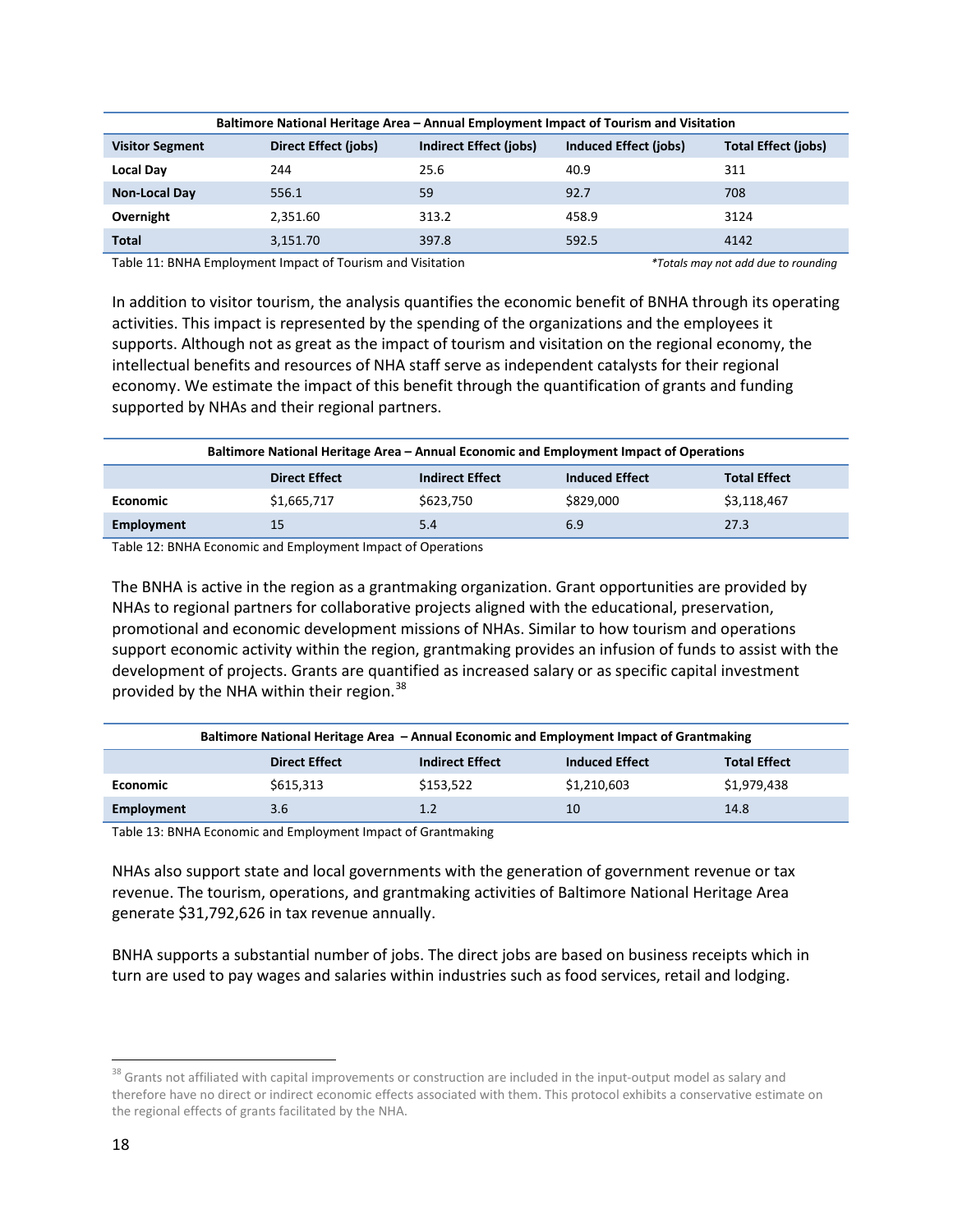Indirect or induced jobs are supported in the region by local businesses spending part of their receipts on goods and services they require to serve customers, including investment in new equipment and structures. This is the ripple effect of economic activity attributed to NHAs.

The "Top Employment Sectors" table illustrates the sectors with the largest number of jobs (includes direct, indirect and induced) supported by the NHA. Industries such as food services, hotels and retail stores represent the largest number of jobs while the ripple effect illustrates that jobs in real estate and health care are also supported by the spending attributable to NHAs.

| Baltimore National Heritage Area - Top Employment Sectors       |             |  |  |  |
|-----------------------------------------------------------------|-------------|--|--|--|
| Industry                                                        | <b>Jobs</b> |  |  |  |
| Food services and drinking places                               | 1,272.5     |  |  |  |
| Hotels and motels, including casino hotels                      | 645.4       |  |  |  |
| Retail Stores - General merchandise                             | 485.4       |  |  |  |
| Other amusement and recreation industries                       | 436.2       |  |  |  |
| Retail Stores – Gasoline stations                               | 238.5       |  |  |  |
| Retail Stores - Food and beverage                               | 235.3       |  |  |  |
| Real estate establishments                                      | 58.9        |  |  |  |
| Services to buildings and dwellings                             | 39.6        |  |  |  |
| Offices of physicians, dentists, and other health practitioners | 38.8        |  |  |  |
| <b>Employment services</b>                                      | 32.9        |  |  |  |
|                                                                 |             |  |  |  |

<span id="page-19-0"></span>Table 14: BNHA Top Employment Sectors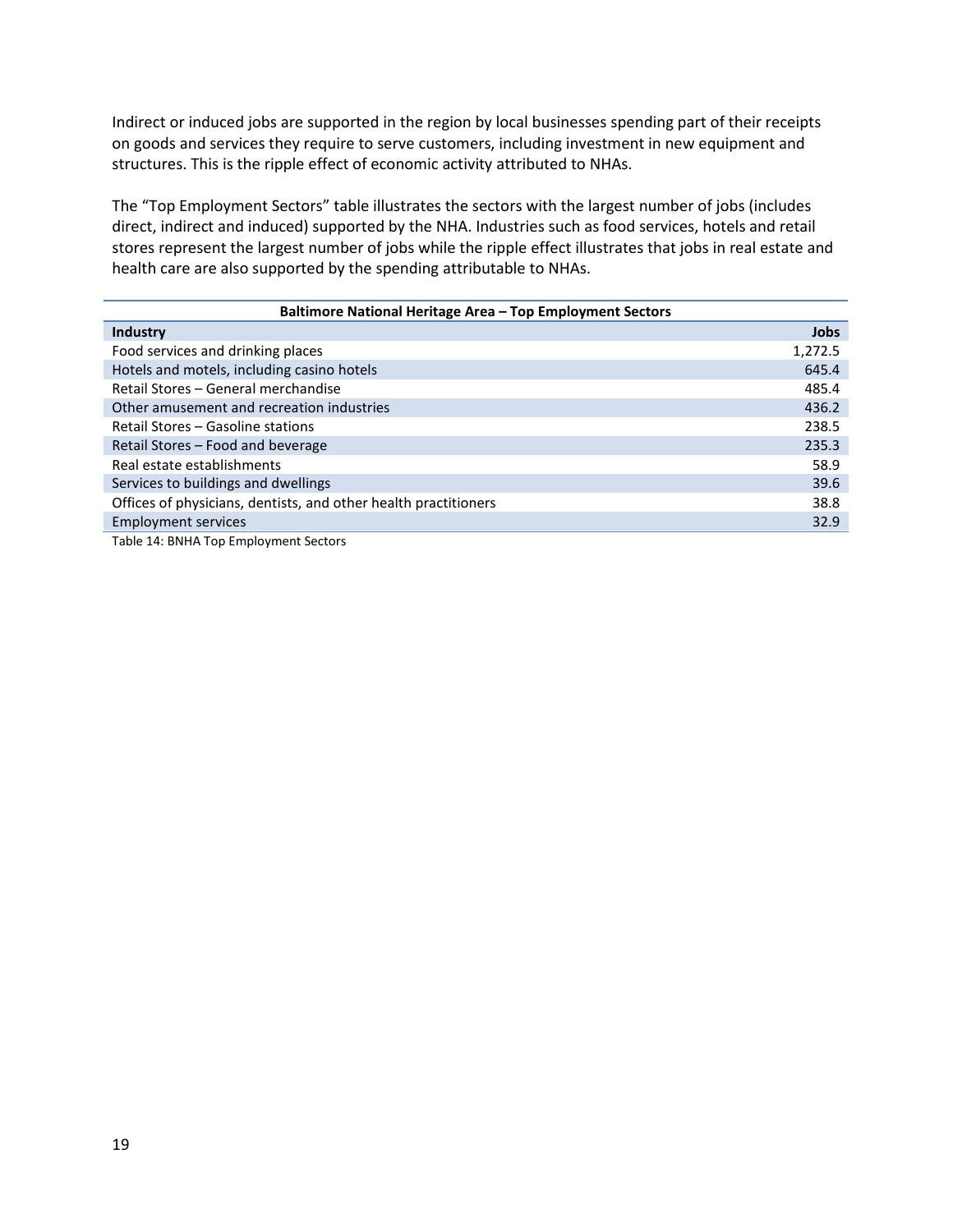#### <span id="page-20-0"></span>**II. John H. Chafee Blackstone River Valley National Heritage Corridor (BRVNHC)**

The John H. Chafee Blackstone River Valley National Heritage Corridor (BRVNHC) encompasses the area that is considered the birthplace of the American Industrial Revolution. This area is centered around the Blackstone River with many communities along the river and within its watershed.<sup>[39](#page-20-1)</sup> The innovative ideas emerging from this area, such as the development of the wage economy and Samuel Slater's blueprint of the modern business plan captured the ethos of the region. In more recent history, the

valley experienced a rapid decline due to the disappearing manufacturing industry. However, over the past few decades, community members tapped into the spirit of the area and helped to ensure that the region has evolved into a very desirable place to live, work, and play.

Although tourism is not the BRVNHC's primary focus, effort is put forth to promote and enhance the area. Community activists came together and were able to secure a \$200,000 grant to study the feasibility of reopening the Blackstone canal, which resulted in some revitalization to the area. Stakeholders feel that further

**The Combined Annual Economic Benefits – John H. Chafee Blackstone River Valley National Heritage Corridor**

| <b>Economic</b>    | \$89,589,423 |
|--------------------|--------------|
| <b>Employment</b>  | 1,135 jobs   |
| <b>Tax Revenue</b> | \$8,746,892  |

investment would generate economic impact for the region in regards to increased tourism. The canal project is only one part of BRVNHC's "revitalization" producing efforts.

Thirty years ago, one of the most significant environmental events in our country's history took place along the Blackstone River. Over 10,000 volunteers, more than 500 businesses, and scores of governmental and non-profit agencies staged a massive clean-up of the Blackstone River from south-central Massachusetts to Narragansett Bay on September 9, 1972.<sup>[40](#page-20-2)</sup> Cleaning up the river and building the bikeway are legacy projects for BRVNHC involving investments, partnerships, and leveraging. These projects have also been producing positive results in terms of increasing recreational use and visitation but also in terms of stimulating economic (re)development.

The BRVNHC has facilitated a number of visioning and revitalization planning in the Blackstone River Valley communities, which has in many cases resulted in restoration and revitalization being prioritized and implemented. BRVNHC's involvement has additionally helped to develop and market the region's identity. BRVNHC has provided a culture in which building and landscape preservation, economic development efforts, and meeting social needs are considered in tandem in the context of a sustainable region and society.

Moreover, the area that the BRVNHC has been vital to is preservation. The BRVNHC has adopted the motto of "Restore rather than destroy." In holding true to this, BRVNHC has put efforts towards a number of structures, museums, and farms in the region. BRVNHC's diversity of preservation and revitalization results are representative of the organization and a significant factor in attracting visitors. Some of the projects that the BRVNHC is involved with include:

<span id="page-20-1"></span><sup>&</sup>lt;sup>39</sup> The Blackstone River Valley and its adjacent counties, Worcester County, Massachusetts and Providence County, Rhode Island were defined for this economic benefit analysis.

<span id="page-20-2"></span><sup>&</sup>lt;sup>40</sup> http://www.nps.gov/blac/naturescience/get-involved.htm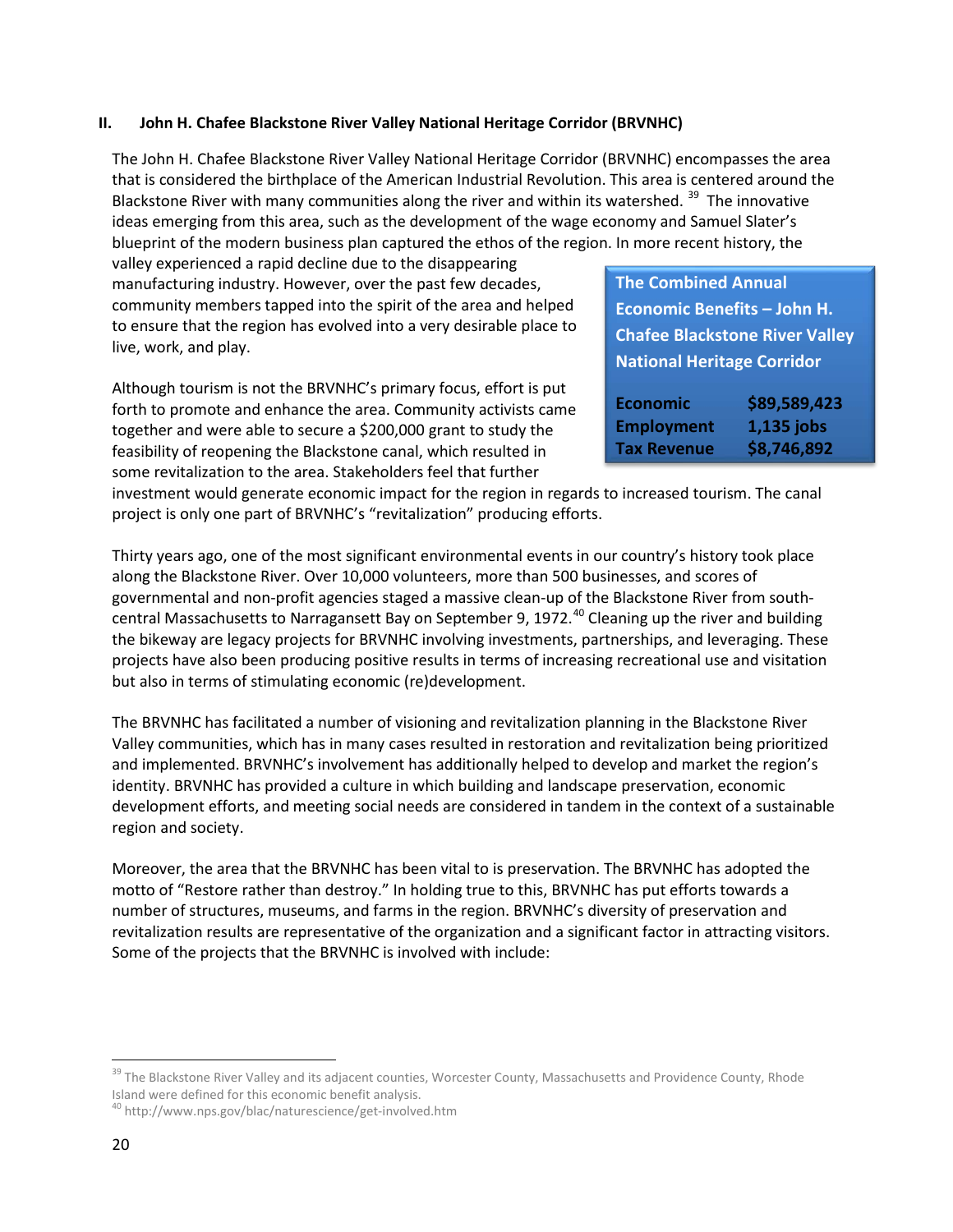- Union Station (Worcester, MA) This early 20<sup>th</sup> century structure was originally known as the "million dollar station." After years of neglect, Union Station has recently been renovated, reopened, and returned as a highlight of the Worcester skyline.<sup>[41](#page-21-0)</sup>
- Manchaug Mills (Sutton, MA) A chalk ware collectible company moved into this building. This unique business attracts tourists by providing hands-on experience of going to the shop and also observing production. This historic site is in the heart of Blackstone Valley and is home to over 30 tenants in a wide variety of businesses.<sup>[42](#page-21-1)</sup>
- Slater Mill (Pawtucket, RI) Has been and continues to be a point of restoration as well as partnership for the BRVNHC. Located on the Blackstone River, Slater Mill is a museum complex dedicated to bringing the American Industrial Revolution to life. The Mill develops an informed understanding of American heritage in innovative economic, industrial, cultural, artistic and social terms. Slater Mill provides high quality, relevant experiences designed to educate, entertain and inspire.<sup>[43](#page-21-2)</sup>
- Daniels Farm (Blackstone, MA) Daniels Farm is one of the finest remaining farms in the Blackstone Valley. This 112 acre farm dates back to the mid-1700s and remained active through the mid-20th Century. The farm is now a preserved green space.<sup>[44](#page-21-3)</sup>
- Museum of Work and Culture (Woonsocket, RI) See the face of people who left their lives as farmers in Quebec to be mill workers in Woonsocket. The museum exhibit traces their lives from the Quebec farm, through the mill floor, triple-decker house and union hall and tells the story of "La Survivance" their attempt to preserve their language and way of life. $45$

Furthermore, BRVNHC has been vital in bringing the community together and allows Massachusetts and Rhode Island to collaborate with no regard to state boundaries. Legislators from the area as well as local residents are engaged and supportive. In addition, due to the lack of regional planning services in Rhode

|         | <b>Formal Partnerships</b> | <b>Relationship Partnerships</b> |
|---------|----------------------------|----------------------------------|
| 2011 34 |                            | 62                               |
| 2010 45 |                            | 29                               |
| 2009    | 48                         | 39                               |

Table 15: BRVNHC Partnership Information

Island, local towns enjoy joining forces with BRVNHC and appreciate the planning aspect that the BRVNHC is able to provide.

Those behind the BRVNHC have promoted a dialogue in the region with a focus on the importance of history, culture, and preservation. BRVNHC has also created a brand for the community with a strong identity of commerce, entrepreneurial spirit, and heritage, enhancing the ability to promote the area as being valued and identifying places that create opportunities for increased economic development.

## **John H. Chafee Blackstone River Valley National Heritage Corridor – Regional Economic Benefits**

The effects of visitation and tourism have the greatest economic benefit for the regions in which NHAs operate. NHAs play a substantial role in supporting tourism within their regions. Tourism numbers are calculated by BRVNHC's regional partners. The three-year average total of visitors and tourists to the BRVNHC region was approximately 585,007 visitors.<sup>[46](#page-21-5)</sup> These visitors spend money in the region, creating a positive ripple effect on the economic structure. Based on the annual average number of visitors to

<span id="page-21-1"></span>

<span id="page-21-2"></span>

<span id="page-21-0"></span><sup>&</sup>lt;sup>41</sup> http://www.nps.gov/blac/planyourvisit/valley-sites-worcester.htm<br><sup>42</sup> http://www.manchaugmills.com/<br><sup>43</sup>http://www.slatermill.org/museum/about/<br><sup>44</sup> http://www.nps.gov/blac/planyourvisit/valley-sites-woonsocket-black

<span id="page-21-4"></span><span id="page-21-3"></span>

<span id="page-21-5"></span>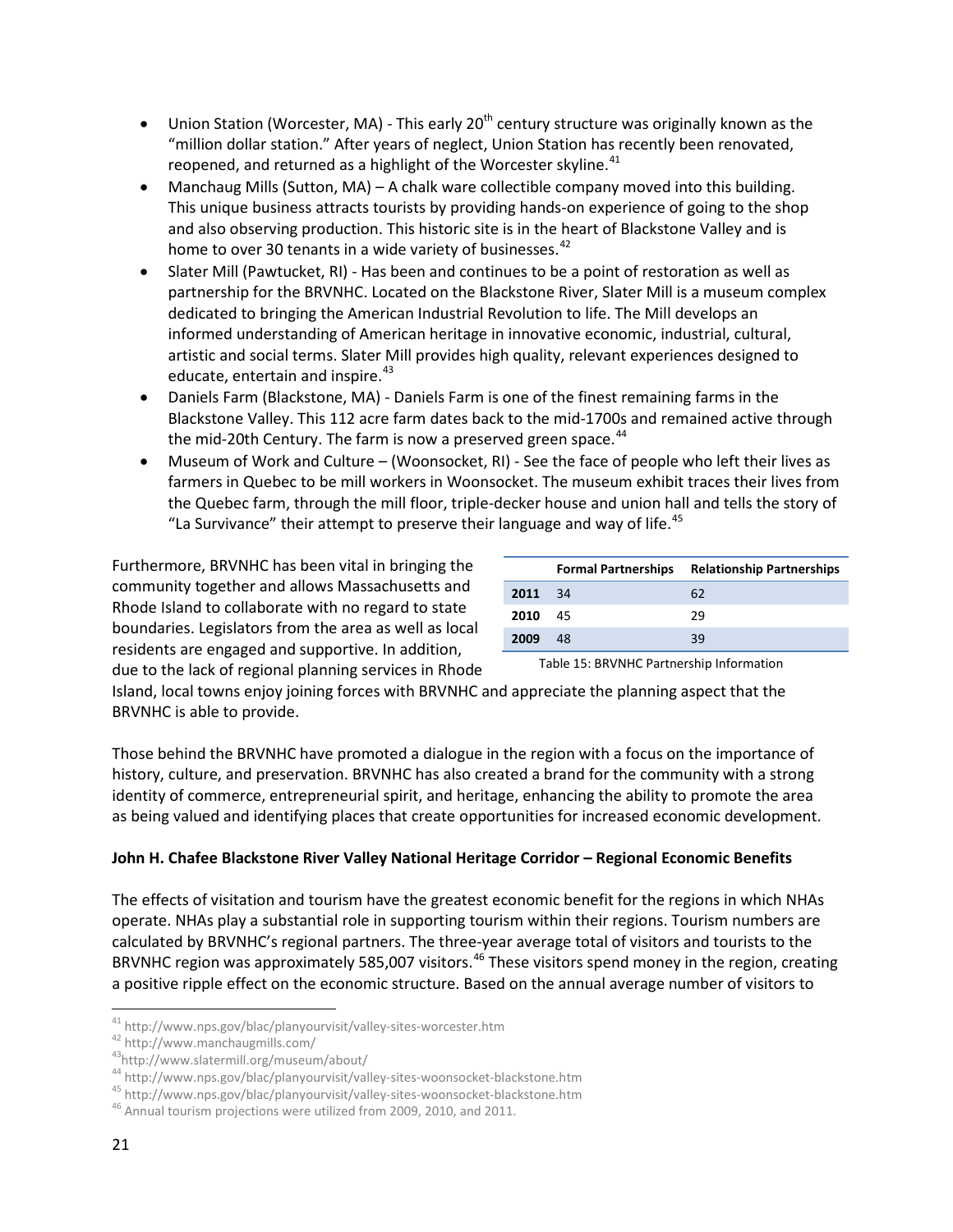the NHA region and its partner sites, more than \$84,728,290 in economic benefit was supported annually within the region and state(s).

| John H. Chafee Blackstone River Valley National Heritage Corridor - Annual Economic Impact of Tourism and Visitation |                           |                      |                        |                       |                     |  |
|----------------------------------------------------------------------------------------------------------------------|---------------------------|----------------------|------------------------|-----------------------|---------------------|--|
| <b>Visitor Segment</b>                                                                                               | % of Total<br>Visitation* | <b>Direct Effect</b> | <b>Indirect Effect</b> | <b>Induced Effect</b> | <b>Total Effect</b> |  |
| <b>Local Day</b>                                                                                                     | 29%                       | \$3,787,727          | \$1,011,746            | \$1,392,802           | \$6,192,275         |  |
| <b>Non-Local Day</b>                                                                                                 | 40%                       | \$8,661,071          | \$2.327.964            | \$3.141.345           | \$14,130,380        |  |
| Overnight                                                                                                            | 31%                       | \$36,861,642         | \$11,636,880           | \$15,907.112          | \$64,405,634        |  |
| <b>Total</b>                                                                                                         | 100%                      | \$49,310,441         | \$14,976,589           | \$20,441,260          | \$84,728,290        |  |

<span id="page-22-0"></span>Table 16: BRVNHC Economic Impact of Tourism and Visitation *\*Totals may not add due to rounding.* 

The economic spending analysis demonstrates within the region, visitors travelling from outside the region and staying overnight represent the largest economic benefit to the economy of the local region and the state. Although overnight visitors only comprise an estimated 31% of NHA visitation, overnight visitors account for approximately 75% of the economic benefit of NHAs. This is primarily driven by the increased amount of fresh dollars from outside the region spent on lodging, accommodations, restaurants, transportation, etc.

| John H. Chafee Blackstone River Valley National Heritage Corridor – Annual Employment Impact of Tourism and Visitation |                             |                                  |                              |                            |  |  |
|------------------------------------------------------------------------------------------------------------------------|-----------------------------|----------------------------------|------------------------------|----------------------------|--|--|
| <b>Visitor Segment</b>                                                                                                 | <b>Direct Effect (jobs)</b> | <b>Indirect Effect</b><br>(jobs) | <b>Induced Effect (jobs)</b> | <b>Total Effect (jobs)</b> |  |  |
| <b>Local Day</b>                                                                                                       | 64.1                        | 7.1                              | 11                           | 82.2                       |  |  |
| <b>Non-Local Day</b>                                                                                                   | 144.9                       | 16.4                             | 24.9                         | 186.2                      |  |  |
| Overnight                                                                                                              | 613.4                       | 85.2                             | 126                          | 824.6                      |  |  |
| <b>Total</b>                                                                                                           | 822.4                       | 108.7                            | 161.9                        | 1093                       |  |  |

<span id="page-22-1"></span>Table 17: BRVNHC Employment Impact of Tourism and Visitation *\*Totals may not add due to rounding.*

In addition to visitor tourism, the analysis quantifies the economic benefit of BRVNHC through its operating activities. This impact is represented by the spending of the organizations and the employees it supports. Although not as great as the impact of tourism and visitation on the regional economy, the intellectual benefits and resources of NHA staff serve as independent catalysts for their regional economy. We estimate the impact of this benefit through the quantification of grants and funding supported by NHAs and their regional partners.

| John H. Chafee Blackstone River Valley National Heritage Corridor - Annual Economic and Employment Impact of Operations |             |           |           |             |  |  |  |
|-------------------------------------------------------------------------------------------------------------------------|-------------|-----------|-----------|-------------|--|--|--|
| <b>Indirect Effect</b><br><b>Total Effect</b><br><b>Direct Effect</b><br><b>Induced Effect</b>                          |             |           |           |             |  |  |  |
| <b>Economic</b>                                                                                                         | \$1,452,048 | \$698,359 | \$746.422 | \$2,896,829 |  |  |  |
| Employment                                                                                                              | 15          | 5.6       | 5.9       | 26.5        |  |  |  |

<span id="page-22-2"></span>Table 18: BRVNHC Economic and Employment Impact of Operations

BRVNHC is active in the region as a grantmaking organization. Grant opportunities are provided by NHAs to regional partners for collaborative projects aligned with the educational, preservation, promotional and economic development missions of NHAs. Similar to how tourism and operations support economic activity within the region, grantmaking provides an infusion of funds to assist with the development of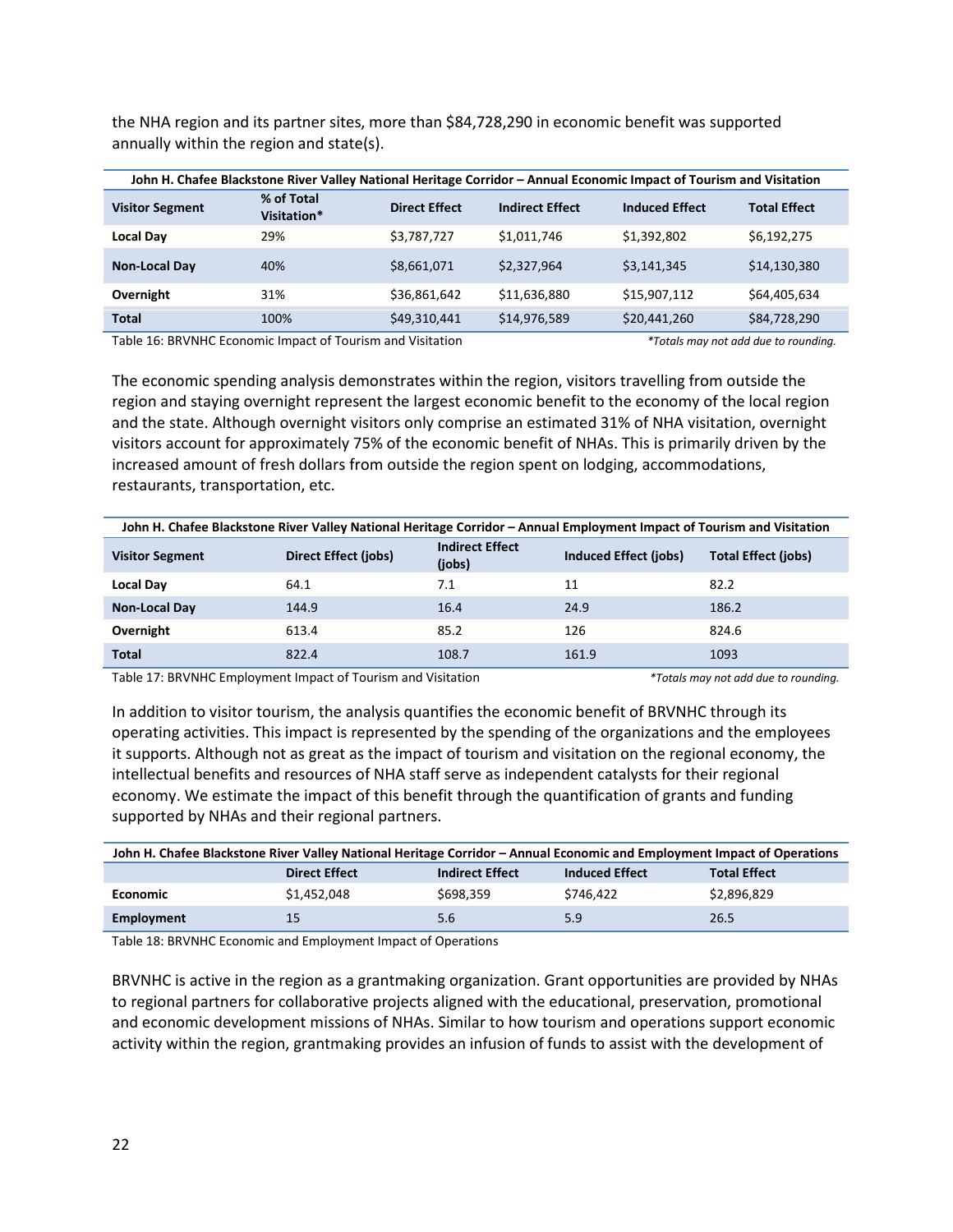projects. Grants are quantified as increased salary or as specific capital investment provided by the NHA within their region.<sup>[47](#page-23-2)</sup>

| John H. Chafee Blackstone River Valley National Heritage Corridor - Annual Economic and Employment Impact of |                      |                        |                       |                     |  |  |  |
|--------------------------------------------------------------------------------------------------------------|----------------------|------------------------|-----------------------|---------------------|--|--|--|
| Grantmaking                                                                                                  |                      |                        |                       |                     |  |  |  |
|                                                                                                              | <b>Direct Effect</b> | <b>Indirect Effect</b> | <b>Induced Effect</b> | <b>Total Effect</b> |  |  |  |
| <b>Economic</b>                                                                                              | \$0                  | \$0                    | \$1,964,304           | \$1,964,304         |  |  |  |
| Employment                                                                                                   |                      |                        | 15.5                  | 15.5                |  |  |  |

<span id="page-23-0"></span>Table 19: BRVNHC Economic and Employment Impact of Grantmaking

NHAs also support state and local governments with the generation of government revenue or tax revenue. The tourism, operations, and grantmaking activities of BRVNHC generate \$8,746,892 in tax revenue annually.

BRVNHC supports a substantial number of jobs. Direct jobs are based on business receipts which in turn are used to pay wages and salaries within industries such as food services, retail and lodging.

Indirect or induced jobs are supported in the region by local businesses spending part of their receipts on goods and services they require to serve customers, including investment in new equipment and structures. This is the ripple effect of economic activity attributed to NHAs.

The "Top Employment Sectors" table illustrates the sectors with the largest number of jobs (includes direct, indirect and induced) supported by the NHA. Industries such as food services, hotels and retail stores represent the largest number of jobs while the ripple effect illustrates that jobs in real estate and employment services are also supported by the spending attributable to NHAs.

| John H. Chafee Blackstone River Valley National Heritage Corridor - Top Employment Sectors |             |  |  |
|--------------------------------------------------------------------------------------------|-------------|--|--|
| Industry                                                                                   | <b>Jobs</b> |  |  |
| Food services and drinking places                                                          | 343.2       |  |  |
| Hotels and motels, including casino hotels                                                 | 169.6       |  |  |
| Retail Stores - General merchandise                                                        | 115.9       |  |  |
| Other amusement and recreation industries                                                  | 111.6       |  |  |
| Retail Stores - Food and beverage                                                          | 75.9        |  |  |
| Retail Stores - Gasoline stations                                                          | 55.8        |  |  |
| Real estate establishments                                                                 | 18.5        |  |  |
| Grantmaking, giving, and social advocacy organizations                                     | 16.8        |  |  |
| Services to buildings and dwellings                                                        | 13.7        |  |  |
| <b>Employment services</b>                                                                 | 12.2        |  |  |

<span id="page-23-1"></span>Table 20: BRVNHC Top Employment Sectors

<span id="page-23-2"></span> $47$  Grants not affiliated with capital improvements or construction are included in the input-output model as salary and therefore have no direct or indirect economic effects associated with them. This protocol exhibits a conservative estimate on the regional effects of grants facilitated by the NHA.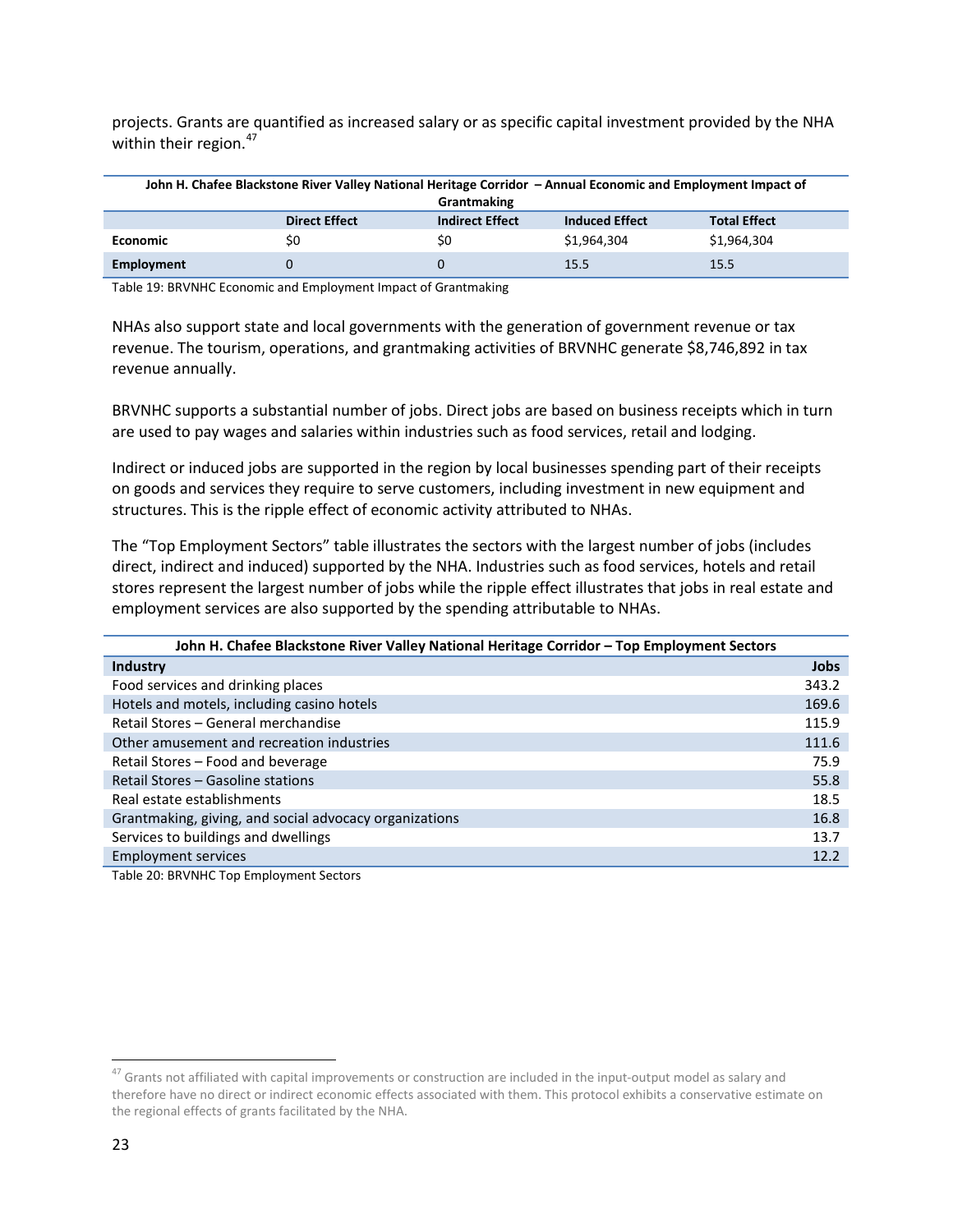#### <span id="page-24-0"></span>**III. Delaware & Lehigh National Heritage Corridor (D&L)**

The Delaware and Lehigh National Heritage Corridor (D&L), which includes Bucks, Carbon, Lehigh, Luzerne, and Northampton counties in eastern Pennsylvania, is an important contributor to the tourism efforts of this region. There is opportunity for much more investment in the area and stakeholders believe the corridor can be marketed strongly as a tourist attraction.

The D&L has the ability to collaborate with other municipalities and establish a connection with each one. Specifically, the NHA designation allows the D&L to collaborate with local economic development organizations in a noncompetitive manner. The D&L is always

|      | <b>Formal Partnerships</b> | <b>Relationship Partnerships</b> |
|------|----------------------------|----------------------------------|
| 2011 | 135                        | 165                              |
| 2010 | 150                        | 200                              |
| 2009 | 135                        | 160                              |
|      |                            |                                  |

Table 21: D&L Partnership Information

# *"Spotlight" Project – Lehigh Gap Nature Center*

*Each NHA serves as a catalyst for economic development within the regions they operate. Specific examples within each NHA stand out to local stakeholders, residents, and visitors to the region.* 

*Lehigh Gap Nature Center construction was driven by NHA fundraising and staff resources. The project created a total of \$2 million of economic impact and 15 jobs. The center continues to support 15 jobs annually in the region.* 

looking for ways to make connections by helping organizations to create and generate ideas due to having the operational capacity to develop projects and provide planning and resources. In addition, the D&L name provides credibility to organizations and smaller towns as it bolsters their image being part of a greater whole.

The D&L has been instrumental in the preservation of cultural and artistic attractions, and natural resources along the corridor by linking the outdoors and local history. The D&L is active in the development and preservation of historic elements, as well as environmental awareness along the corridor. The D&L has been able to tell the story of the area by passing out information at local festivals and kiosks. Moreover, D&L is providing the educational framework for people to remember the history of the area. D&L staff members published a book, "Tales of the Towpath,"

with a curriculum that is being taught in at least a dozen school districts in the region. Due to this, the

history of the D&L is being spread to thousands of 4th and 5th grade students who then pass along information to their families. This has shown to be not only a valuable educational tool, but also a solid marketing source.

The trail is the spine of the D&L, providing recreation and educational opportunities in addition to stimulating economic activity. In regard to local residents, the addition of D&L projects has improved the quality of life and has created healthier activities for families to partake in. Tourists are also patronizing the area to enjoy the outdoor and recreational

**The Combined Annual Economic Benefits – Delaware and Lehigh National Heritage Corridor**

| <b>Economic</b>    | \$238,677,237 |
|--------------------|---------------|
| <b>Employment</b>  | 3,323 jobs    |
| <b>Tax Revenue</b> | \$22,407,779  |

aspects. While taking advantage of the trails, they are coming into the towns along the corridor to shops and restaurants, spurring business in these areas.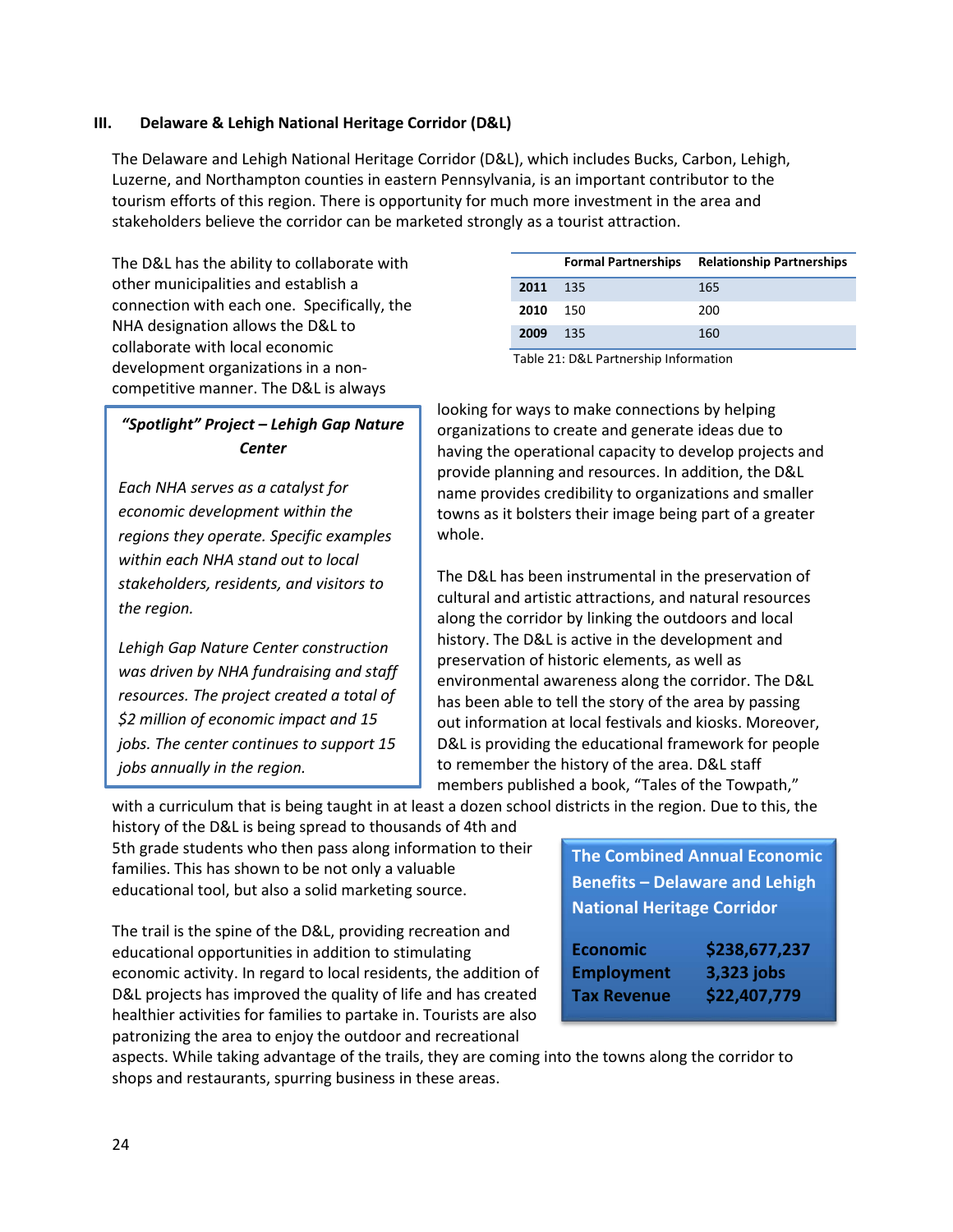A key success will be when "Delaware and Lehigh Valley" is used to describe the region as opposed to referencing each individual town. However, it is difficult to find a balance between over-branding and under-branding. Another issue that needs addressed is that stakeholders feel that instead of competing against the Greater Philadelphia region, the D&L area needs to harmonize with this region in order to maximize the organization's reach. Finally, stakeholders feel that more data is needed to show the impact the NHA is making in the area. Some feel that local politicians take the area for granted and therefore, solid data is needed to illustrate that the Corridor is truly an asset and has provided substantial benefits to this region.

#### **Delaware and Lehigh National Heritage Corridor – Regional Economic Benefits**

The effects of visitation and tourism have the greatest economic benefit for the regions which NHAs operate. NHAs play a substantial role in supporting tourism within their regions. Tourism numbers are calculated by D&L's regional partners. The three-year average total of visitors and tourists to the D&L region was approximately 1,576,281 visitors.<sup>[48](#page-25-2)</sup> These visitors spend money in the region, creating a positive ripple effect on the economic structure. Based on the annual average number of visitors to the NHA region and its partner sites, more than \$233,554,847 in economic benefit was supported annually within the region and state(s).

|                           | Delaware and Lehigh National Heritage Corridor – Annual Economic Impact of Tourism and Visitation |                      |                        |                       |                     |  |
|---------------------------|---------------------------------------------------------------------------------------------------|----------------------|------------------------|-----------------------|---------------------|--|
| <b>Visitor</b><br>Segment | % of Total<br>Visitation*                                                                         | <b>Direct Effect</b> | <b>Indirect Effect</b> | <b>Induced Effect</b> | <b>Total Effect</b> |  |
| <b>Local Day</b>          | 29%                                                                                               | \$10,205,906         | \$2,827,673            | \$3,947,093           | \$16,980,672        |  |
| Non-Local<br>Day          | 40%                                                                                               | \$23,336,972         | \$6,458,595            | \$8,980,961           | \$38,776,528        |  |
| Overnight                 | 31%                                                                                               | \$99,322,485         | \$33,959,299           | \$44,515,865          | \$177,797,649       |  |
| <b>Total</b>              | 100%                                                                                              | \$132,865,363        | \$43,245,566           | \$57,443,918          | \$233,554,847       |  |

<span id="page-25-0"></span>Table 22: D&L Economic Impact of Tourism and Visitation *\*Totals may not add due to rounding.*

The economic spending analysis demonstrates within the region, visitors travelling from outside the region and staying overnight represent the largest economic benefit to the economy of the local region and the state. Although overnight visitors only comprise an estimated 31% of NHA visitation, overnight visitors account for approximately 75% of the economic benefit of NHAs. This is primarily driven by the increased amount of fresh dollars from outside the region spent on lodging, accommodations, restaurants, transportation, etc.

| Delaware and Lehigh National Heritage Corridor – Annual Employment Impact of Tourism and Visitation |                             |                                  |                       |                            |  |
|-----------------------------------------------------------------------------------------------------|-----------------------------|----------------------------------|-----------------------|----------------------------|--|
| <b>Visitor Segment</b>                                                                              | <b>Direct Effect (jobs)</b> | <b>Indirect Effect</b><br>(jobs) | Induced Effect (jobs) | <b>Total Effect (jobs)</b> |  |
| <b>Local Day</b>                                                                                    | 184.7                       | 20.6                             | 33.5                  | 238.8                      |  |
| <b>Non-Local Day</b>                                                                                | 418.6                       | 47.3                             | 76.2                  | 542.1                      |  |
| Overnight                                                                                           | 1.864.3                     | 257                              | 377.8                 | 2.499.1                    |  |
| Total*                                                                                              | 2.467.6                     | 324.9                            | 487.6                 | 3,280.1                    |  |
| .<br>$\cdot$<br>$\frac{1}{2}$ . The set of $\frac{1}{2}$                                            |                             |                                  |                       |                            |  |

<span id="page-25-1"></span>Table 23: D&L Employment Impact of Tourism and Visitation *\*Totals may not add due to rounding.*

<span id="page-25-2"></span><sup>&</sup>lt;sup>48</sup> Annual tourism projections were utilized from 2009, 2010, and 2011.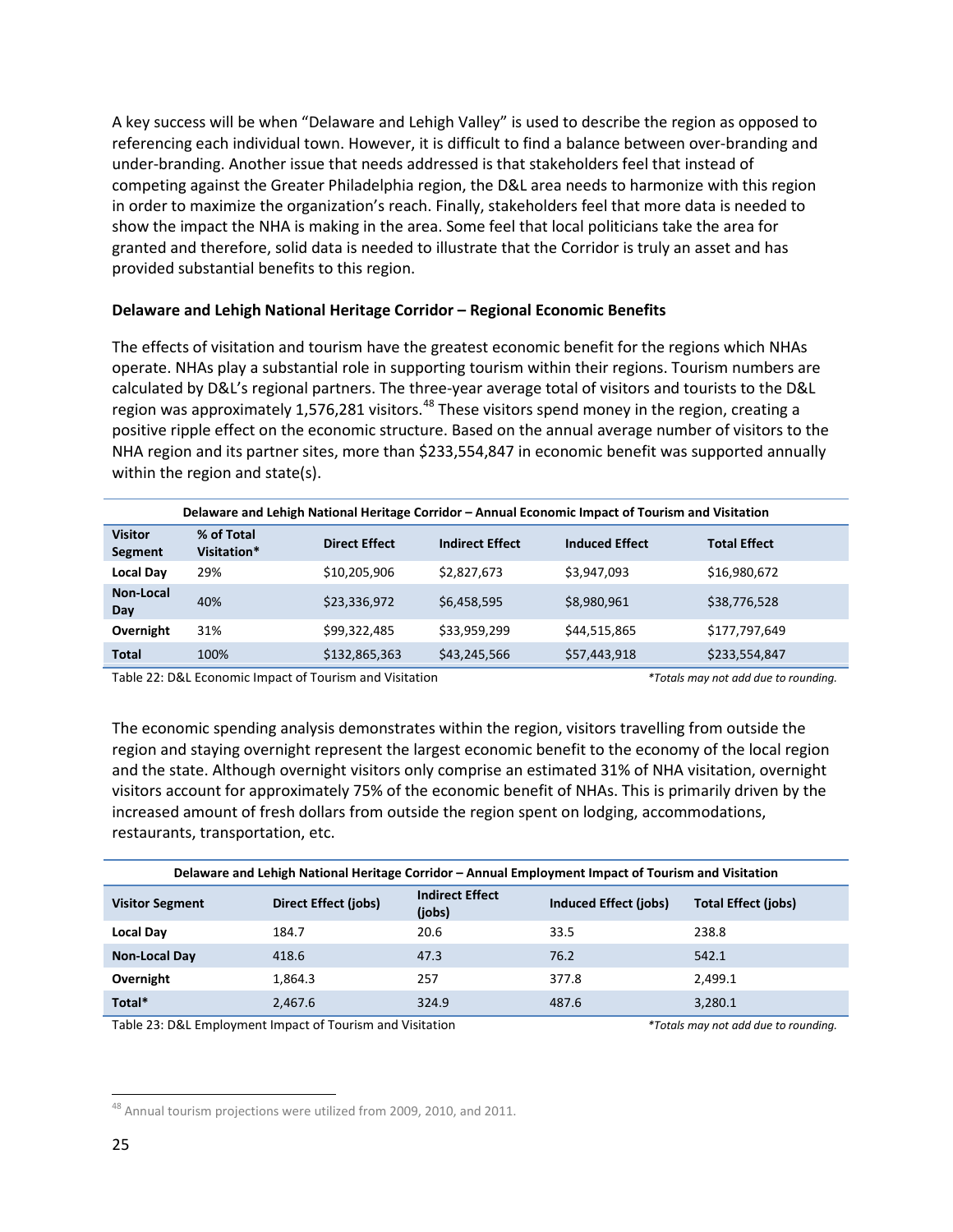In addition to visitor tourism, the analysis quantifies the economic benefit of D&L through its operating activities. This impact is represented by the spending of the organizations and the employees it supports. Although not as great as the impact of tourism and visitation on the regional economy, the intellectual benefits and resources of NHA staff serve as independent catalysts for their regional economy. We estimate the impact of this benefit through the quantification of grants and funding supported by NHAs and their regional partners.<sup>[49](#page-26-2)</sup>

| Delaware and Lehigh National Heritage Corridor – Annual Economic and Employment Impact of Operations |             |           |           |             |  |
|------------------------------------------------------------------------------------------------------|-------------|-----------|-----------|-------------|--|
| <b>Induced Effect</b><br><b>Indirect Effect</b><br><b>Total Effect</b><br><b>Direct Effect</b>       |             |           |           |             |  |
| <b>Economic</b>                                                                                      | \$1,346,729 | \$630,723 | \$710.581 | \$2,688,033 |  |
| Employment                                                                                           | 13          | 5.5       |           | 24.5        |  |

<span id="page-26-0"></span>Table 24: D&L Economic and Employment Impact of Operations

D&L is active in the region as a grantmaking organization. Grant opportunities are provided by NHAs to regional partners for collaborative projects aligned with the educational, preservation, promotional and economic development missions of NHAs. Similar to how tourism and operations support economic activity within the region, grantmaking provides an infusion of funds to assist with the development of projects. Grants are quantified as increased salary or as specific capital investment provided by the NHA within their region.

| Delaware and Lehigh National Heritage Corridor – Annual Economic and Employment Impact of Grantmaking |                                                                                                |           |             |             |  |  |
|-------------------------------------------------------------------------------------------------------|------------------------------------------------------------------------------------------------|-----------|-------------|-------------|--|--|
|                                                                                                       | <b>Induced Effect</b><br><b>Indirect Effect</b><br><b>Total Effect</b><br><b>Direct Effect</b> |           |             |             |  |  |
| <b>Economic</b>                                                                                       | \$1,010,751                                                                                    | \$306,776 | \$1,116,830 | \$2,434,357 |  |  |
| Employment                                                                                            | 6.4                                                                                            | 2.3       | 9.5         | 18.2        |  |  |

<span id="page-26-1"></span>Table 25: D&L Economic and Employment Impact of Grantmaking

NHAs also support state and local governments with the generation of government revenue or tax revenue. The tourism, operations, and grantmaking activities of D&L generate \$22,407,779 in tax revenue annually.

D&L supports a substantial number of jobs. Direct jobs are based on business receipts which in turn are used to pay wages and salaries within industries such as food services, retail and lodging.

Indirect or induced jobs are supported in the region by local businesses spending part of their receipts on goods and services they require to serve customers, including investment in new equipment and structures. This is the ripple effect of economic activity attributed to NHAs.

The "Top Employment Sectors" table illustrates the sectors with the largest number of jobs (includes direct, indirect and induced) supported by the NHA. Industries such as food services, hotels and retail stores represent the largest number of jobs while the ripple effect illustrates that jobs in real estate and health care are also supported by the spending attributable to NHAs.

<span id="page-26-2"></span><sup>&</sup>lt;sup>49</sup> Grants not affiliated with capital improvements or construction are included in the input-output model as salary and therefore have no direct or indirect economic effects associated with them. This protocol exhibits a conservative estimate on the regional effects of grants facilitated by the NHA.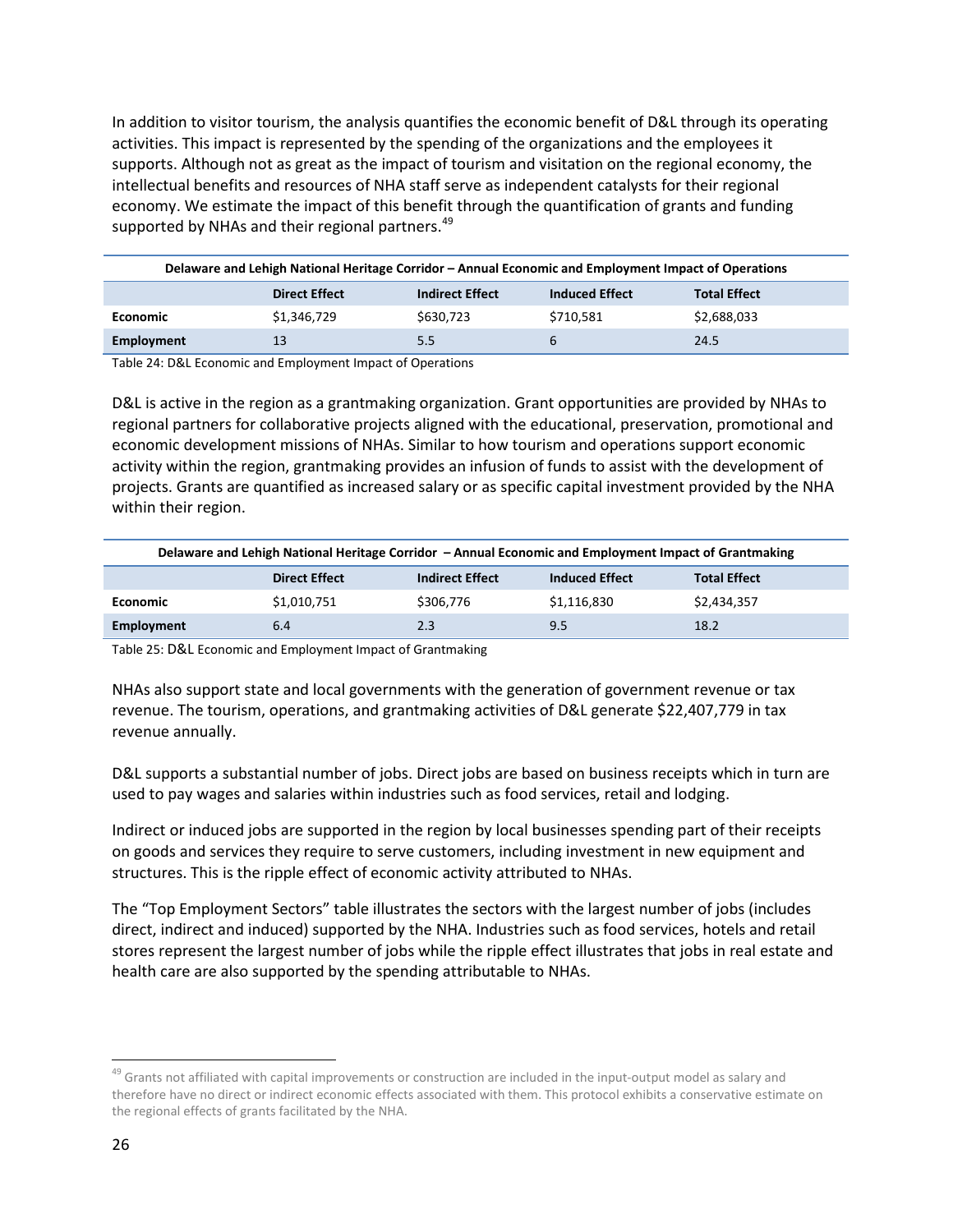| Delaware and Lehigh National Heritage Corridor - Top Employment Sectors |             |  |  |
|-------------------------------------------------------------------------|-------------|--|--|
| <b>Industry</b>                                                         | <b>Jobs</b> |  |  |
| Food services and drinking places                                       | 984.0       |  |  |
| Hotels and motels, including casino hotels                              | 560.8       |  |  |
| Retail Stores - General merchandise                                     | 355.2       |  |  |
| Other amusement and recreation industries                               | 306.8       |  |  |
| Retail Stores - Food and beverage                                       | 201.8       |  |  |
| Retail Stores – Gasoline stations                                       | 195.2       |  |  |
| Real estate establishments                                              | 62.7        |  |  |
| Services to buildings and dwellings                                     | 37.7        |  |  |
| Offices of physicians, dentists, and other health                       | 29.8        |  |  |
| practitioners                                                           |             |  |  |
| <b>Employment services</b>                                              | 29.6        |  |  |
|                                                                         |             |  |  |

<span id="page-27-0"></span>Table 26: D&L Top Employment Sectors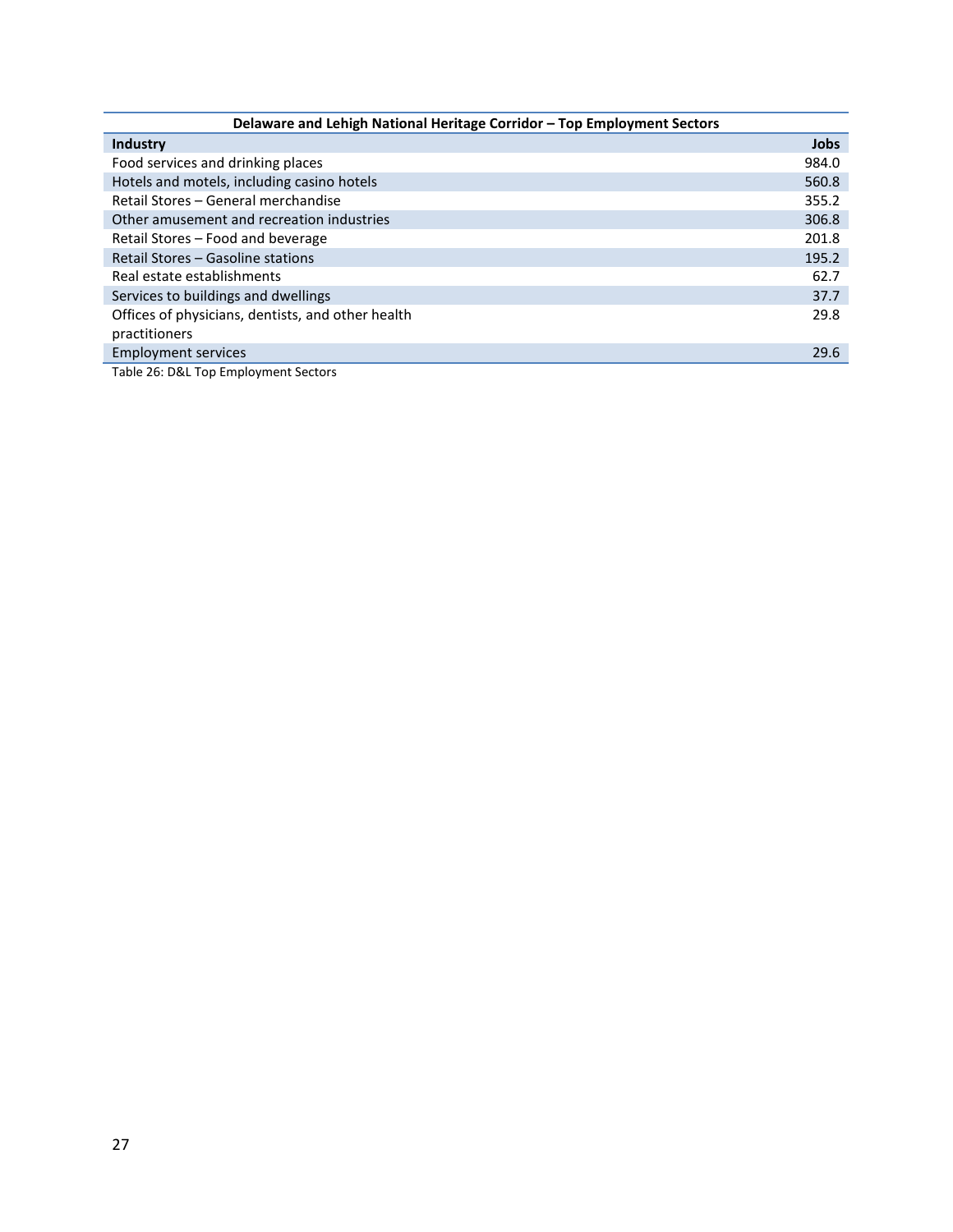#### <span id="page-28-0"></span>**IV. Hudson River Valley National Heritage Area (HRVNA)**

The Hudson River Valley National Heritage Area (HRVNHA), comprising Albany, Columbia, Dutchess, Greene, Orange, Putnam, Rensselaer, Rockland, Saratoga County (village of Waterford only), Ulster, and Westchester counties, is a historic destination, a place with view sheds, great culinary attractions, and vineyards. The stakeholders agreed that a commitment to the Hudson River Valley region could be based on the successful and sustainable development of creating the Hudson Valley area as a "destination spot."

The HRVNHA provides cohesiveness amongst the smaller towns, while making the area as a whole a distinct region. Prior to developing the NHA, people identified themselves as being from specific areas; now the regional identity is growing stronger as more people are referring to the area as "the Hudson River Valley." The Hudson River Valley name is being used more often by businesses as well. This identification has several positive effects. One effect is being able to attract employers to the region because of quality of life. In particular, in the Northern portion of the Hudson Valley, Albany has the ability to attract new and relocating businesses, along with expanding organizations, to create jobs in high tech industries such as nanotechnology and healthcare. Another advantage is expanding tourism regionally as opposed to visiting one town or component part of the region.

HRVNHA facilitates and builds collaboration amongst communities in the region that may otherwise not have the resources to develop or seek funding related to architectural preservation, art education, and natural preservation. The NHA designation gives credibility to organizations who otherwise would not receive recognition. In addition, the NHA creates

> **Economic \$584,986,026 Employment 6,530 jobs Tax Revenue \$66,667,434**

# *"Spotlight" Project – Hudson River Ramble*

*Each NHA serves as a catalyst for economic development within the regions they operate. Specific examples within each NHA stand out to local stakeholders, residents, and visitors to the region.*

*The Hudson River Valley Ramble is an event series that celebrates the history, culture, and natural resources of the HRVNHA. Each year, during several weekends in September, roughly 200 guided hikes, bike tours, historic site walks, paddles, festivals, and educational events are held in communities throughout the Hudson River Valley. Visitor counts have grown over the past decade from only a few thousand to 200,000 in 2009.*

*The Hudson River Ramble and the associated visitor spending generates an economic impact of approximately \$21 million annually for the region.* 

synergy by fostering a spirited cooperation among sites by providing resources and support. Organizations are now scheduling events around NHA-sponsored events, as they've seen attendance numbers increase when hosting in conjunction with other NHA events. Furthermore, the NHA is able to leverage volunteers to help with the rescue and preservation of sites because they feel that they

**The Combined Annual Economic Benefits – Hudson River Valley National Heritage Area**

| Economic           |  |
|--------------------|--|
| <b>Employment</b>  |  |
| <b>Tax Revenue</b> |  |

will have the necessary support to complete projects.

Respondents focused on the beneficial impact that tourism supports within the regional economy. However, in addition to tourism, there are other economic benefits associated with the work completed by the HRVNHA such as commerce, agriculture, culinary, land value, and job creation. By continuing to build upon these themes, HRVNHA will continue to provide worthwhile services and benefits to this region.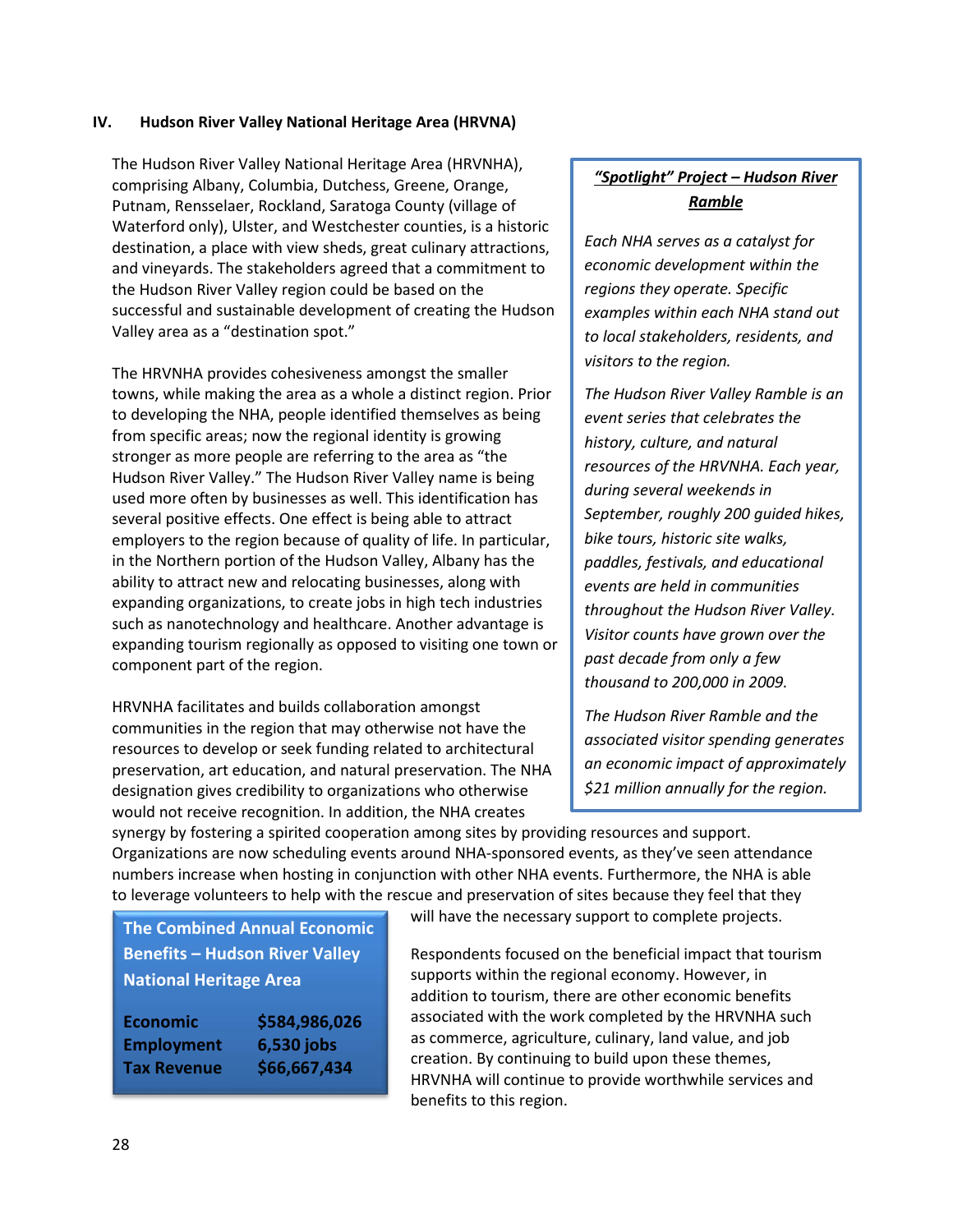#### **Hudson River Valley National Heritage Area – Regional Economic Benefits**

The effects of visitation and tourism have the greatest economic benefit for the regions in which NHAs operate. NHAs play a substantial role in supporting tourism within their regions. Tourism numbers are calculated by HRVNHA's regional partners. The three-year average total of visitors and tourists to the Hudson River Valley National Heritage Area region was approximately 4,000,000 visitors.<sup>[50](#page-29-2)</sup> These visitors spend money in the region, creating a positive ripple effect on the economic structure. Based on the annual average number of visitors to the NHA region and its partner sites, more than \$583,098,897 in economic benefit was supported annually within the region and state(s).

| Hudson River Valley National Heritage Area - Annual Economic Impact of Tourism and Visitation |                           |                      |                        |                       |                     |
|-----------------------------------------------------------------------------------------------|---------------------------|----------------------|------------------------|-----------------------|---------------------|
| <b>Visitor Segment</b>                                                                        | % of Total<br>Visitation* | <b>Direct Effect</b> | <b>Indirect Effect</b> | <b>Induced Effect</b> | <b>Total Effect</b> |
| <b>Local Day</b>                                                                              | 29%                       | \$25,898,694         | \$6,833,825            | \$10,081,236          | \$42,813,755        |
| Non-Local Day                                                                                 | 40%                       | \$59,220,320         | \$15,582,111           | \$22,965,517          | \$97,767,948        |
| Overnight                                                                                     | 31%                       | \$252,042,539        | \$73,893,363           | \$116,581,293         | \$442,517,195       |
| <b>Total</b>                                                                                  | 100%                      | \$337,161,552        | \$96,309,299           | \$149,628,046         | \$583,098,897       |

<span id="page-29-0"></span>Table 27: HRVNHA Economic Impact of Tourism and Visitation *\*Totals may not add due to rounding.* 

The economic spending analysis demonstrates within the region, visitors travelling from outside the region and staying overnight represent the largest economic benefit to the economy of the local region and the state. Although overnight visitors only comprise an estimated 31% of NHA visitation, overnight visitors account for approximately 75% of the economic benefit of NHAs. This is primarily driven by the increased amount of fresh dollars from outside the region spent on lodging, accommodations, restaurants, transportation, etc.

| Hudson River Valley National Heritage Area – Annual Employment Impact of Tourism and Visitation |                      |                        |                       |                            |
|-------------------------------------------------------------------------------------------------|----------------------|------------------------|-----------------------|----------------------------|
| <b>Visitor Segment</b>                                                                          | Direct Effect (jobs) | Indirect Effect (jobs) | Induced Effect (jobs) | <b>Total Effect (jobs)</b> |
| Local Day                                                                                       | 392.7                | 38.9                   | 70.2                  | 501.8                      |
| <b>Non-Local Day</b>                                                                            | 888.1                | 89.4                   | 159.9                 | 1137.4                     |
| Overnight                                                                                       | 3,627                | 437.6                  | 811.7                 | 4.876                      |
| Total                                                                                           | 4,907.80             | 565.9                  | 1,041.80              | 6,515.50                   |

<span id="page-29-1"></span>Table 28: HRVNHA Employment Impact of Tourism and Visitation *\*Totals may not add due to rounding.* 

In addition to visitor tourism, the analysis quantifies the economic benefit of Hudson River Valley National Heritage Area through its operating activities. This impact is represented by the spending of the organizations and the employees it supports. Although not as great as the impact of tourism and visitation on the regional economy, the intellectual benefits and resources of NHA staff serve as independent catalysts for their regional economy. We estimate the impact of this benefit through the quantification of grants and funding supported by NHAs and their regional partners.

<span id="page-29-2"></span><sup>&</sup>lt;sup>50</sup> Annual tourism projections were utilized from 2009, 2010, and 2011.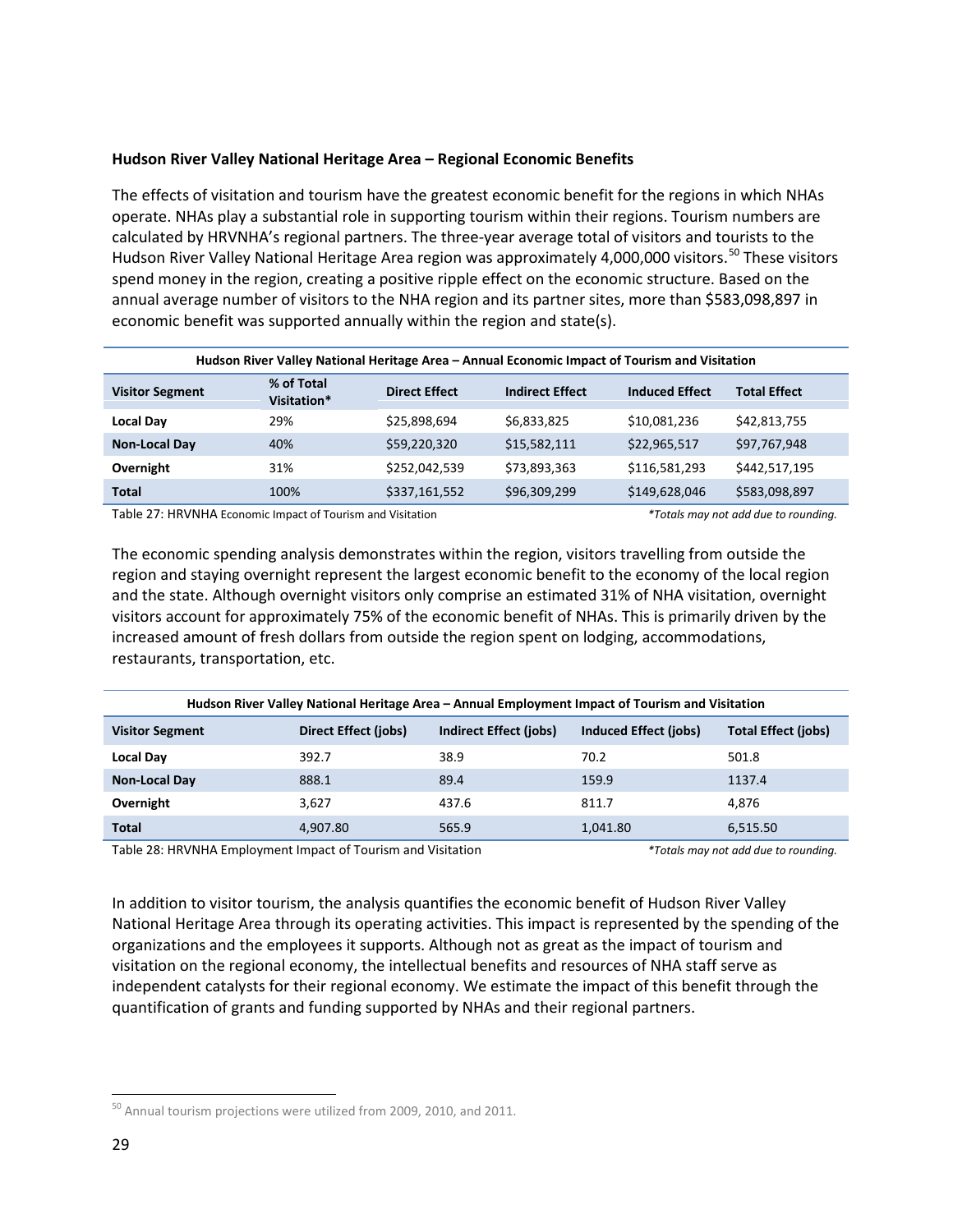| Hudson River Valley National Heritage Area – Annual Economic and Employment Impact of Operations |           |           |           |           |  |  |
|--------------------------------------------------------------------------------------------------|-----------|-----------|-----------|-----------|--|--|
| <b>Total Effect</b><br>Induced Effect<br>Direct Effect<br>Indirect Effect                        |           |           |           |           |  |  |
| <b>Economic</b>                                                                                  | \$450.935 | \$183.110 | \$246.327 | \$880,372 |  |  |
| Employment                                                                                       | 4         | 1.3       | 1.7       |           |  |  |

<span id="page-30-0"></span>Table 29: HRVNHA Economic and Employment Impact of Operations

Hudson River Valley National Heritage Area is active in the region as a grantmaking organization. Grant opportunities are provided by NHAs to regional partners for collaborative projects aligned with the educational, preservation, promotional and economic development missions NHAs. Similar to how tourism and operations support economic activity within the region, grantmaking provides an infusion of funds to assist with the development of projects. Grants are quantified as increased salary or as specific capital investment provided by the NHA within their region. $51$ 

| Hudson River Valley National Heritage Area – Annual Economic and Employment Impact of Grantmaking |    |     |             |             |  |  |
|---------------------------------------------------------------------------------------------------|----|-----|-------------|-------------|--|--|
| Induced Effect<br><b>Total Effect</b><br>Indirect Effect<br>Direct Effect                         |    |     |             |             |  |  |
| <b>Economic</b>                                                                                   | S0 | \$0 | \$1,006,757 | \$1,006,757 |  |  |
| Employment                                                                                        |    |     |             |             |  |  |

<span id="page-30-1"></span>Table 30: HRVNHA Economic and Employment Impact of Grantmaking

NHAs also support state and local governments with the generation of government revenue or tax revenue. The tourism, operations, and grantmaking activities of Hudson River Valley National Heritage Area generate \$66,667,434 in tax revenue annually.

Hudson River Valley National Heritage Area supports a substantial number of jobs. Direct jobs are based on business receipts which in turn are used to pay wages and salaries within industries such as food services, retail and lodging.

Indirect or induced jobs are supported in the region by local businesses spending part of their receipts on goods and services they require to serve customers, including investment in new equipment and structures. This is the ripple effect of economic activity attributed to NHAs.

The "Top Employment Sectors" table illustrates the sectors with the largest number of jobs (includes direct, indirect and induced) supported by the NHA. Industries such as food services, hotels and retail stores represent the largest number of jobs while the ripple effect illustrates that jobs in real estate and health care are also supported by the spending attributable to NHAs.

<span id="page-30-2"></span><sup>&</sup>lt;sup>51</sup> Grants not affiliated with capital improvements or constructions are included in the input-output model as salary and therefore have no direct or indirect economic effects associated with them. This protocol exhibits a conservative estimate on the regional effects of grants facilitated by the NHA.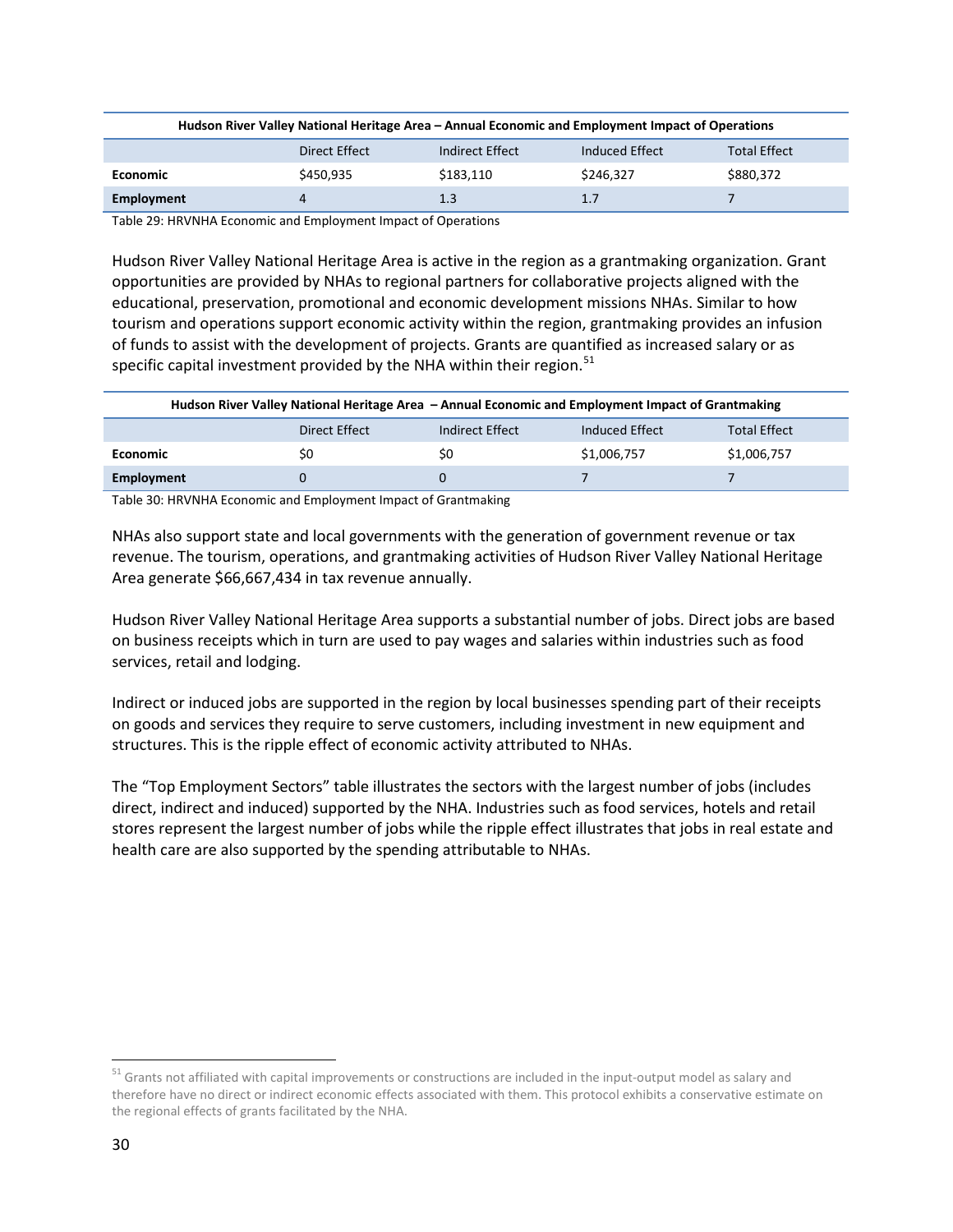| Hudson River Valley National Heritage Area - Top Employment Sectors |             |  |  |  |
|---------------------------------------------------------------------|-------------|--|--|--|
| Industry                                                            | <b>Jobs</b> |  |  |  |
| Food services and drinking places                                   | 2,025.5     |  |  |  |
| Hotels and motels, including casino hotels                          | 798.6       |  |  |  |
| Retail Stores - General merchandise                                 | 768.7       |  |  |  |
| Other amusement and recreation industries                           | 610.9       |  |  |  |
| Retail Stores – Gasoline stations                                   | 481.6       |  |  |  |
| Retail Stores - Food and beverage                                   | 459.2       |  |  |  |
| Real estate establishments                                          | 78.7        |  |  |  |
| Offices of physicians, dentists, and other health                   | 64.7        |  |  |  |
| practitioners                                                       |             |  |  |  |
| Services to buildings and dwellings                                 | 63.6        |  |  |  |
| Private hospitals                                                   | 54.7        |  |  |  |

<span id="page-31-0"></span>Table 31: HRVNHA Top Employment Sectors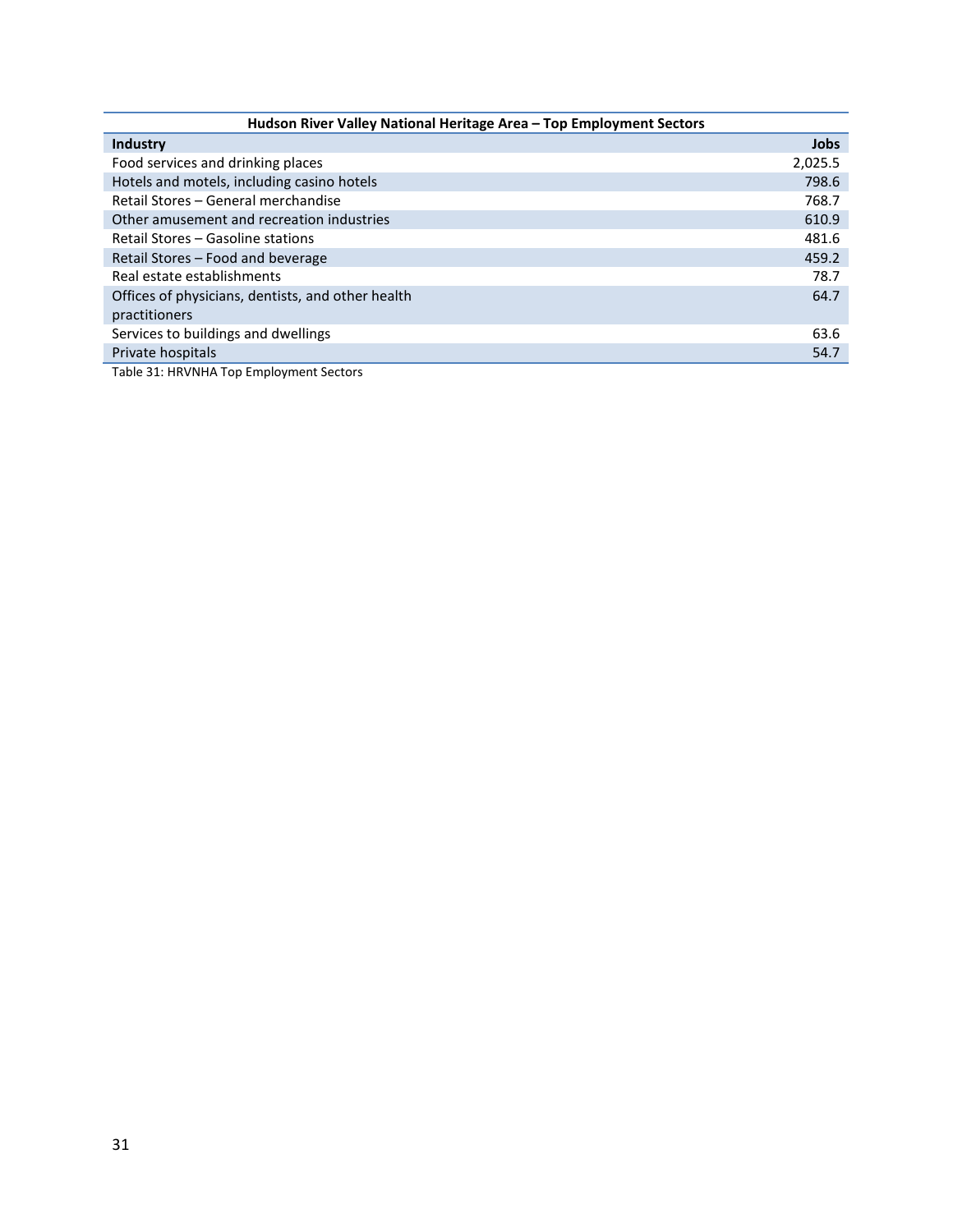#### <span id="page-32-0"></span>**V. Rivers of Steel National Heritage Area (RSHNA)**

The Rivers of Steel National Heritage Area (RSNHA) covers an eight-county region (Allegheny, Armstrong, Beaver, Butler, Fayette, Greene, Washington, and Westmoreland) in Southwestern Pennsylvania that includes the metro Pittsburgh region. Towns sprouted up along the rivers that provided easy transportation of products, allowing the steel industry to thrive. With the decline of the

steel industry, these towns saw heavy population loss and faced deterioration. While the city of Pittsburgh itself has rebounded into one of the most livable cities in the nation, these river towns have continued to struggle. The RSNHA has been vital helping these towns begin to make a comeback through the preservation of historic sites and allowing tourism to come into these areas.

The RSNHA has the ability to tell the story of the region and educate the community. By educating the community and stirring excitement, tourism is spurred by residents bringing in outsiders to share their knowledge of the region's history by taking them to sites that served important historical purposes. Although it was once the norm to conceal these sites, the attitude has shifted to preserving and essentially showcasing these areas. In fact, to ensure that visitors have constant access to sites, RSNHA launched Tour Anytime, a 24/7 source for self-guided cell phone tours. Some sites that the RSNHA is involved with include:

- Carrie Furnace site is owned by Allegheny County, but the area is maintained by RSNHA. The movie "Out of the Furnace" recently filmed at the Carrie Furnace site, providing positive economic effect on local small businesses.
- Rails to Trails has received RSNHA funding and has been an economic generator for the region.
- Development of Three Rivers Heritage Trail including the installation of 47 signs.
- The Historic Pump House in Homestead serves as a trailhead along the Great Allegheny Passage.

## *"Spotlight" Project – the Waterfront*

*Each NHA serves as a catalyst for economic development within the regions they operate. Specific examples within each NHA stand out to local stakeholders, residents and visitors to the region.* 

*The development of a former steel mill site into the Waterfront shopping and entertainment area has spurred multiple economic benefits for this area. The construction of hotels and residential units were also completed, and this site been developed into an upscale area, with a history behind it that serves as both a historic site and an economic generator. The Waterfront development was pivotal in bringing together the communities of Munhall and West Homestead and produces substantial tax revenue which essentially funds school systems in the area.*

• Preservation of the W.A. Young & Sons Foundry and Machine Shop, a former foundry shop in Rice's Landing, Greene County.

|         |      | <b>Formal Partnerships</b> Relationship Partnerships |
|---------|------|------------------------------------------------------|
| 2011    | - 18 | 25                                                   |
| 2010    | 19   | 29                                                   |
| 2009 21 |      | 29                                                   |

Table 32: RSNHA Partnership Information

Another area that RSNHA has been involved with is a partnership with the Westmoreland Museum of American Art for a large-scale exhibition of natural landscape paintings and artifacts, a book, and two films. Pieces from this museum have been on exhibit in Germany, allowing for the heritage of the Rivers of Steel area to be shown on an international platform.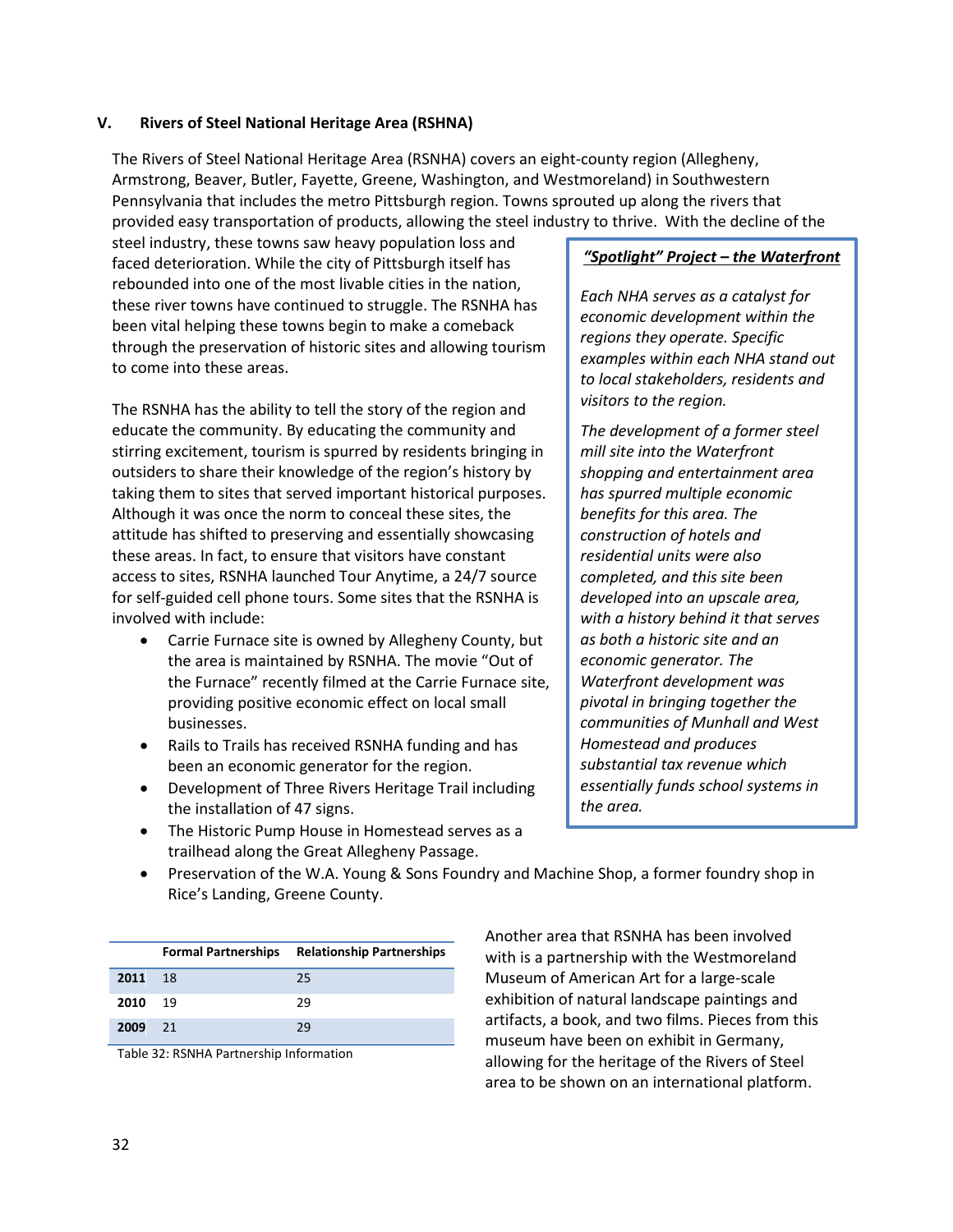| <b>The Combined Annual</b>           |                         |  |  |  |  |
|--------------------------------------|-------------------------|--|--|--|--|
| <b>Economic Benefits - Rivers of</b> |                         |  |  |  |  |
| <b>Steel National Heritage Area</b>  |                         |  |  |  |  |
|                                      |                         |  |  |  |  |
|                                      |                         |  |  |  |  |
| <b>Economic</b>                      | \$69,441,323            |  |  |  |  |
| <b>Employment</b>                    | 901 jobs<br>\$6,047,217 |  |  |  |  |

While operating behind the scenes, the RSNHA helps keep organizations to stay focused to complete projects. Furthermore, they provide stewardship to communities by serving as a guide, but allowing them to have ownership over what is going on in their areas. Lastly, RSNHA works to preserve the steel worker's legacy with younger generations and pass along knowledge of the region's industrial past and how it incorporates into the future.

#### **Rivers of Steel National Heritage Area – Regional Economic Benefits**

The effects of visitation and tourism have the greatest economic benefit for the regions which NHAs operate. NHAs play a substantial role in supporting tourism within their regions. Tourism numbers are calculated by Rivers of Steel National Heritage Area's regional partners. The three-year average total of visitors and tourists to the Rivers of Steel National Heritage Area region was approximately 407,924 visitors.<sup>[52](#page-33-2)</sup> These visitors spend money in the region, creating a positive ripple effect on the economic structure. Based on the annual average number of visitors to the NHA region and its partner sites, more than \$66,967,970 in economic benefit was supported annually within the region and state(s).

| Rivers of Steel National Heritage Area - Annual Economic Impact of Tourism and Visitation |                           |                      |                        |                       |                     |
|-------------------------------------------------------------------------------------------|---------------------------|----------------------|------------------------|-----------------------|---------------------|
| <b>Visitor Segment</b>                                                                    | % of Total<br>Visitation* | <b>Direct Effect</b> | <b>Indirect Effect</b> | <b>Induced Effect</b> | <b>Total Effect</b> |
| <b>Local Day</b>                                                                          | 29%                       | \$2,641,176          | \$860,782              | \$1,345,926           | \$4,847,884         |
| <b>Non-Local Day</b>                                                                      | 40%                       | \$6,039,352          | \$1,970,122            | \$3,054,590           | \$11,064,064        |
| Overnight                                                                                 | 31%                       | \$25,703,572         | \$9,754,032            | \$15,598,418          | \$51,056,022        |
| <b>Total</b>                                                                              | 100%                      | \$34,384,100         | \$12,584,936           | \$19,998,934          | \$66,967,970        |

<span id="page-33-0"></span>Table 33: RSNHA Economic Impact of Tourism and Visitation *\*Totals may not add due to rounding.* 

The economic spending analysis demonstrates within the region, visitors travelling from outside the region and staying overnight represent the largest economic benefit to the economy of the local region and the state. Although overnight visitors only comprise an estimated 31% of NHA visitation, overnight visitors account for approximately 75% of the economic benefit of NHAs. This is primarily driven by the increased amount of fresh dollars from outside the region spent on lodging, accommodations, restaurants, transportation, etc.

| Rivers of Steel National Heritage Area – Annual Employment Impact of Tourism and Visitation |                      |                               |                                 |                            |  |
|---------------------------------------------------------------------------------------------|----------------------|-------------------------------|---------------------------------|----------------------------|--|
| <b>Visitor Segment</b>                                                                      | Direct Effect (jobs) | <b>Indirect Effect (jobs)</b> | <b>Induced Effect</b><br>(jobs) | <b>Total Effect (jobs)</b> |  |
| <b>Local Day</b>                                                                            | 47.8                 | 5.8                           | 10.9                            | 64.5                       |  |
| <b>Non-Local Day</b>                                                                        | 108.6                | 13.5                          | 24.8                            | 146.9                      |  |
| Overnight                                                                                   | 471.9                | 68.8                          | 126.5                           | 667.2                      |  |
| <b>Total</b>                                                                                | 628.2                | 88.1                          | 162.2                           | 878.5                      |  |

<span id="page-33-1"></span>Table 34: RSNHA Employment Impact of Tourism and Visitation *\*Totals may not add due to rounding.* 

<span id="page-33-2"></span><sup>&</sup>lt;sup>52</sup> Annual tourism projections were utilized from 2009, 2010, and 2011.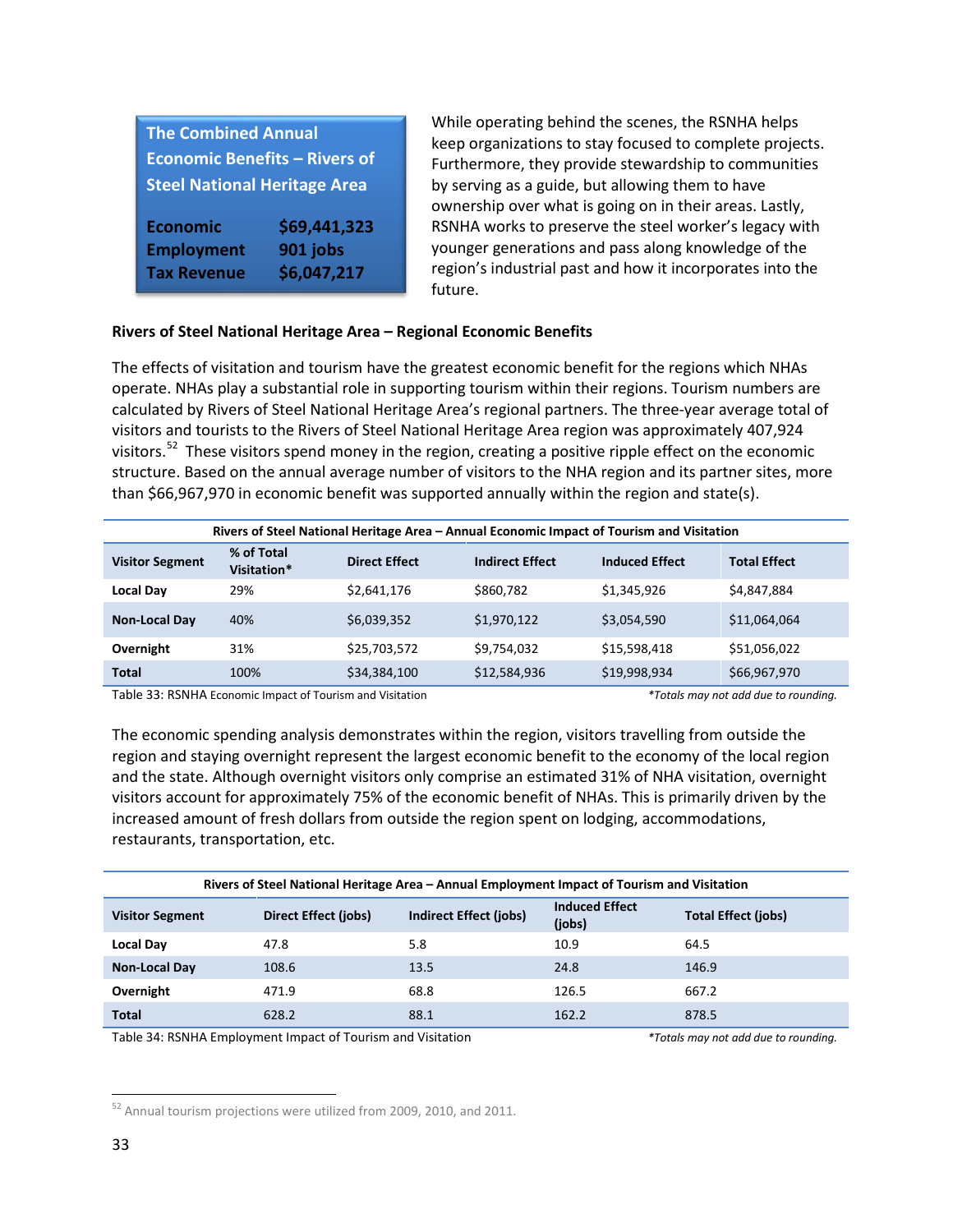In addition to visitor tourism, the analysis quantifies the economic benefit of Rivers of Steel National Heritage Area through its operating activities. This impact is represented by the spending of the organizations and the employees it supports. Although not as great as the impact of tourism and visitation on the regional economy, the intellectual benefits and resources of NHA staff serve as independent catalysts for their regional economy. We estimate the impact of this benefit through the quantification of grants and funding supported by NHAs and their regional partners.

| Rivers of Steel National Heritage Area – Annual Economic and Employment Impact of Operations |                                                                                                |           |           |             |  |  |
|----------------------------------------------------------------------------------------------|------------------------------------------------------------------------------------------------|-----------|-----------|-------------|--|--|
|                                                                                              | <b>Induced Effect</b><br><b>Total Effect</b><br><b>Direct Effect</b><br><b>Indirect Effect</b> |           |           |             |  |  |
| <b>Economic</b>                                                                              | \$677.951                                                                                      | \$364.185 | \$479,511 | \$1,521,647 |  |  |
| Employment                                                                                   | 8                                                                                              | 2.9       | 3.9       | 14.8        |  |  |

<span id="page-34-0"></span>Table 35: RSNHA Economic and Employment Impact of Operations

Rivers of Steel National Heritage Area is active in the region as a grantmaking organization. Grant opportunities are provided by NHAs to regional partners for collaborative projects aligned with the educational, preservation, promotional and economic development missions of NHAs. Similar to how tourism and operations support economic activity within the region, grantmaking provides an infusion of funds to assist with the development of projects. Grants are quantified as increased salary or as specific capital investment provided by the NHA within their region.<sup>[53](#page-34-2)</sup>

| Rivers of Steel National Heritage Area – Annual Economic and Employment Impact of Grantmaking |                                                                                                |          |           |           |  |  |
|-----------------------------------------------------------------------------------------------|------------------------------------------------------------------------------------------------|----------|-----------|-----------|--|--|
|                                                                                               | <b>Indirect Effect</b><br><b>Direct Effect</b><br><b>Induced Effect</b><br><b>Total Effect</b> |          |           |           |  |  |
| <b>Economic</b>                                                                               | \$81.094                                                                                       | \$34.509 | \$836.103 | \$951,706 |  |  |
| Employment                                                                                    | 0.5                                                                                            | 0.2      | 6.8       | 7.5       |  |  |

<span id="page-34-1"></span>Table 36: RSNHA Economic and Employment Impact of Grantmaking

The economic benefit of Rivers of Steel National Heritage Area is quantified by demonstrating economic and employment impact. NHAs also support the generation of government revenue or tax revenue for local governments and states in which the NHA operates. The tourism, operations, and grantmaking activities of Rivers of Steel National Heritage Area generate \$6,047,217 annually.

NHAs also support state and local governments with the generation of government revenue or tax revenue. The tourism, operations, and grantmaking activities of Rivers of Steel National Heritage Area generate \$6,047,217 in tax revenue annually.

Rivers of Steel National Heritage Area supports a substantial number of jobs. Direct jobs are based on business receipts which in turn are used to pay wages and salaries within industries such as food services, retail and lodging.

Indirect or induced jobs are supported in the region by local businesses spending part of their receipts on goods and services they require to serve customers, including investment in new equipment and structures. This is the ripple effect of economic activity attributed to NHAs.

<span id="page-34-2"></span><sup>&</sup>lt;sup>53</sup> Grants not affiliated with capital improvements or construction are included in the input-output model as salary and therefore have no direct or indirect economic effects associated with them. This protocol exhibits a conservative estimate on the regional effects of grants facilitated by the NHA.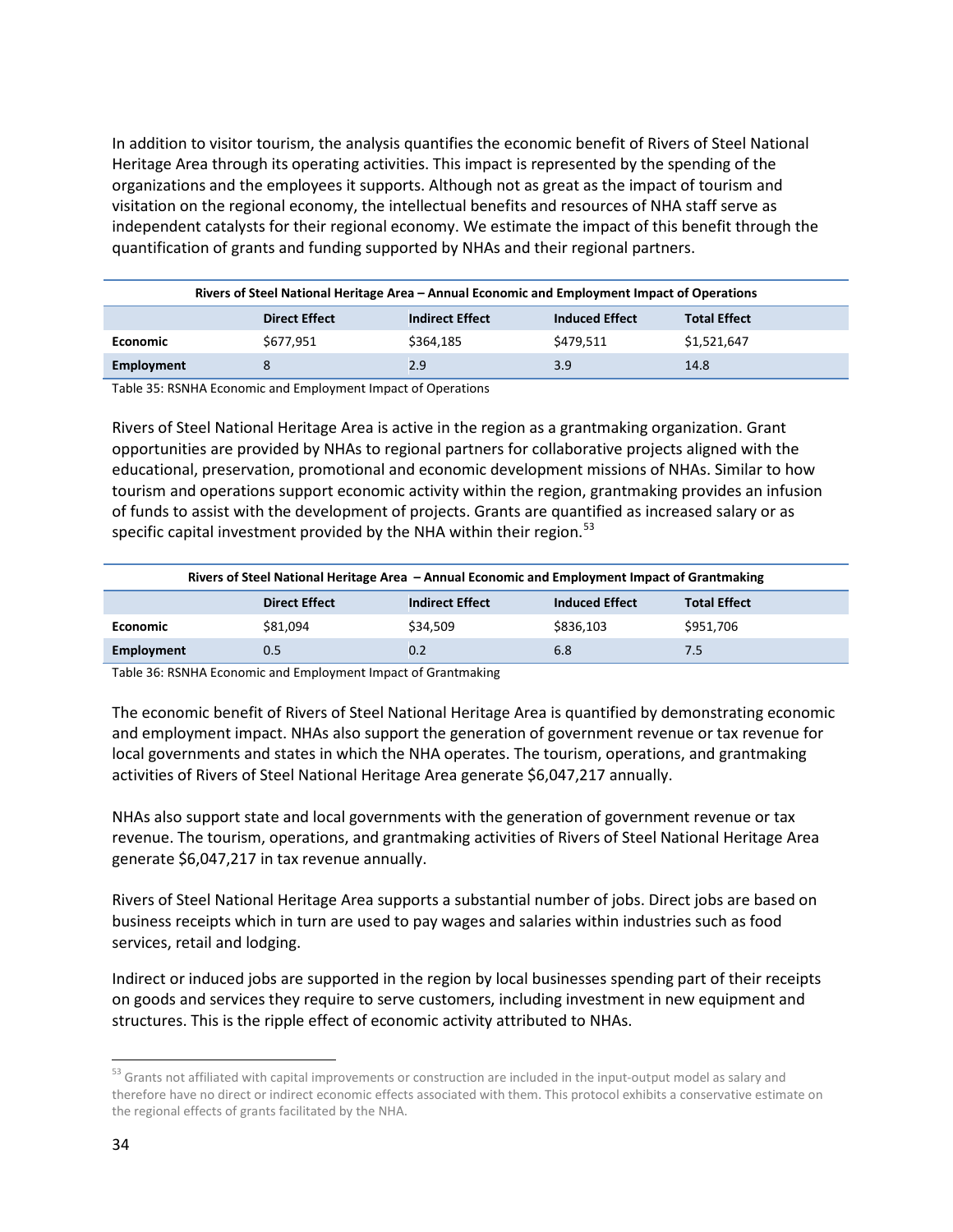The "Top Employment Sectors" table illustrates the sectors with the largest number of jobs (includes direct, indirect and induced) supported by the NHA. Industries such as food services, hotels and retail stores represent the largest number of jobs while the ripple effect illustrates that jobs in real estate and health care are also supported by the spending attributable to NHAs.

| Rivers of Steel National Heritage Area - Top Employment Sectors |             |  |  |
|-----------------------------------------------------------------|-------------|--|--|
| <b>Industry</b>                                                 | <b>Jobs</b> |  |  |
| Food services and drinking places                               | 261.6       |  |  |
| Hotels and motels, including casino hotels                      | 137.7       |  |  |
| Retail Stores - General merchandise                             | 90.3        |  |  |
| Other amusement and recreation industries                       | 82.1        |  |  |
| Retail Stores – Gasoline stations                               | 51.0        |  |  |
| Retail Stores - Food and beverage                               | 48.5        |  |  |
| Real estate establishments                                      | 15.0        |  |  |
| Private hospitals                                               | 10.5        |  |  |
| Grantmaking, giving, and social advocacy organizations          | 9.4         |  |  |
| Services to buildings and dwellings                             | 9.3         |  |  |
| — II A — BALIILL — FI I I I LA I                                |             |  |  |

<span id="page-35-0"></span>Table 37: RSNHA Top Employment Sectors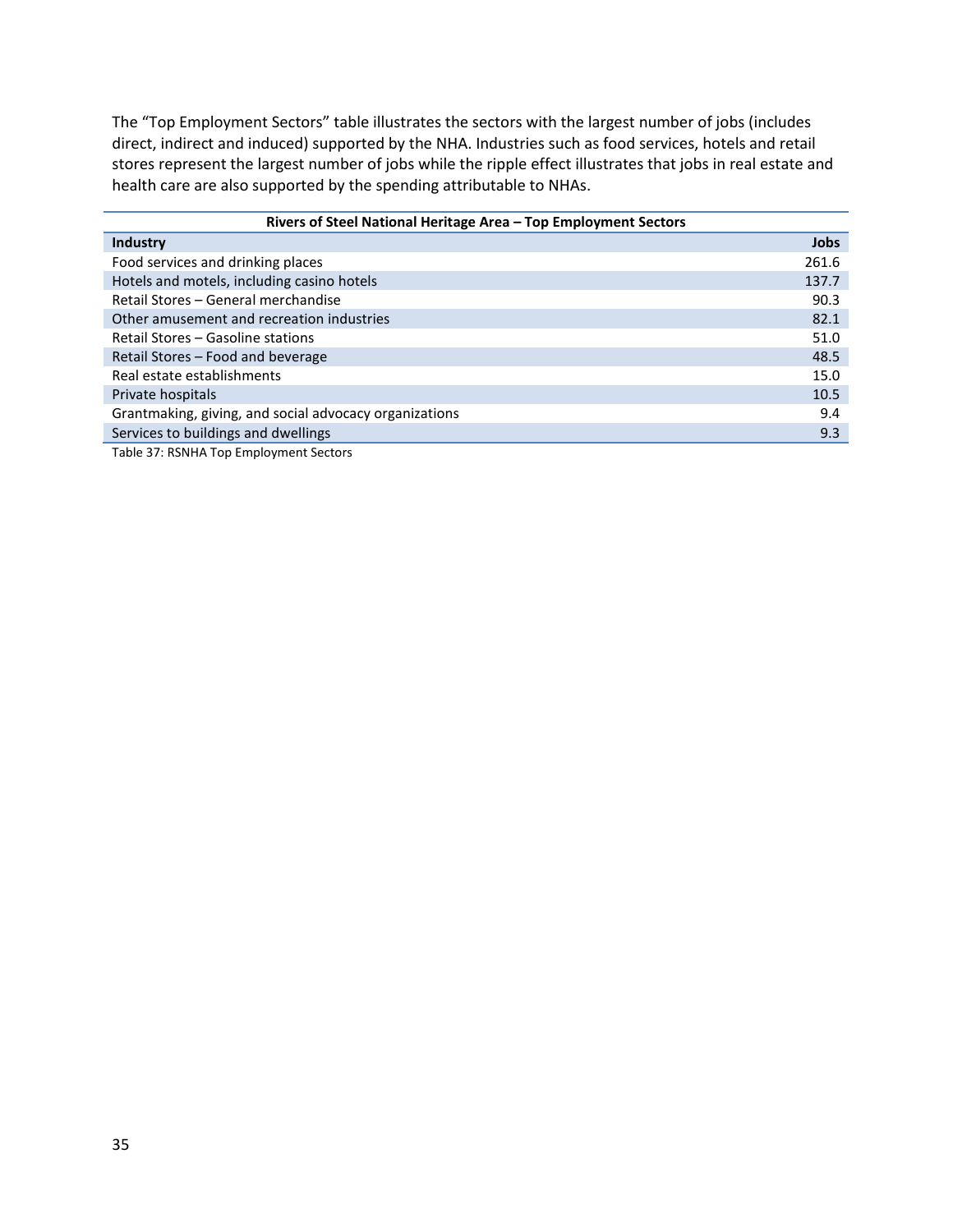#### <span id="page-36-0"></span>**VI. Wheeling National Heritage Area (WNHA)**

The Wheeling National Heritage Area (WNHA) has been a catalyst for preservation and revitalization within the city of Wheeling. Without the organization, the city would be limited in its resources to fund revitalization and preservation in the downtown area. While emphasis is placed on the enhancing visitor experience and the necessary events and attractions to draw people to the NHA, WNHA is distinguished by a strong emphasis on community and economic development and identifying strategic opportunities to participate in job creation.

Due to the support of the WNHA revitalization and preservation efforts, a number of buildings in the downtown area that would otherwise be vacant or demolished have been restored to full use. These buildings include the Stamping Building, the Artisan Center and the Capitol Theatre. In addition, Heritage Port, at the riverfront, was also created with the assistance of WNHA and a substantial infusion of Federal dollars.

WNHA is a catalyst. The NHA provided funding for the initial feasibility studies of several historic, but dilapidated, downtown buildings. One of these buildings was the Stamping Building, which had been abandoned for more than 20 years. With the determination that this was a viable building for redevelopment, the Regional Economic Development Partnership (RED) agreed to invest if a tenant was guaranteed to inhabit the building. WHNAC not only made the first investment in the structure by purchasing elevators and windows, it was instrumental in designating the Warehouse District as a historic district. With this designation followed historic tax credits, all part of the overall financing package to attract the Orrick, Herrington, and Sutcliffe law firm. It is strongly insinuated had WNHA not made the initial investment, than it may have been more opportune for Orrick to locate in another area. The initial investment of WHNA created a unique public/private partnership between RED, WHNAC, the City of Wheeling, and the local Wheeling churches. WNHA's initial investment allowed the organization to participate in the ongoing lease structure and now provides WHNA with monthly income to sustain ongoing operations of WHNA.

Orrick, an international law firm, moved their back office operations into the Stamping Building 10 years ago. As part of their operations, they also attracted a support firm, Williams Lea. This company has since expanded and moved

## *"Spotlight" Project – the Stamping Building*

*Each NHA serves as a catalyst for economic development within the regions they operate. Specific examples within each NHA stand out to local stakeholders, residents, and visitors to the region.* 

*The redevelopment of the Stamping Building has become a prime example of successful redevelopment initiated by the Wheeling NHA. An initial investment of \$1.9 million has positively impacted Wheeling. In 2012, the Orrick Law Firm supports 550 total jobs in the greater region and contributes \$3.7 million in state and local tax revenue.* 

into another restored building, the Stone Center. The development of the Stamping/Orrick Building has become a prime example of successful redevelopment in the state of West Virginia and has been recognized nationally by the National Trust for Historic Preservation.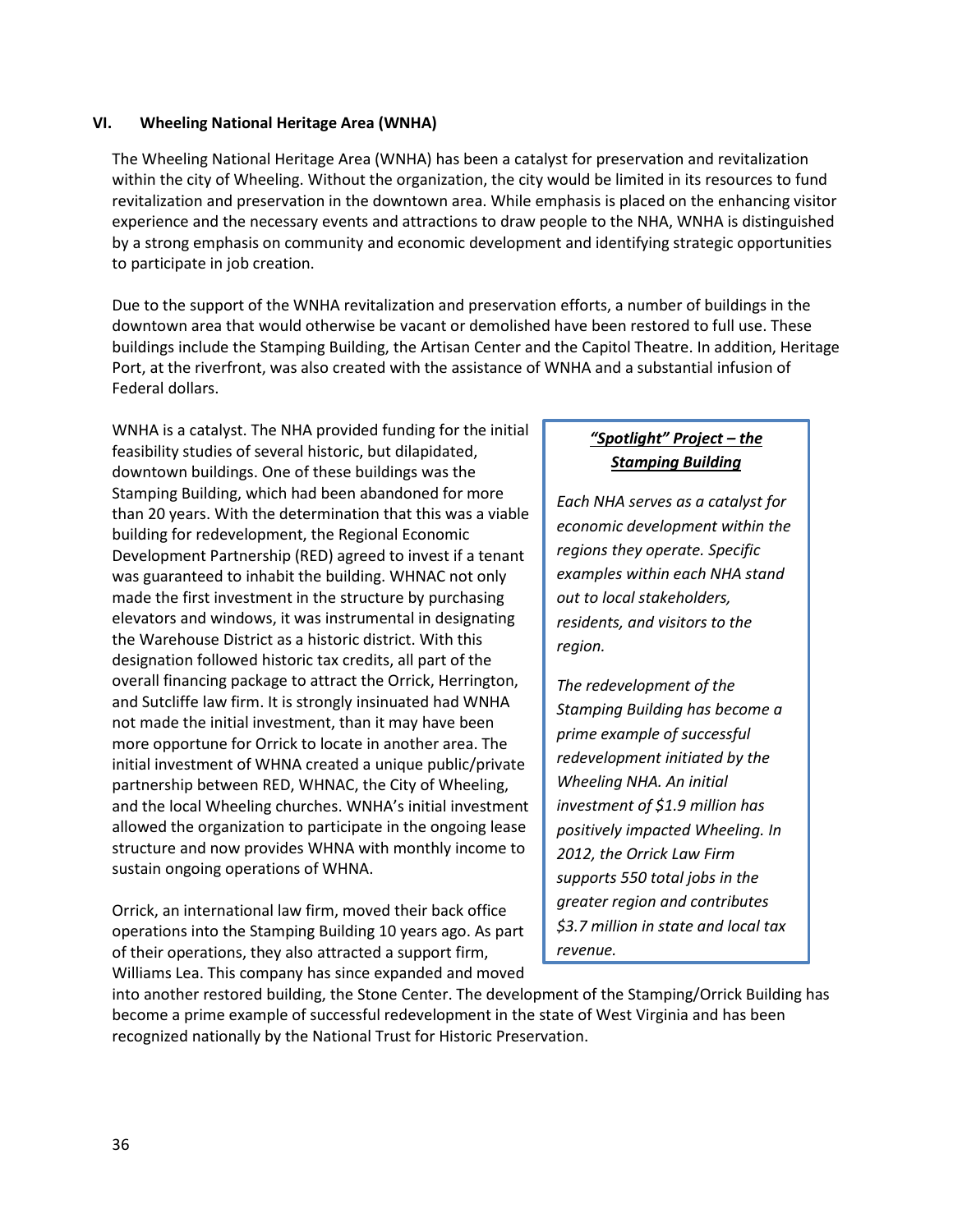Other significant redevelopment projects include:

- Capitol Theatre: significant partner; strategically involved with promoting collaboration and community support to revitalize the theatre. WHNAC facilitated receipt of numerous grants which facilitated feasibility studies, architectural and engineering reports and a variety of restoration and construction projects. While restoring the theatre many artifacts were found that were preserved and archived by the NHA historian.
- The Artisan Center (WNHA Offices): This building also contains an artisan gift shop supplied by regional arts and craft products, a museum exhibit documenting many of the past industries of the area, a restaurant, which is also used for public events and wedding receptions.
- Heritage Port (riverfront): The Heritage Port at the riverfront was created after the demolition of a city-owned parking garage considered to be an eyesore. It is a tourism driver for the NHA with estimates of approximately 500,000 visitors annually attracted to this site for events.
- WV Northern Community College Education Center: WNHA feasibility study allowed restoration of the building to house new classrooms for culinary arts and gym facilities; also, due to

| <b>The Combined Annual</b>        |              |  |  |  |  |
|-----------------------------------|--------------|--|--|--|--|
| <b>Economic Benefits-Wheeling</b> |              |  |  |  |  |
| <b>National Heritage Area</b>     |              |  |  |  |  |
| <b>Economic</b>                   | \$56,577,478 |  |  |  |  |
| 784 jobs<br><b>Employment</b>     |              |  |  |  |  |
| \$3,761,090<br><b>Tax Revenue</b> |              |  |  |  |  |

rehabilitating this building, the college was able to keep green space and have a plaza for students.

WNHA has created a cascade effect by planting the seed for a number of projects throughout the city by providing minigrants and thus, is being recognized as the foundation of the future of downtown. Furthermore, WNHA bridges the gaps and provides the glue to keep current organizations and projects intact, creating significant impact for the greater good of the city.

#### **Wheeling National Heritage Area – Regional Economic Benefits**

The effects of visitation and tourism have the greatest economic benefit for the regions which NHAs operate. NHAs play a substantial role in supporting tourism within their regions. Tourism numbers are calculated by WNHA's regional partners. The three-year average total of visitors and tourists to the WNHA region was approximately 429,151 visitors.<sup>[54](#page-37-1)</sup> These visitors spend money in the region, creating a positive ripple effect on the economic structure. Based on the annual average number of visitors to the NHA region and its partner sites, more than \$55,602,685 in economic benefit was supported annually within the region and state(s).

| Wheeling National Heritage Area - Annual Economic Impact of Tourism and Visitation |                        |                      |                        |                       |                     |
|------------------------------------------------------------------------------------|------------------------|----------------------|------------------------|-----------------------|---------------------|
| <b>Visitor Segment</b>                                                             | % of Total Visitation* | <b>Direct Effect</b> | <b>Indirect Effect</b> | <b>Induced Effect</b> | <b>Total Effect</b> |
| <b>Local Day</b>                                                                   | 29%                    | \$2.847.062          | \$597.815              | \$651.154             | \$4,096,031         |
| <b>Non-Local Day</b>                                                               | 40%                    | \$6,691,786          | \$1,375,151            | \$1,536,796           | \$9,603,733         |
| Overnight                                                                          | 31%                    | \$28,263,684         | \$7.197.007            | \$6,442,229           | \$41,902,920        |
| <b>Total</b>                                                                       | 100%                   | \$37,802,533         | \$9,169,973            | \$8,630,179           | \$55,602,685        |

<span id="page-37-0"></span>Table 38: WNHA Economic Impact of Tourism and Visitation *\*Totals may not add due to rounding.* 

<span id="page-37-1"></span><sup>&</sup>lt;sup>54</sup> Annual tourism projections were utilized from 2008, 2010, and 2011.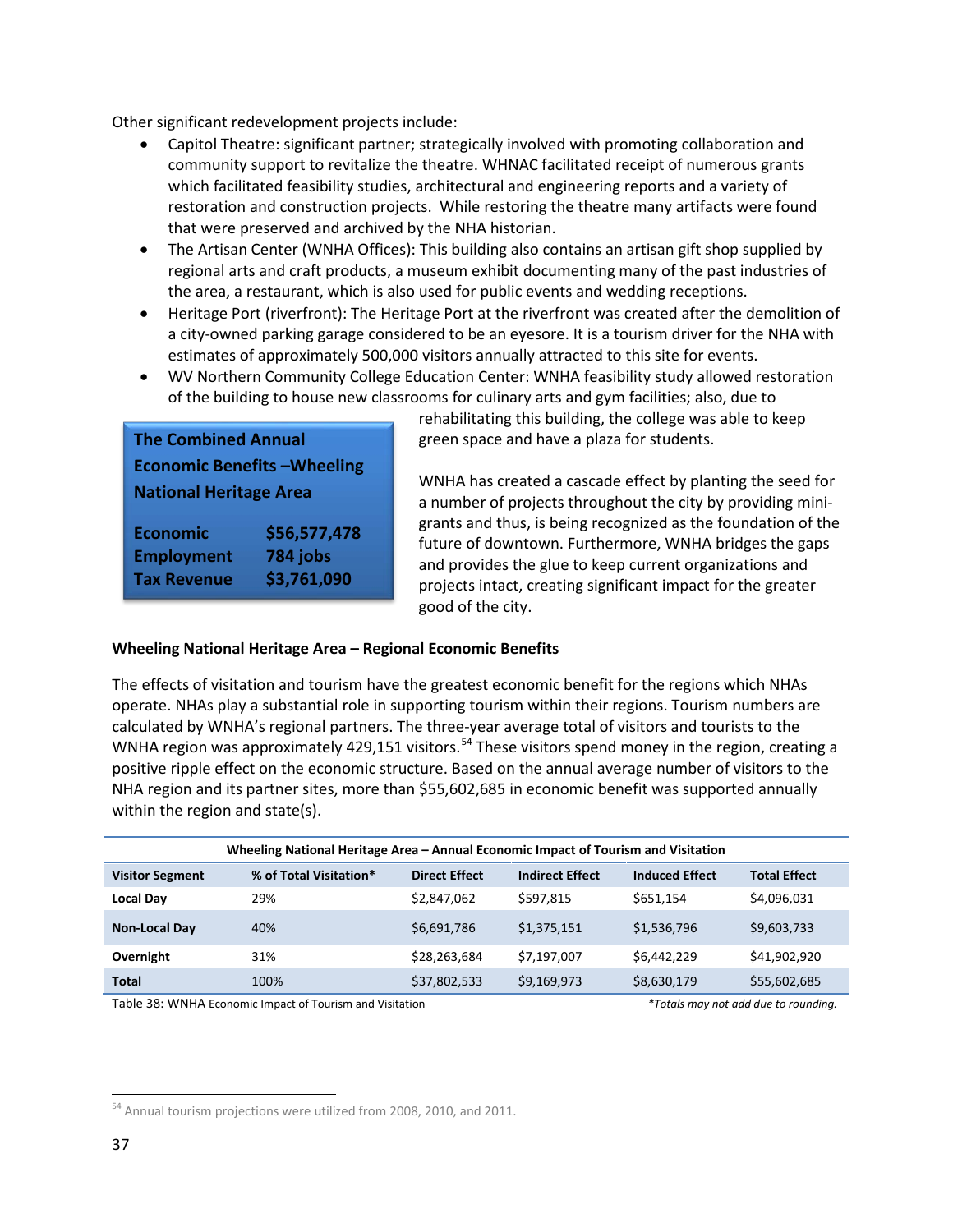The economic spending analysis demonstrates within the region, visitors travelling from outside the region and staying overnight represent the largest economic benefit to the economy of the local region and the state. Although overnight visitors only comprise an estimated 31% of NHA visitation, overnight visitors account for approximately 75% of the economic benefit of NHAs. This is primarily driven by the increased amount of fresh dollars from outside the region spent on lodging, accommodations, restaurants, transportation, etc.

| Wheeling National Heritage Area – Annual Employment Impact of Tourism and Visitation |                      |                               |                                 |                            |  |
|--------------------------------------------------------------------------------------|----------------------|-------------------------------|---------------------------------|----------------------------|--|
| <b>Visitor Segment</b>                                                               | Direct Effect (jobs) | <b>Indirect Effect (jobs)</b> | <b>Induced Effect</b><br>(jobs) | <b>Total Effect (jobs)</b> |  |
| <b>Local Day</b>                                                                     | 54.7                 | 5.4                           | 6.5                             | 66.6                       |  |
| <b>Non-Local Day</b>                                                                 | 128.7                | 12.6                          | 15.4                            | 156.7                      |  |
| Overnight                                                                            | 416.4                | 66.9                          | 64.6                            | 547.9                      |  |
| <b>Total</b>                                                                         | 599.9                | 85                            | 86.5                            | 771.4                      |  |

<span id="page-38-0"></span>Table 39: WNHA Employment Impact of Tourism and Visitation *\*Totals may not add due to rounding.* 

In addition to visitor tourism, the analysis quantifies the economic benefit of Wheeling National Heritage Area through its operating activities. This impact is represented by the spending of the organizations and the employees it supports. Although not as great as the impact of tourism and visitation on the regional economy, the intellectual benefits and resources of NHA staff serve as independent catalysts for their regional economy. We estimate the impact of this benefit through the quantification of grants and funding supported by NHAs and their regional partners.

|                 | Wheeling National Heritage Area – Annual Economic and Employment Impact of Operations |                        |                       |                     |  |  |
|-----------------|---------------------------------------------------------------------------------------|------------------------|-----------------------|---------------------|--|--|
|                 | <b>Direct Effect</b>                                                                  | <b>Indirect Effect</b> | <b>Induced Effect</b> | <b>Total Effect</b> |  |  |
| <b>Economic</b> | \$532.386                                                                             | \$193,281              | \$154.056             | \$879,723           |  |  |
| Employment      | 8                                                                                     |                        | 1.5                   | 11.5                |  |  |

<span id="page-38-1"></span>Table 40: WNHA Economic and Employment Impact of Operations

WNHA is active in the region as a grantmaking organization. Grant opportunities are provided by NHAs to regional partners for collaborative projects aligned with the educational, preservation, promotional and economic development missions of NHAs. Similar to how tourism and operations support economic activity within the region, grantmaking provides an infusion of funds to assist with the development of projects. Grants are quantified as increased salary or as specific capital investment provided by the NHA within their region. $55$ 

|                 | Wheeling National Heritage Area - Annual Economic and Employment Impact of Grantmaking |                        |                       |                     |  |  |
|-----------------|----------------------------------------------------------------------------------------|------------------------|-----------------------|---------------------|--|--|
|                 | <b>Direct Effect</b>                                                                   | <b>Indirect Effect</b> | <b>Induced Effect</b> | <b>Total Effect</b> |  |  |
| <b>Economic</b> | S0                                                                                     | S0                     | \$95,070              | \$95,070            |  |  |
| Employment      |                                                                                        |                        |                       |                     |  |  |

<span id="page-38-2"></span>Table 41: WNHA Economic and Employment Impact of Grantmaking

<span id="page-38-3"></span><sup>&</sup>lt;sup>55</sup> Grants not affiliated with capital improvements or construction are included in the input-output model as salary and therefore have no direct or indirect economic effects associated with them. This protocol exhibits a conservative estimate on the regional effects of grants facilitated by the NHA.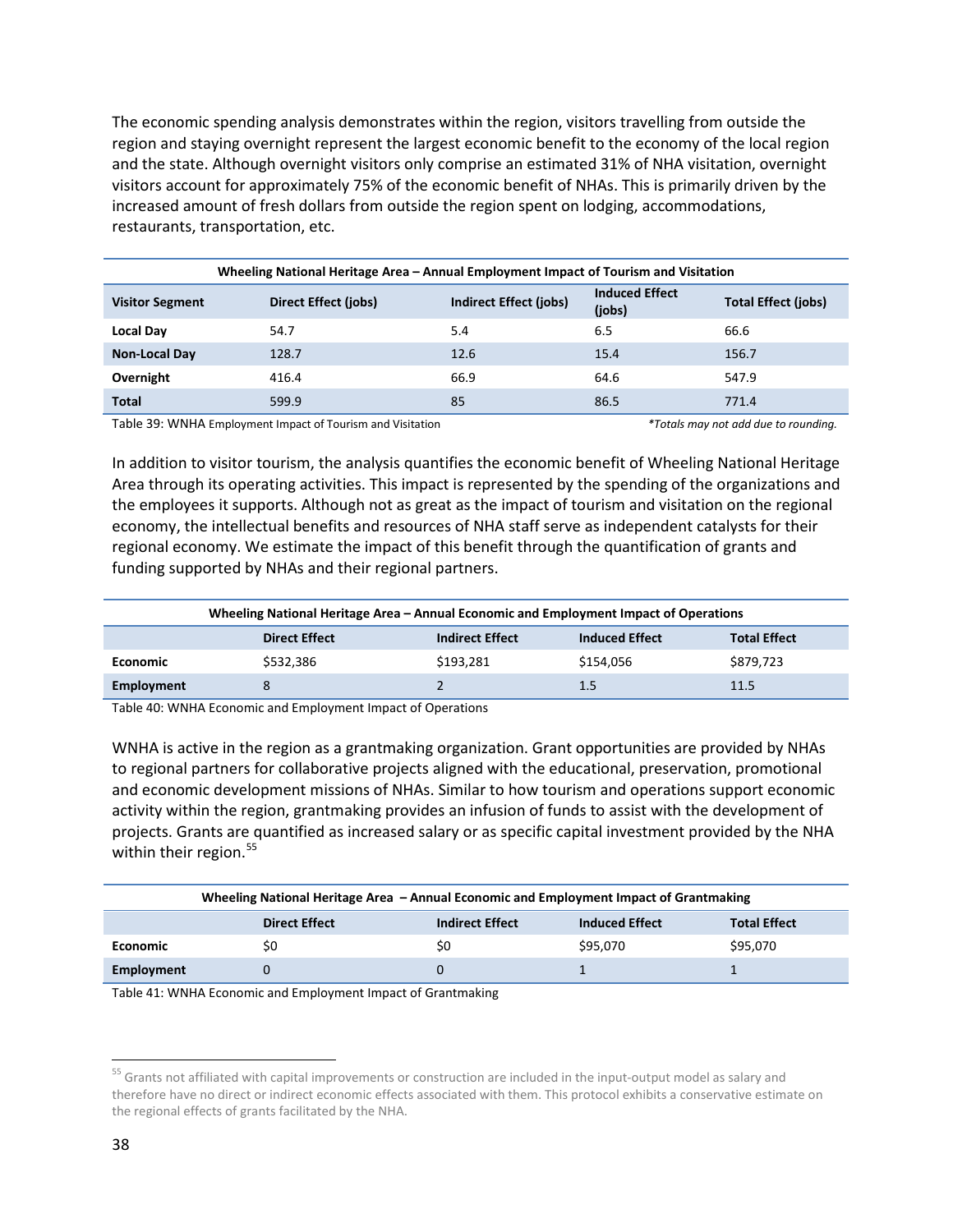NHAs also support state and local governments with the generation of government revenue or tax revenue. The tourism, operations, and grantmaking activities of Wheeling National Heritage Area generate \$3,761,090 in tax revenue annually.

WNHA supports a substantial number of jobs. Direct jobs are based on business receipts which in turn are used to pay wages and salaries within industries such as food services, retail and lodging.

Indirect or induced jobs are supported in the region by local businesses spending part of their receipts on goods and services they require to serve customers, including investment in new equipment and structures. This is the ripple effect of economic activity attributed to NHAs.

The "Top Employment Sectors" table illustrates the sectors with the largest number of jobs (includes direct, indirect and induced) supported by the NHA. Industries such as food services, hotels and retail stores represent the largest number of jobs while the ripple effect illustrates that jobs in wholesale trade and employment services are also supported by the spending attributable to NHAs.

| Wheeling National Heritage Area - Top Employment Sectors |       |  |  |  |
|----------------------------------------------------------|-------|--|--|--|
| <b>Industry</b>                                          | Jobs  |  |  |  |
| Food services and drinking places                        | 283.5 |  |  |  |
| Hotels and motels, including casino hotels               | 133.0 |  |  |  |
| Other amusement and recreation industries                | 83.0  |  |  |  |
| Transit and ground passenger transportation              | 45.9  |  |  |  |
| Retail Stores - General merchandise                      | 41.1  |  |  |  |
| Retail Stores - Food and beverage                        | 26.5  |  |  |  |
| Retail Stores - Gasoline stations                        | 17.2  |  |  |  |
| <b>Employment services</b>                               | 9.7   |  |  |  |
| Grantmaking, giving, and social advocacy organizations   | 8.2   |  |  |  |
| Wholesale trade businesses                               | 7.6   |  |  |  |

<span id="page-39-0"></span>Table 42: WNHA Top Employment Sectors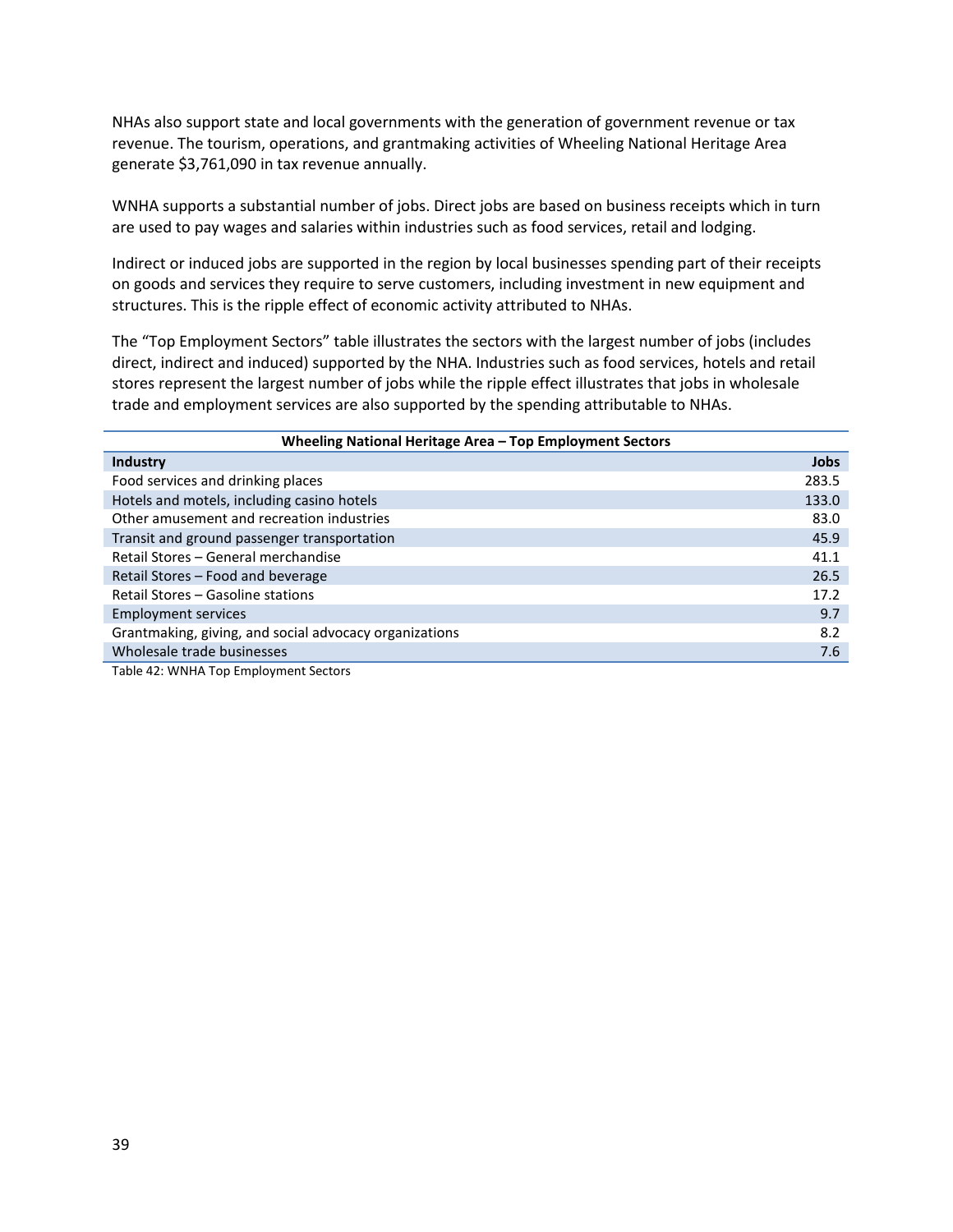# <span id="page-40-0"></span>**Conclusions**

- NHAs are valuable economic contributors to the local regions and states where they operate. Whether geographically focused or stretching through multiple counties and municipalities, all NHAs serve their missions of education, preservation, promotional, and economic development. However, it is true to say "if you have seen one NHA, you have seen one NHA." Each NHA operates a unique role within its region, as if they gravitate to fill a most needed niche in their regional preservation and economic development landscape.
- National Heritage Areas that include a greater number of National Park Service (NPS) units within their borders demonstrated a higher overall economic impact on their regions when compared to NHAs without a NPS unit within their boundary. The analysis demonstrates a likely contribution and increased economic opportunity for the regions which benefit from the visitors attracted to the NPS entity and the NHA.
- The analysis and its projections demonstrate the incremental increase of economic benefits from the individual NHA level, to the Northeast Region and ultimately demonstrating the overall national economic benefits supported by all NHAs in the United States.
	- o The 21 NHAs in the Northeast Region of the United States combine for a projected annual economic impact of \$5.4 billion. The NHAs in the Northeast Region support more than 66,880 jobs and generate \$602.7 million in local and state taxes.
	- o Additional analysis extrapolates the economic benefit of all NHA sites in the United States. The projected annual economic benefit of all 49 NHA sites on the nation's economy is \$12.9 billion. The economic activity supports nearly 150,000 jobs and \$1.2 billion in Federal taxes from sources such as employee compensation, proprietor income, indirect business tax, households, and corporations.
- Collecting visitor data is a challenge to the existing resources of NHAs. Approximations of visitor data for different facilities may not be completely consistent and vary considerably. NHAs and NPS should seek to utilize emerging technologies of convenience and adaptability such as mobile devices or Twitter to capture details regarding the number of visitors entering the NHA and how much they are spending while visiting. This can efficiently utilize existing "free" social media to standardize data collection for all NHA sites. Spending profiles for visitors to specific heritage areas should be developed as a collaborative effort to create a standard, cost-effective, and easily implemented visitor survey.
- An underlying theme of NHA staff interviews and stakeholder focus groups was the inherent impact of "preserving the beauty of a region." This was noted by Stynes and Sun as much of the value parks provide society is not reflected in economic impacts: "The values that most people associate with National Parks are very different from those captured in an economic impact analysis."<sup>[56](#page-40-1)</sup> Similar sentiments are associated with NHAs as well. From an economic impact standpoint, the most valuable corridor visitors are likely tourists passing through in vehicles, stopping for food, lodging, or to shop in the region.

<span id="page-40-1"></span><sup>&</sup>lt;sup>56</sup> Stynes, Daniel J., and Ya-Yen Sun. Economic Impacts of National Park Visitor Spending on Gateway Communities. Rep. N.p., Apr. 2003. Web. 15 Jan. 2013.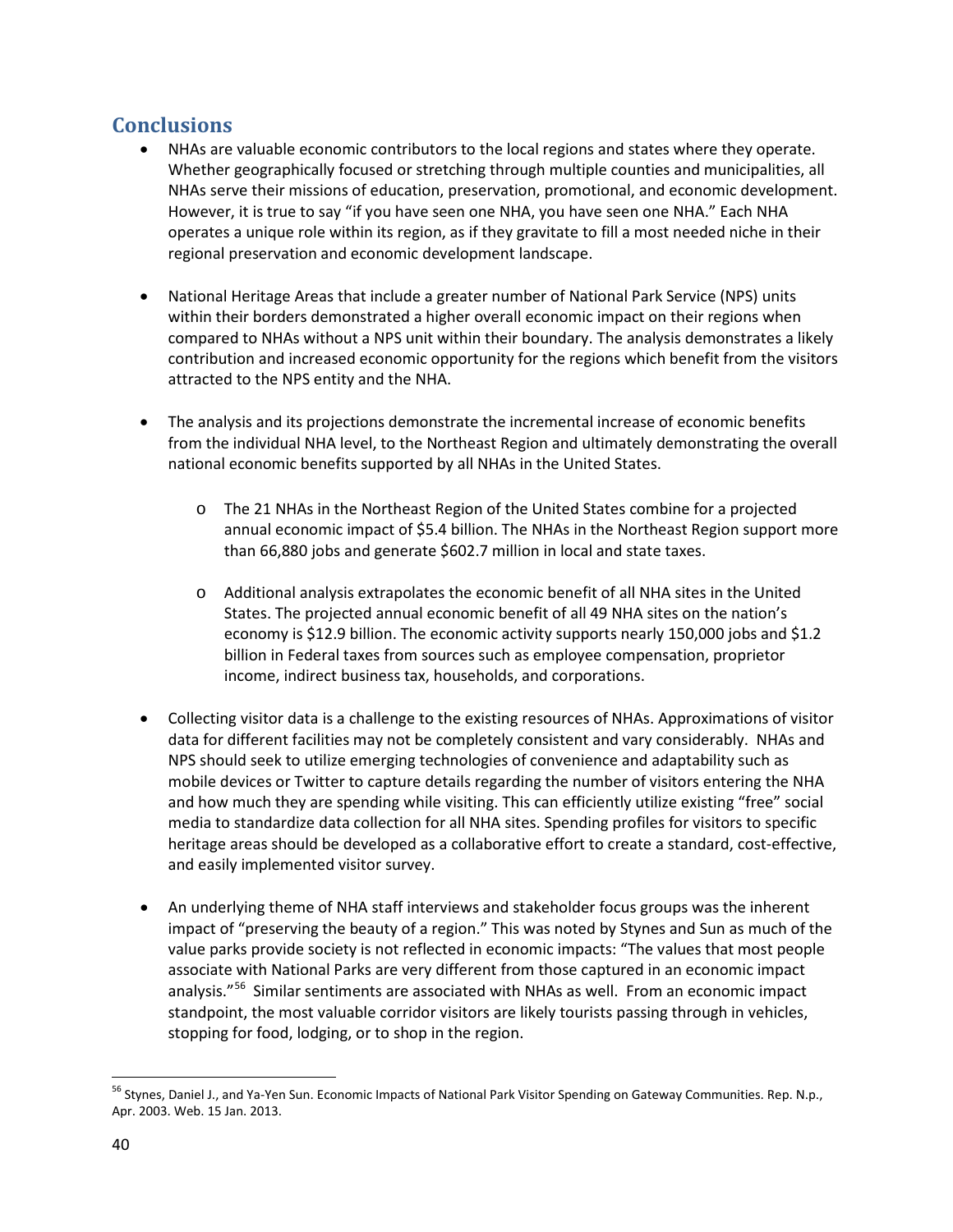# <span id="page-41-0"></span>**References**

"Alliance of National Heritage Areas. Economic Impact of Heritage Tourism Spending 2005." N.p.: Alliance of National Heritage Areas, n.d. Alliance of National Heritage Areas. Web. 29 Oct. 2012. <http://www.nationalheritageareas.us/documents/ANHA\_Eco\_Imp\_Report\_2005\_MGM2.pdf>.

"Assessing the Economic Impact of Travel and Tourism" www.*Gwu.edu*. Ed. JR Brent Ritchie and Charles R. Goeldner. The George Washington University, n.d. Web. 04 Dec. 2012. <http://home.gwu.edu/~frechtli/material/Book1-9DCF%20TourImpChap31%2094.pdf>.

"Connecting Stories, Landscapes, and People: Exploring the Delaware & Lehigh National Heritage Corridor Partnership: A Technical Assistance Project for the Delaware & Lehigh National Heritage Corridor Commission and the Delaware & Lehigh National Heritage Corridor, Inc." *Www.nps.gov*. Ed. Nora J. Mitchell. National Park Service U.S. Department of the Interior, 2006. Web. 16 Nov. 2012. <http://www.nps.gov/csi/pdf/D&L%20Report.pdf>.

"Conservation Tools." Economic Impact of Pennsylvania's Heritage Areas, 2008." N.p., n.d. Web. 29 Oct. 2012. <http://conservationtools.org/libraries/1/library\_items/1024-Economic-Impact-of-Pennsylvania-s-Heritage-Areas-2008>.

"Economic Impact of Pennsylvania's Heritage Areas, 2008." *Www.nationalheritageareas.us*. N.p., 11 Feb. 2010. Web. 16 Nov. 2012. <http://www.nationalheritageareas.us/documents/economic-impactstudy-a-full-report\_2008\_Pennsylvania\_Heritage\_Areas.pdf>.

"IMPLAN Pro Version 3.0, User's Guide." Minnesota IMPLAN Group Inc., 2009. Web.

"National Heritage Areas." National Park Service. N.p., n.d. Web. 25 Oct. 2012. <http://www.nps.gov/history/heritageareas/FAQ/>.

Hardner, Jared, and Bruce McKenney. The U.S. National Park System - An Economic Asset at Risk. Rep. National Parks Conservation Association, May 2006. Web. 29 Oct. 2012. <http://www.npca.org/assets/pdf/NPCA\_Economic\_Significance\_Report.pdf>.

Stynes, D. J. "Economic Benefits to Local Communities from National Park Visitation and Payroll, 2010." National Resource Report. National Park Service, Fort Collins, Colorado, 2011. Web.

Stynes, Daniel J., and Ya-Yen Sun. Economic Impacts of National Heritage Area Visitor Spending; Summary Results from Seven National Heritage Area Visitor Surveys. Rep. Department of Community, Agriculture, Recreation and Resource Studies, Michigan State University, 2004. Web. <citeseerx.ist.psu.edu/viewdoc/download?doi=10.1.1>.